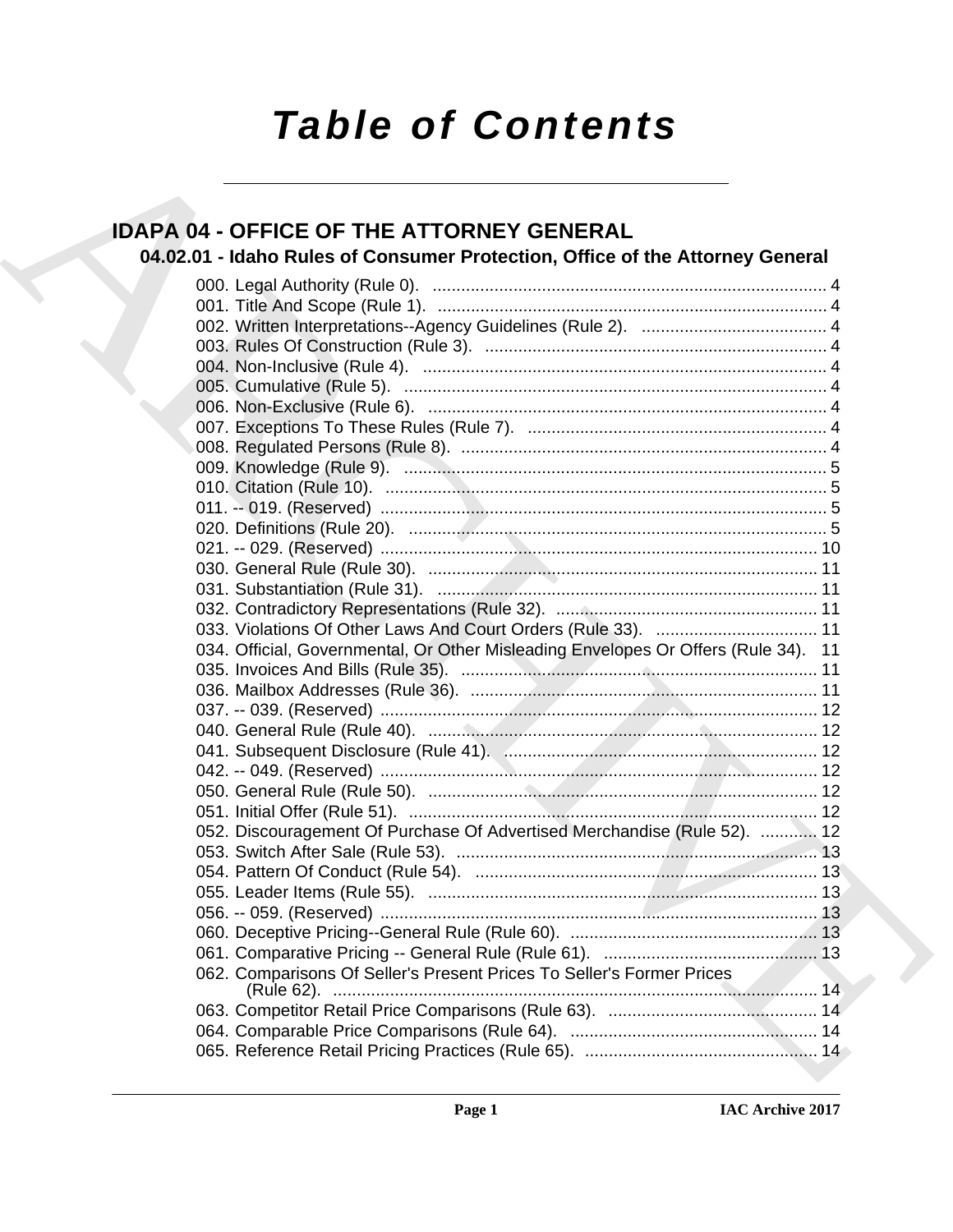# Table of Contents (cont'd)

|  | 080. No Purchase Required For Chance Promotions (Rule 80).  16          |  |
|--|-------------------------------------------------------------------------|--|
|  | 081. Disclosure Requirements In Gift Promotions (Rule 81).  16          |  |
|  |                                                                         |  |
|  |                                                                         |  |
|  |                                                                         |  |
|  |                                                                         |  |
|  |                                                                         |  |
|  |                                                                         |  |
|  |                                                                         |  |
|  | 103. Determination Of Reasonably Expected Public Demand (Rule 103).  18 |  |
|  |                                                                         |  |
|  |                                                                         |  |
|  |                                                                         |  |
|  |                                                                         |  |
|  |                                                                         |  |
|  |                                                                         |  |
|  |                                                                         |  |
|  |                                                                         |  |
|  |                                                                         |  |
|  |                                                                         |  |
|  |                                                                         |  |
|  |                                                                         |  |
|  |                                                                         |  |
|  |                                                                         |  |
|  |                                                                         |  |
|  |                                                                         |  |
|  |                                                                         |  |
|  |                                                                         |  |
|  |                                                                         |  |
|  |                                                                         |  |
|  |                                                                         |  |
|  |                                                                         |  |
|  |                                                                         |  |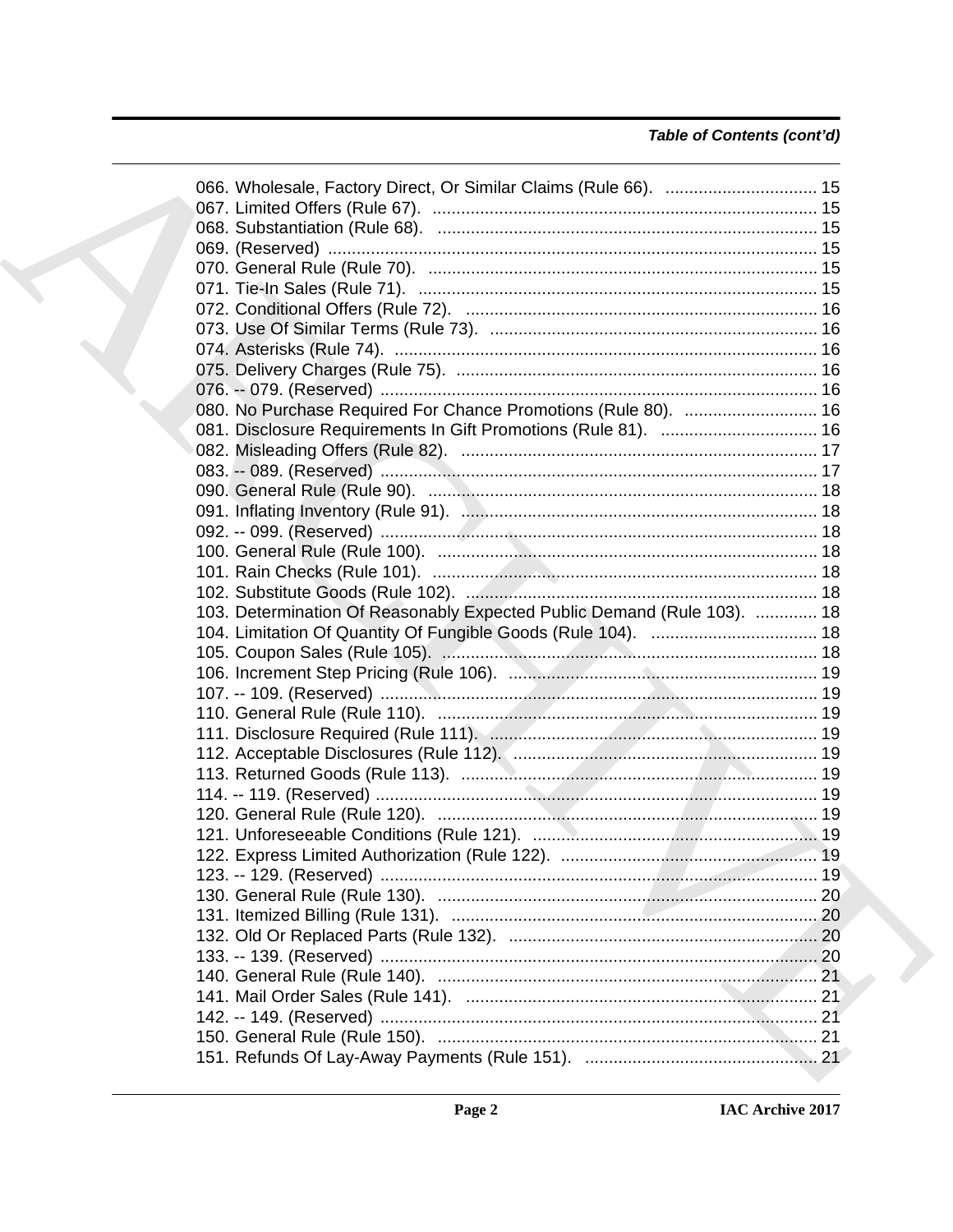# Table of Contents (cont'd)

|  | 181. Additional Remedies Available To The Consumer (Rule 181).  25 |  |
|--|--------------------------------------------------------------------|--|
|  |                                                                    |  |
|  |                                                                    |  |
|  |                                                                    |  |
|  |                                                                    |  |
|  |                                                                    |  |
|  |                                                                    |  |
|  |                                                                    |  |
|  |                                                                    |  |
|  |                                                                    |  |
|  |                                                                    |  |
|  |                                                                    |  |
|  |                                                                    |  |
|  |                                                                    |  |
|  |                                                                    |  |
|  |                                                                    |  |
|  |                                                                    |  |
|  |                                                                    |  |
|  |                                                                    |  |
|  |                                                                    |  |
|  |                                                                    |  |
|  | 237. Motor Vehicle Subject-To-Financing Contracts (Rule 237).  32  |  |
|  |                                                                    |  |
|  |                                                                    |  |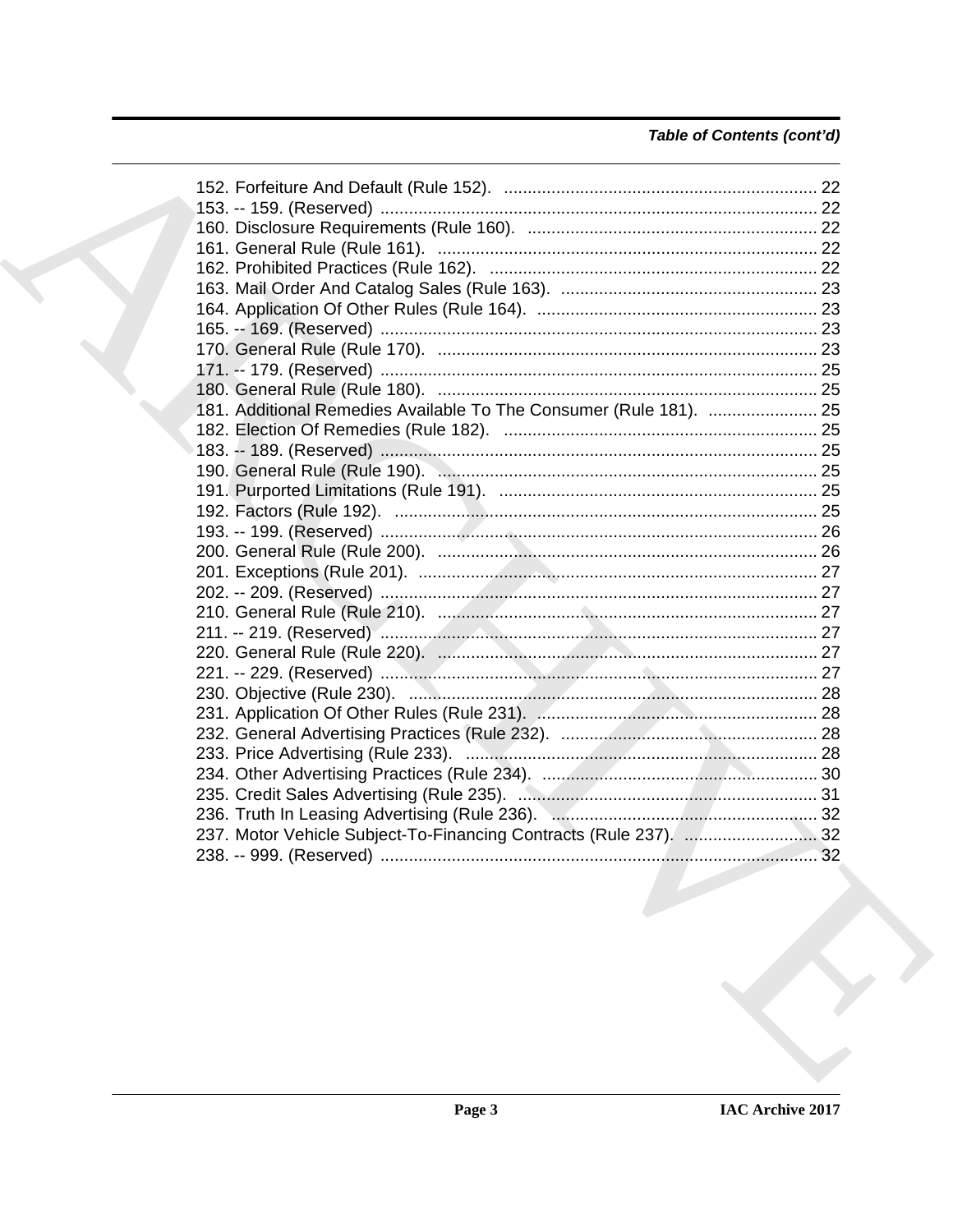#### **IDAPA 04 TITLE 02 CHAPTER 01**

# **IDAPA 04 - OFFICE OF THE ATTORNEY GENERAL**

#### <span id="page-3-1"></span><span id="page-3-0"></span>**04.02.01 - IDAHO RULES OF CONSUMER PROTECTION, OFFICE OF THE ATTORNEY GENERAL**

#### **Subchapter A -- General Provisions (Rules 0 - 19)**

#### <span id="page-3-2"></span>**000. LEGAL AUTHORITY (RULE 0).**

This chapter is adopted under the legal authority of Title 67, Chapter 52, Idaho Code, and pursuant to Section 48- 604(2), Idaho Code. (7-1-93)

#### <span id="page-3-3"></span>**001. TITLE AND SCOPE (RULE 1).**

**01. Title**. These rules shall be entitled "Idaho Rules of Consumer Protection, Office of the Attorney "IDAPA 04, Title 02, Chapter 01. (7-1-93) General," IDAPA 04, Title 02, Chapter 01.

**CHAPTER 01**<br> **CHAPTER 01**<br> **CARCHIVE SCHAPER CONSUMER PROTECTION, GPFICE OF THE ATTORNEY GENERAL<br>
<b>CARCHIVE SCHAPER CONSUMER PROTECTION, GPFICE OF THE ATTORNEY GENERAL**<br>
Sharehold RULES OF CONSUMER PROTECTION, GPFICE OF **02. Scope**. This chapter has the following scope: These rules are intended to protect persons in the state of Idaho against unfair, false, deceptive, misleading or unconscionable acts or practices by defining with reasonable specificity some of the acts and practices that violate the Act. Further, they are intended to provide reasonable guidance to persons doing business in the State of Idaho. (7-1-93)

#### <span id="page-3-4"></span>**002. WRITTEN INTERPRETATIONS--AGENCY GUIDELINES (RULE 2).**

In accordance with Section 67-5201(19)(b)(iv), Idaho Code, this agency has written statements that pertain to the interpretation of the rules of this chapter, or to the compliance with the rules of this chapter. The document is available for public inspection and copying at cost at the Office of the Attorney General, Consumer Protection Unit. (7-1-93)

#### <span id="page-3-12"></span><span id="page-3-5"></span>**003. RULES OF CONSTRUCTION (RULE 3).**

Without limiting the scope of any section of the Act, or any other rule or law, these rules shall be liberally construed and applied to promote the general purposes and policies of the Act. (7-1-93) and applied to promote the general purposes and policies of the Act.

#### <span id="page-3-6"></span>**004. NON-INCLUSIVE (RULE 4).**

#### These rules are not intended to cover all trade practices that violate the provisions of the Act. Many areas of illegal practice in trade and commerce are not specifically encompassed by these rules, but are still actionable under the Act. (7-1-93)

#### <span id="page-3-7"></span>**005. CUMULATIVE (RULE 5).**

These rules are intended to be cumulative in effect and supplementary to each other. If acts or practices are governed by more than one (1) rule, compliance with one (1) rule does not excuse violations of another applicable rule.

# $(7-1-93)$

#### <span id="page-3-8"></span>**006. NON-EXCLUSIVE (RULE 6).**

These rules are in addition to, and do not affect, any other rights or obligations that may exist by statute or judicial decision. (7-1-93) decision.  $(7-1-93)$ 

#### <span id="page-3-9"></span>**007. EXCEPTIONS TO THESE RULES (RULE 7).**

These rules are subject to the same exceptions as set forth in Section 48-605, Idaho Code. (7-1-93)

#### <span id="page-3-11"></span><span id="page-3-10"></span>**008. REGULATED PERSONS (RULE 8).**

Enforcement activities taken pursuant to these rules shall not be commenced against persons licensed and regulated by any state regulatory board within the Department of Self-Governing Agencies or the United States Government when the actions or transactions are regulated by such regulatory board unless the Attorney General has first referred the matter in writing to the appropriate regulatory board. If at any time following the expiration of thirty (30) days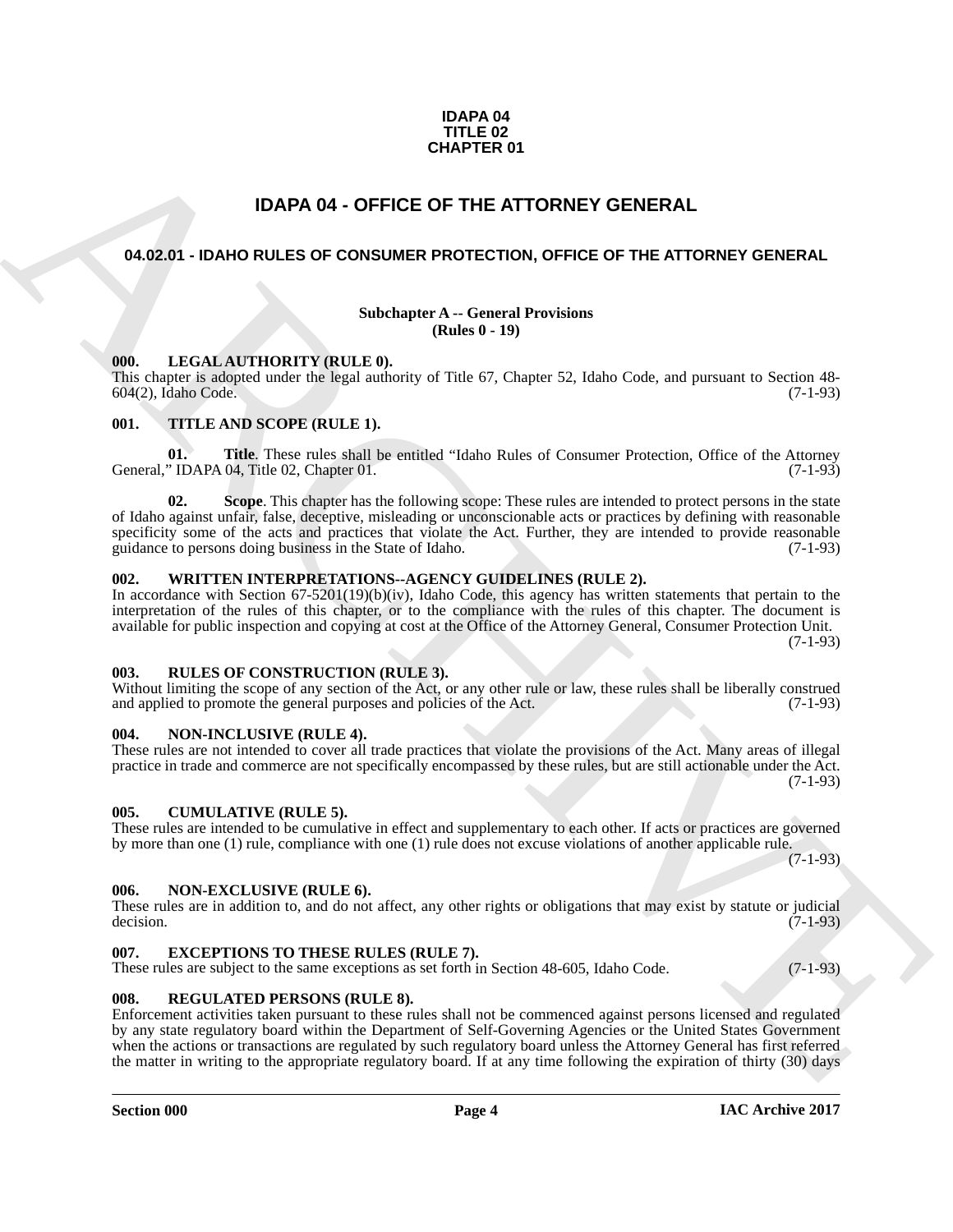Office of the Alexander General entropy in the space of the Balka Balca Balca Balca Balca Balca Balca Balca Balca Balca Balca Balca Balca Balca Balca Balca Balca Balca Balca Balca Balca Balca Balca Balca Balca Balca Balca from the time of forwarding the matter to the regulatory board the Attorney General is not satisfied with the progress or decision of the regulatory board, he may proceed to the extent of his jurisdiction under the Act. The 30-day provision will be abated to the extent that the regulatory board was given an express opportunity to review the matter prior to the time when the Attorney General began to consider the matter. The thirty (30) day provision may be waived in whole or in part if the Attorney General deems that the public interest requires prompt attention by the Attorney General. (7-1-93)

#### <span id="page-4-11"></span><span id="page-4-0"></span>**009. KNOWLEDGE (RULE 9).**

These rules are not violated unless a person knows, or in exercise of due care should know, that he has in the past engaged in or is engaging in conduct specified or prohibited by the Act, or these rules. (7-1-93)

#### <span id="page-4-1"></span>**010. CITATION (RULE 10).**

The official citation of these rules is IDAPA 04.02.01.000. For example, this section's citation is IDAPA 04.02.01.010. In written submissions to the Attorney General or issued by the Attorney General, these rules may be cited as CPR (Consumer Protection Rules) and rule number less leading zeroes. For example, this rule may be cited  $\alpha$  as CPR 10. (7-1-93)

#### <span id="page-4-2"></span>**011. -- 019. (RESERVED)**

#### **Subchapter B -- Definitions (Rules 20 - 29)**

#### <span id="page-4-3"></span>**020. DEFINITIONS (RULE 20).**

The definitions set forth in Section 48-602, Idaho Code, apply with full force and effect to all provisions and sections of these rules, including rules hereafter amended or supplemented. Terms not defined in these rules or in Section 48- 602, Idaho Code, shall be construed in accordance with definitions promulgated by the Federal Trade Commission. Terms not so defined shall be construed in accordance with general principles of Idaho law. As used in this chapter:

 $(7-1-93)$ 

<span id="page-4-6"></span><span id="page-4-5"></span><span id="page-4-4"></span>**01.** Act. The Idaho Consumer Protection Act, Title 48, Chapter 6, Idaho Code. (7-1-93)

**02. Actions or Transactions Permitted Under Laws Administered by a Regulatory Body or Officer**. Specific acts, practices, or transactions authorized by a regulatory body or officer pursuant to a contract, rule, or regulation, or other properly issued order, directive, or resolution. (1-21-92) or regulation, or other properly issued order, directive, or resolution.

**03. Advertisement** (including words of similar meaning or import). Any oral, written, graphic, or pictorial representation, statement, or public notice, however made or utilized, including, without limitation, by publication, dissemination, solicitation or circulation, in the course of trade and commerce. A person's name under which trade or commerce is conducted shall be construed as advertising if an assumed name is used, and if the name has the capacity, tendency, or effect of misleading or deceiving consumers acting reasonably under the circumstances. (1-21-92)

<span id="page-4-7"></span>**04. Appropriate Trade Premises**. Premises at which either the owner or seller normally carries on a business, or where goods are normally offered or exposed for sale in the course of a business carried on at those premises.  $(1-21-92)$ 

<span id="page-4-8"></span>**05. Ascertainable Loss**. Any deprivation, detriment, or injury, or any decrease in amount, magnitude, or degree that is capable of being discovered, observed, or established. It is not necessary for a private plaintiff to prove actual damages of a specific dollar amount to prove ascertainable loss, but only that the item was different from that for which the private plaintiff bargained, or that the private plaintiff suffered some like loss. (7-1-93)

<span id="page-4-9"></span>**06. Bait and Switch**. Advertising goods or services with the intent not to sell them but to lure the consumer to the seller's place of business and then switch the consumer from buying the advertised goods or services to other or different goods or services on a basis more advantageous to the seller. (1-21-92)

<span id="page-4-10"></span>**07. Bona Fide Gift**. Any goods or services in which a statement is provided to the gift recipient at or prior to the time of delivery or performance, which clearly and conspicuously informs the recipient that the goods or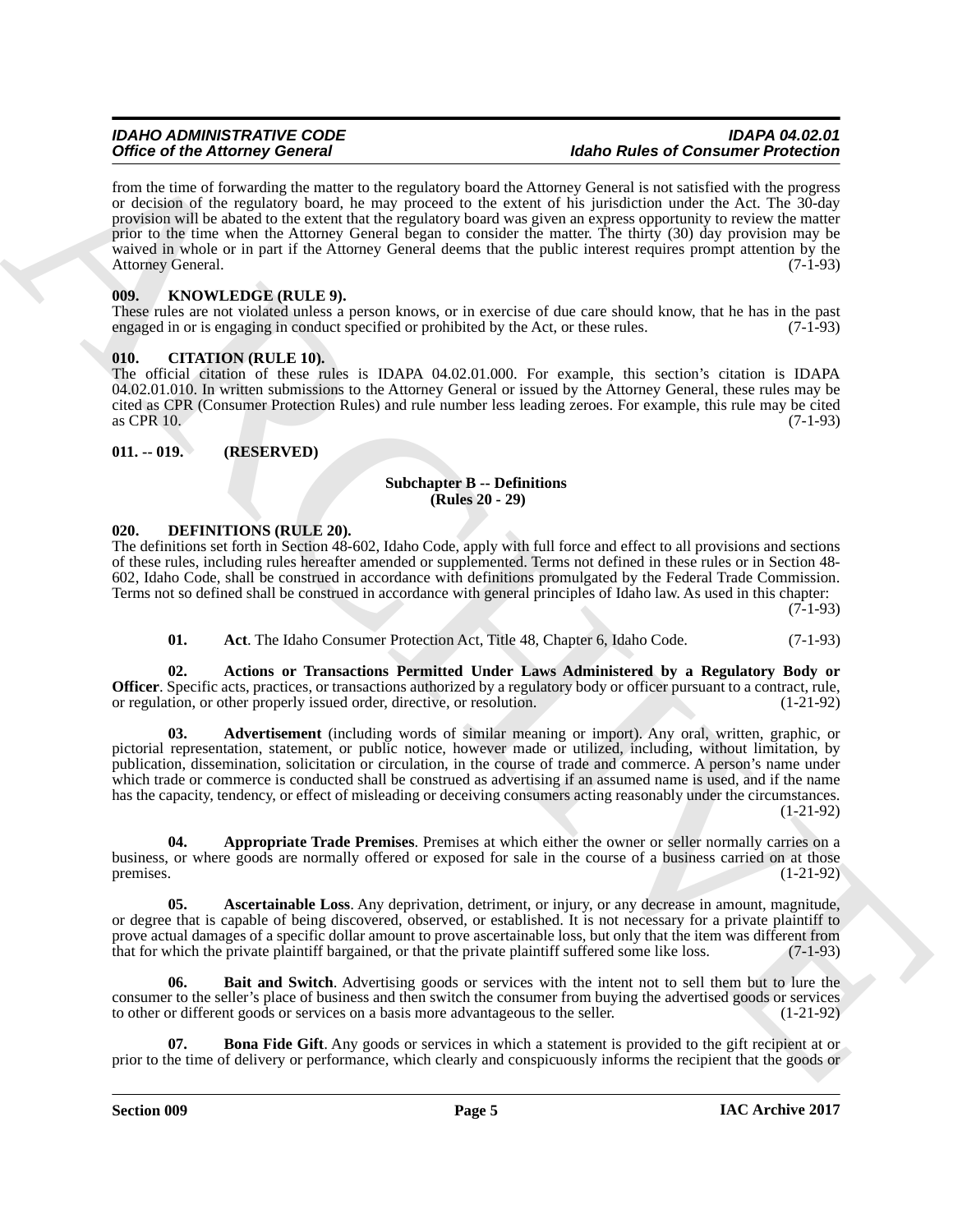services may be retained, used, discarded, rejected, or otherwise disposed of without any obligation to the person providing, sending, or performing the goods or services. providing, sending, or performing the goods or services.

<span id="page-5-0"></span>**08. Business Arrangement**. Any understanding, procedure, course of dealing, or arrangement, formal or informal, between a consumer and a seller or a creditor and a seller, in connection with the sale of goods or services to consumers or the financing thereof. (1-21-92) services to consumers or the financing thereof.

<span id="page-5-1"></span>**09. Business Day**. Any calendar day, except Saturday, Sunday, or the following legal holidays: New Year's Day, Martin Luther King, Jr. Day, Presidents' Day, Memorial Day, Independence Day, Labor Day, Columbus Day, Veterans' Day, Thanksgiving Day, and Christmas Day. (7-1-93)

<span id="page-5-2"></span>**10. Buy-Down Rate**. A financing rate which, as a result of a seller's advance payment of finance o a third party, is below the prevailing market financing rate. (1-21-92) charges to a third party, is below the prevailing market financing rate.

<span id="page-5-3"></span>**11. Clear and Conspicuous Disclosure**. A statement, representation, or term which is disclosed in a hat is: (1-21-92) manner that is:

**a.** Reasonably close to any statement, representation or term it clarifies, modifies, explains, or to which it otherwise relates; (1-21-92)

**b.** Reasonably noticeable; (1-21-92)

**c.** Reasonably understandable by the persons to whom it is directed; and (1-21-92)

<span id="page-5-5"></span><span id="page-5-4"></span>**d.** Not contradictory to any terms it purports to clarify, modify, or explain.  $(1-21-92)$ 

**12. Consideration**. A right, interest, profit, or benefit accruing to a party, or some forbearance, t, loss, or responsibility given, suffered, or undertaken by the other. (1-21-92) detriment, loss, or responsibility given, suffered, or undertaken by the other.

**13. Consumer**. A person who purchases, leases, or rents, or is solicited to purchase, lease, rent or otherwise give consideration for any goods or services. (1-21-92)

<span id="page-5-6"></span>**14. Consumer Credit Contract**. Any instrument which evidences or embodies a debt arising from a purchase money loan transaction or a financed sale. (1-21-92)

<span id="page-5-7"></span>**15. Credit Card Issuer**. A person who extends to card holders the right to use a credit card in connection with purchases of goods or services. (1-21-92)

**16. Creditor**. A person who, in the ordinary course of business, lends purchase money or finances the sale of goods or services to consumers on a deferred payment basis; provided, such person is not acting, for the purposes of a particular transaction, in the capacity of a credit card issuer. (1-21-92)

<span id="page-5-11"></span><span id="page-5-10"></span><span id="page-5-9"></span><span id="page-5-8"></span>**17. Dealer**. A seller of motor vehicles. (1-21-92)

Office of the Altonsoy Concert is the specific priorite of the RCHIVES of Consumer Principles<br>
and the specific priority of the specific priority of the specific priority of the specific priority of the specific priority 18. Dealer Documentation Service Fee (including words of similar meaning or import, such as, but without limitation, "dealer's doc" fee, "administration" fee, "documentation and handling" fee and "D and H" fee). A fee charged by the dealer for services actually rendered to, for, or on behalf of the consumer in preparing, handling and processing documents pertaining to the motor vehicle and the closing of the transaction. (1-21-92)

**Demonstrator Vehicle**. A motor vehicle of the current or previous two (2) model years which has not been rented, leased, sold, titled or registered to a member of the public prior to the appearance of the advertisement, and which has been used by the dealer or dealership personnel for demonstration purposes. (1-21-92)

**20. Disseminate**. To publish, advertise, broadcast, deliver, circulate, mail, display, post, or otherwise to a consumer. "Dissemination date" means the first date an advertisement is disseminated. (1-21-92) distribute to a consumer. "Dissemination date" means the first date an advertisement is disseminated.

<span id="page-5-13"></span><span id="page-5-12"></span>**21. Documentary Material**. The original or a copy of any book, record, report, memorandum, paper,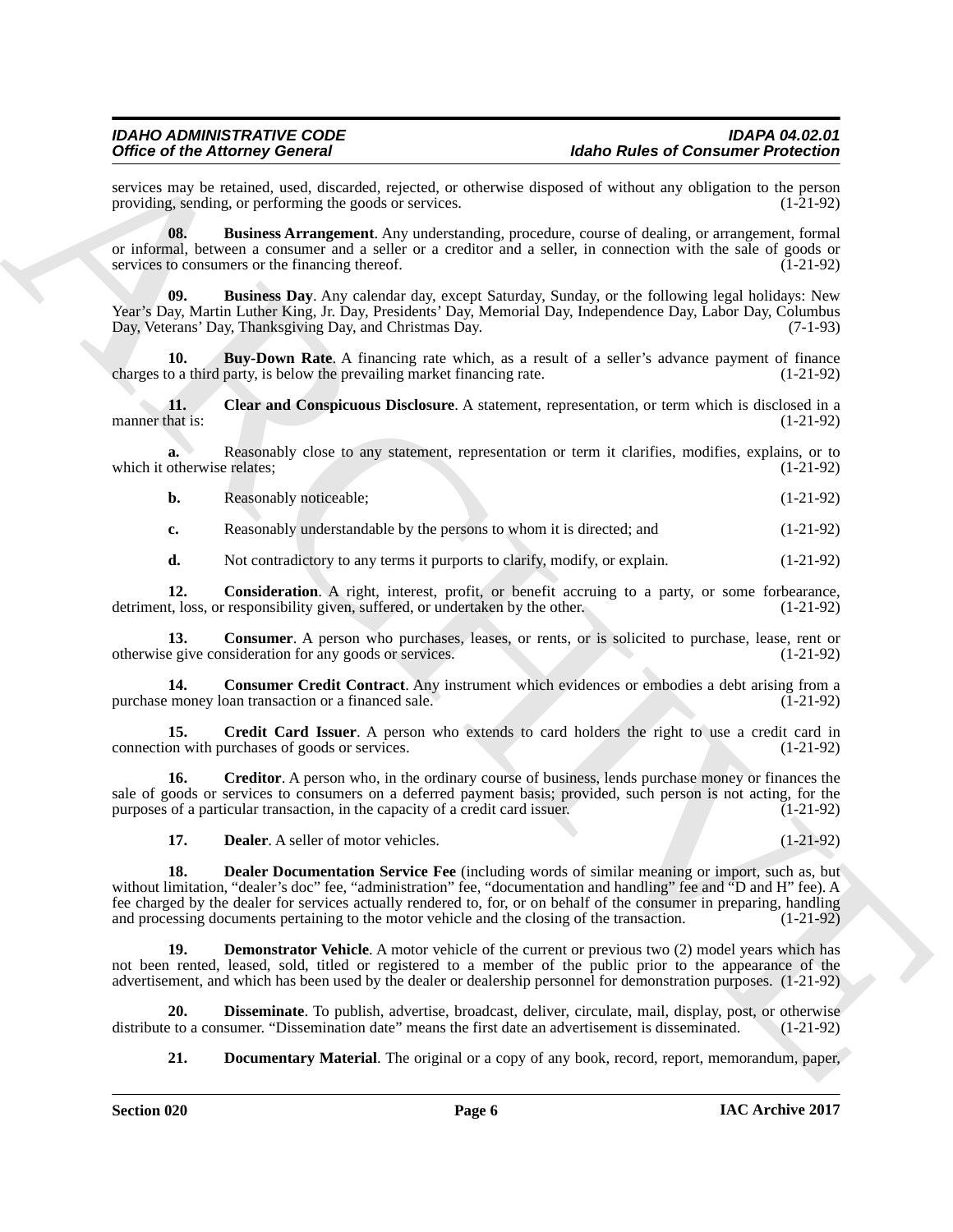<span id="page-6-0"></span>communication, tabulation, map, chart, photograph, audio and/or visual recording, mechanical, photographic, or electronic transcription, or other tangible document or recording.

One can be determined as any detailed as the same state and so the same of the same of the same of the same of the same state and the same state and the same of the same of the same state and the same state and the same s **22. Door-to-Door Sale**. A sale, lease, or rental of goods or services primarily for personal, family, or household purposes, with a purchase price of twenty-five dollars (\$25) or more, whether under single or multiple contracts, in which the seller or his representative personally solicits the sale, including solicitations made in response to or following an invitation by the consumer, and the consumer's agreement or offer to purchase is made at a place other than the appropriate trade premises of the seller. The term "door-to-door sale" does not include a transaction:

(7-1-93)

**a.** Made pursuant to prior negotiations in the course of a visit by the consumer to the seller's retail business establishment, such establishment having a fixed permanent location where the goods or services being purchased are offered for sale on a continuing basis;

**b.** In which the consumer has initiated the contact and the goods or services are needed to meet a bona fide immediate personal emergency of the consumer, and the consumer furnishes the seller with a separate dated and signed personal statement in the consumer's handwriting describing the situation requiring immediate remedy and expressly acknowledging and waiving the right to cancel the sale within three (3) business days; (1-21-92) expressly acknowledging and waiving the right to cancel the sale within three (3) business days;

**c.** Conducted and consummated entirely by mail or telephone, in compliance with all provisions of the Act, and any other federal or state of Idaho statute, regulation, or rule governing mail or telephone solicitations, and without any other contact between the consumer and the seller prior to delivery of the goods or performance of the services; or  $(7-1-93)$ the services; or

**d.** In which the consumer has initiated the contact and specifically requested the seller to visit his home for the purpose of repairing or performing maintenance upon the consumer's personal property; provided, however, that if in the course of such a visit, the seller sells the consumer the right to receive additional services or goods other than replacement parts necessarily used in performing the maintenance or in making the repairs, the sale of those additional goods or services does not fall within this exclusion; or (1-21-92)

**e.** Pertaining to the sale or rental of real property, to the sale of insurance or to the sale of securities or ities by a broker registered with the Idaho Department of Finance. (1-21-92) commodities by a broker registered with the Idaho Department of Finance.

<span id="page-6-1"></span>**23. Examination**. Examination of documentary material shall include the inspection, study, or copying of any such material, and the taking of testimony under oath or acknowledgment with respect to any such documentary material or copy thereof. (1-21-92) documentary material or copy thereof.

**24. Executive or Official Vehicle**. A motor vehicle which has been driven exclusively by executives of the motor vehicle's manufacturer or by an executive of any authorized dealership selling the same make of motor vehicle. (1-21-92) vehicle. (1-21-92)

#### <span id="page-6-3"></span><span id="page-6-2"></span>**25. Exempt Loan Broker**. Any person: (7-1-93)

**a.** Doing business under any law of the State of Idaho or of the United States relating to banks, credit unions, trust companies, savings and loan associations, insurers, pension trusts, real estate investment trust and other financial institutions, or under the uniform consumer credit code; (7-1-93) financial institutions, or under the uniform consumer credit code;

**b.** Engaged exclusively in the business of marketing agricultural, horticultural, viticultural, dairy, livestock, poultry, or bee products on a cooperative nonprofit basis in loaning or advancing money to the members thereof or in connection with any such business; (7-1-93) thereof or in connection with any such business;

**c.** Securing money or credit from any federal intermediate credit bank organized and existing pursuant to the provisions of any act of Congress entitled "Agricultural Credits Act of 1923," in loaning or advancing money or credit so secured;

**d.** Who is a Federal Housing Administration approved mortgagee; or (7-1-93)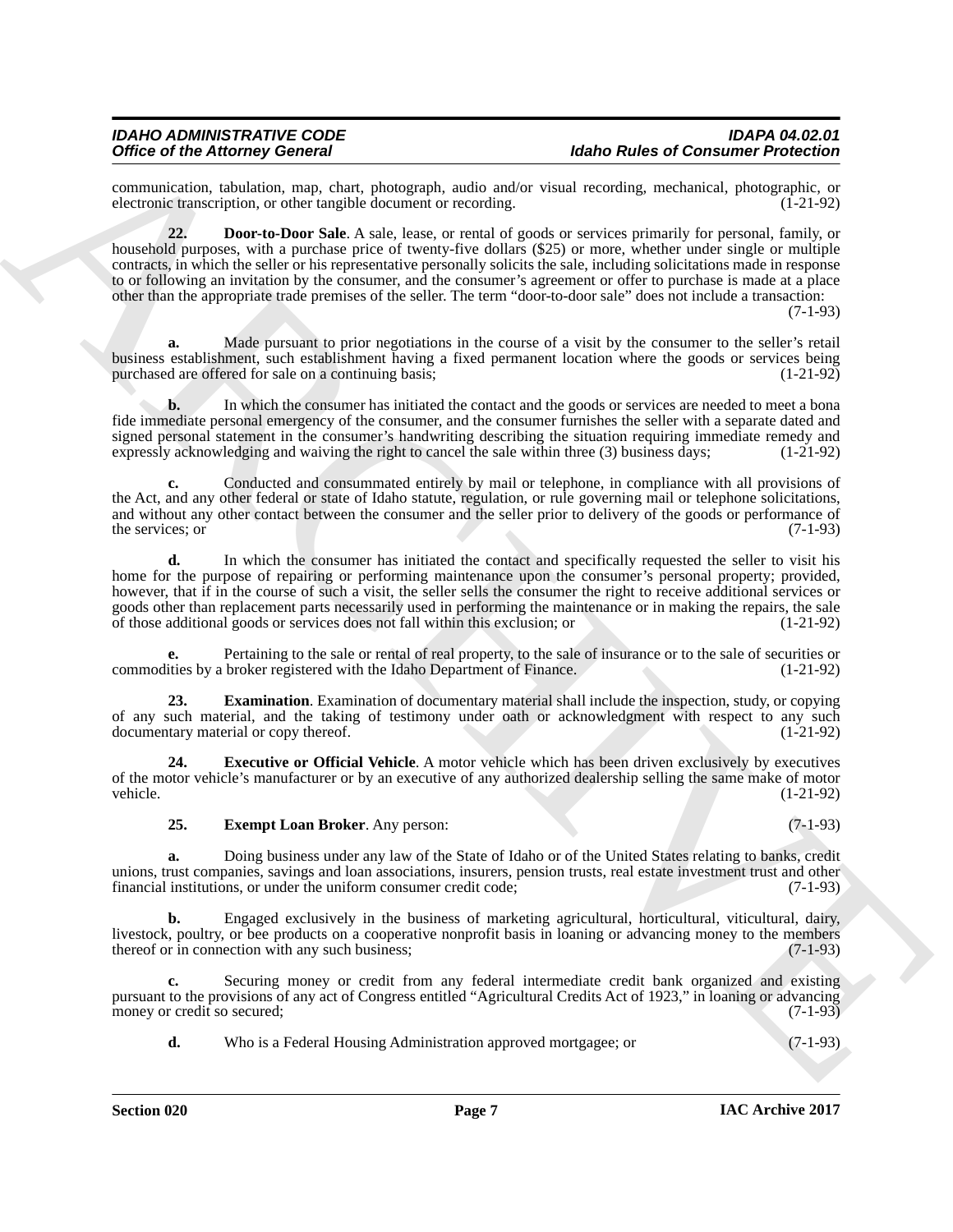# *IDAHO ADMINISTRATIVE CODE IDAPA 04.02.01* **Idaho Rules of Consumer Protection**

**e.** Who is licensed under the Idaho Securities Act if the loan is made in accordance with applicable provisions of the Idaho Securities Act, the Securities Act of 1933, the Securities Exchange Act of 1934, and Regulation T promulgated by the Federal Reserve Board (12 C.F.R. Section 220). (7-1-93) Regulation T promulgated by the Federal Reserve Board (12 C.F.R. Section 220).

<span id="page-7-0"></span>**26. Financed Sale (Including Financing a Sale)**. Extending credit to a consumer in connection with a consumer credit sale within the meaning of the Idaho Credit Code. (1-21-92)

<span id="page-7-2"></span><span id="page-7-1"></span>**27. Free (Including Words of Similar Meaning or Import)**. Without charge or cost, monetary or otherwise, to the recipient, and includes terms of essentially identical import, such as "give away" or "complimentary." (1-21-92)

Office of the Attorney Concert is a basis System And It has Research And The Research Protections of the United System And It has a first solid product of the United System And It is a first solid product of the United Sy **28. Going-Out-of-Business Sale**. A sale advertised in such a manner as to reasonably cause a consumer to believe that the seller is in the process of concluding its affairs and discontinuing operation. Any sale using any of the following words or words of similar import shall be deemed to be a going-out-of-business sale unless each advertisement discloses it is not a going-out-of-business sale in a clear and conspicuous manner: "adjuster's," "adjustment," "assignee's," "bankrupt," "benefit of administrators," "benefit of creditors," "benefit of trustees," "building coming down," "closing," "creditor's," "insolvent," "end," "executor's," "final days," "forced out of business," "last days," "lease expires," "liquidation," "loss of lease," "mortgage sale," "receiver's," "quitting business," "selling to the bare walls," or "trustee's." (1-21-92)

<span id="page-7-3"></span>**29. Goods**. Any property, tangible or intangible, real, personal or mixed, and any other article, commodity, or thing of value wherever situate, including certificates or coupons exchangeable for such goods. (1-21-92)

<span id="page-7-4"></span>**30. Information Provider**. Any person that controls the content of a pay-per-telephone-call service. Any telephone corporation that provides basic local exchange service or message telecommunication service, as defined by Section 62-603, Idaho Code, which transmits pay-per-telephone call service but does not control the content of the information transmitted is not within this definition. (7-1-93) content of the information transmitted is not within this definition.

<span id="page-7-5"></span>**31.** Leased Vehicle (including words of similar meaning or import). A motor vehicle that has been r a specific period of time pursuant to a lessor-lessee agreement. (7-1-93) driven for a specific period of time pursuant to a lessor-lessee agreement.

<span id="page-7-6"></span>**32. Loan Broker**. Any person, except an exempt loan broker, offers for compensation to arrange for a loan or other extension of credit. (7-1-93)

**33. Motor Vehicle** (including words of similar meaning or import). A motor vehicle as defined in the Idaho Motor Vehicles Act (Idaho Code Section 49-101 et seq.) (1-21-92)

<span id="page-7-8"></span><span id="page-7-7"></span>**34. Negative Option Notice Requirements**. Negative option notice requirements means: (7-1-93)

**a.** A notice received by a consumer, at least thirty (30) but not more than forty-five (45) days, in advance of the effective date of the delivery or provision of goods or services, clearly and conspicuously: (1-21-92)

i. Describing the specific goods or services to be delivered or provided; (1-21-92)

ii. Stating the price of the goods or services delivered or provided; (1-21-92)

iii. Informing the consumer that the goods or services will be delivered or provided unless the r informs the seller that the goods or services are not wanted; and (7-1-93) consumer informs the seller that the goods or services are not wanted; and

iv. Informing the consumer of at least two (2) methods, at least one (1) of which is expense-free to the consumer, by which the consumer can inform the seller of his desire not to receive the goods or services; (1-21-92)

**b.** A statement on the first bill containing a charge for the goods or services, or a separate notice enclosed with the bill, which clearly and conspicuously advises the consumer of the inclusion of the new charge on the bill for the new goods or services, of the consumer's right to cancel those goods or services within ten (10) days of the receipt of the bill at no cost to the consumer for the period during which those goods or services were provided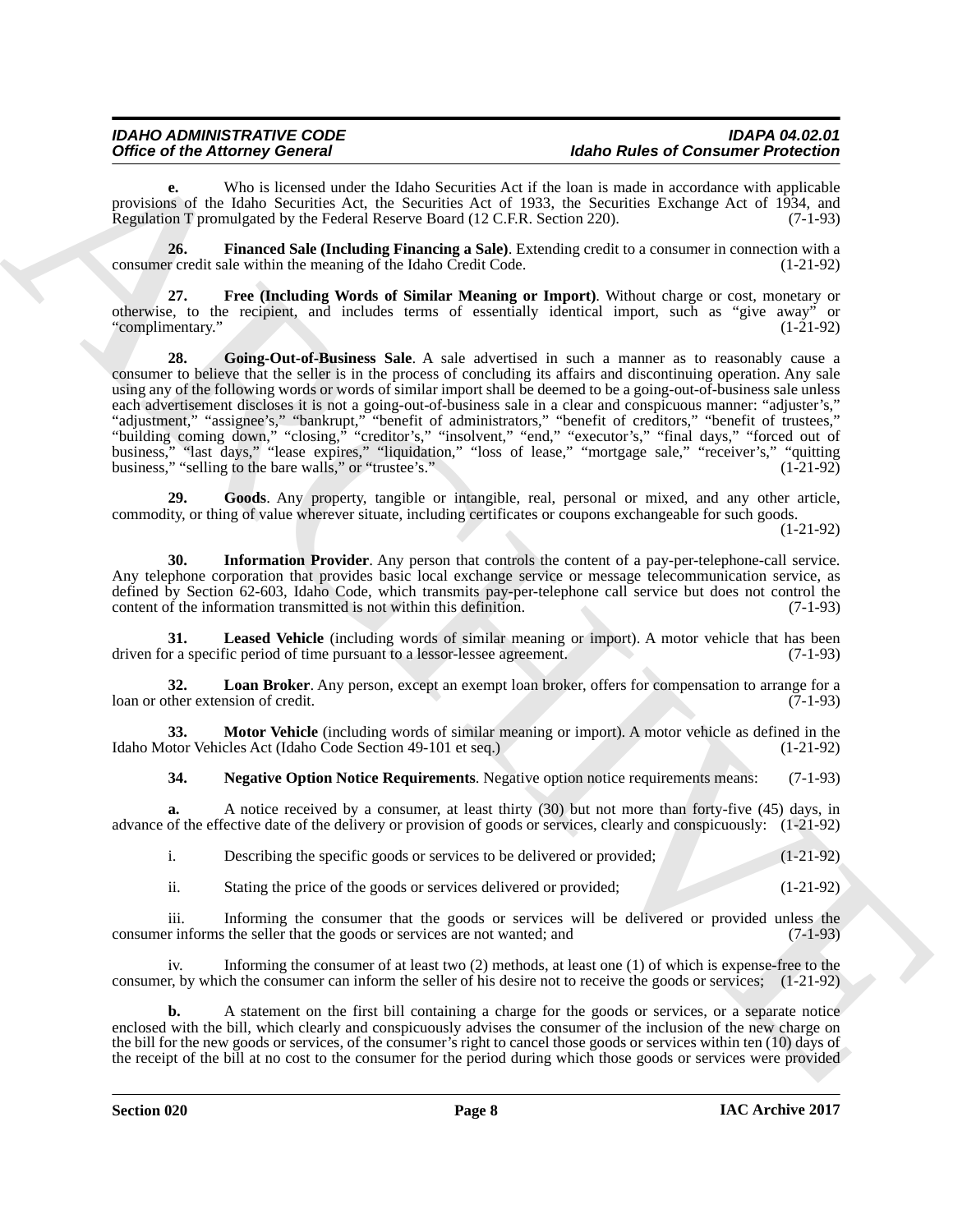prior to effective cancellation, and the process by which the consumer may cancel the goods or services; and (1-21-92)

**c.** In no event shall the consumer be required to cancel the new goods or services governed by this definition to avoid a charge prior to ten (10) days after the consumer's receipt of the first bill containing the charge for the new goods or services. For purposes of cancellation by mail, a cancellation shall be effective upon the date of mailing the cancellation notice. (1-21-92) mailing the cancellation notice.

<span id="page-8-1"></span><span id="page-8-0"></span>**35. New Motor Vehicle** (including words of similar meaning or import). A motor vehicle that has not had its equitable or legal title transferred by a manufacturer, distributor, or dealer to a consumer (except a franchised distributor or franchised new motor vehicle dealer) or which has not been previously rented or leased to a person for any period of time. any period of time.

Office of the Attorney General<br>
yptics as the Attorney General<br>
yptics as the Attorney General<br>
yptics be procedured by detecting the consent of the Society and the system of the Society and the Society and the Society an **36. Offer**. Any solicitation, invitation, or proposal by a seller to a consumer through which a seller, either directly or indirectly, attempts or intends to sell, rent, or lease goods or services or to induce a consumer to purchase, rent, or lease goods or services. This definition is not intended to create a contract, where none would otherwise exist under Idaho law, though it is noted that the Act and these rules impose duties and provide for remedies for violations thereof even in the absence of a binding contract.

<span id="page-8-2"></span>**37. Pay-per-Telephone-Call Services**. Any telecommunications service which permits simultaneous calling by a number of callers to a single telephone number and for which the calling party is assessed, by virtue of completing the call, a charge that is not dependent on the existence of a presubscription relationship and for which the caller pays a per-call or per-time-interval charge that is greater than, or in addition to, the charge for transmission of the call. the call.  $(7-1-93)$ 

<span id="page-8-3"></span>**38. Person**. Natural persons, corporations, both foreign and domestic, companies, business entities, trusts, partnerships, both limited and general, associations, both incorporated and unincorporated, and any other legal entity or any group associated in fact although not a legal entity, or any agent, assign, heir, employee, representative, or servant thereof. (1-21-92)

<span id="page-8-4"></span>**39. Purchase Money Loan**. A cash advance that is received by a consumer in return for a credit service charge within the meaning of the Idaho Credit Code, which is applied, in whole or substantial part, to a purchase of goods or services from a seller who refers consumers to the creditor or is affiliated with the creditor by common control, contract, or business arrangement. (7-1-93)

<span id="page-8-5"></span>**40. Purchase Price**. The total price paid or to be paid for the goods or services, including all interest and service charges. (1-21-92)

<span id="page-8-6"></span>**41. Pyramid or Chain Distribution Scheme**. Any plan or operation whereby a person gives consideration for the opportunity to receive consideration to be derived primarily from any person's introduction of other persons into participation in the plan or operation rather than from the sale of goods or services by the person or other persons introduced into the plan or operation. For the purposes of this definition, the term "consideration" shall not include:  $(1-21-92)$ 

**a.** The not-for-profit sale of demonstration equipment and materials for use in making sales and which or resale; and  $(1-21-92)$ are not for resale; and

<span id="page-8-7"></span>**b.** Time or effort spent in selling or recruiting activities. (1-21-92)

**42.** Referral Sale. Any sale or lease of goods or services where the seller as an inducement for the sale promises or offers to give consideration to a consumer who:  $(1-21-92)$ or lease, promises or offers to give consideration to a consumer who:

**a.** Furnishes names of other consumers or otherwise aids the seller in making other consumer sales or leases: and  $(1-21-92)$ 

**b.** The consideration the consumer will receive is contingent upon the seller or consumer making les to persons referred by the consumer. (1-21-92) future sales to persons referred by the consumer.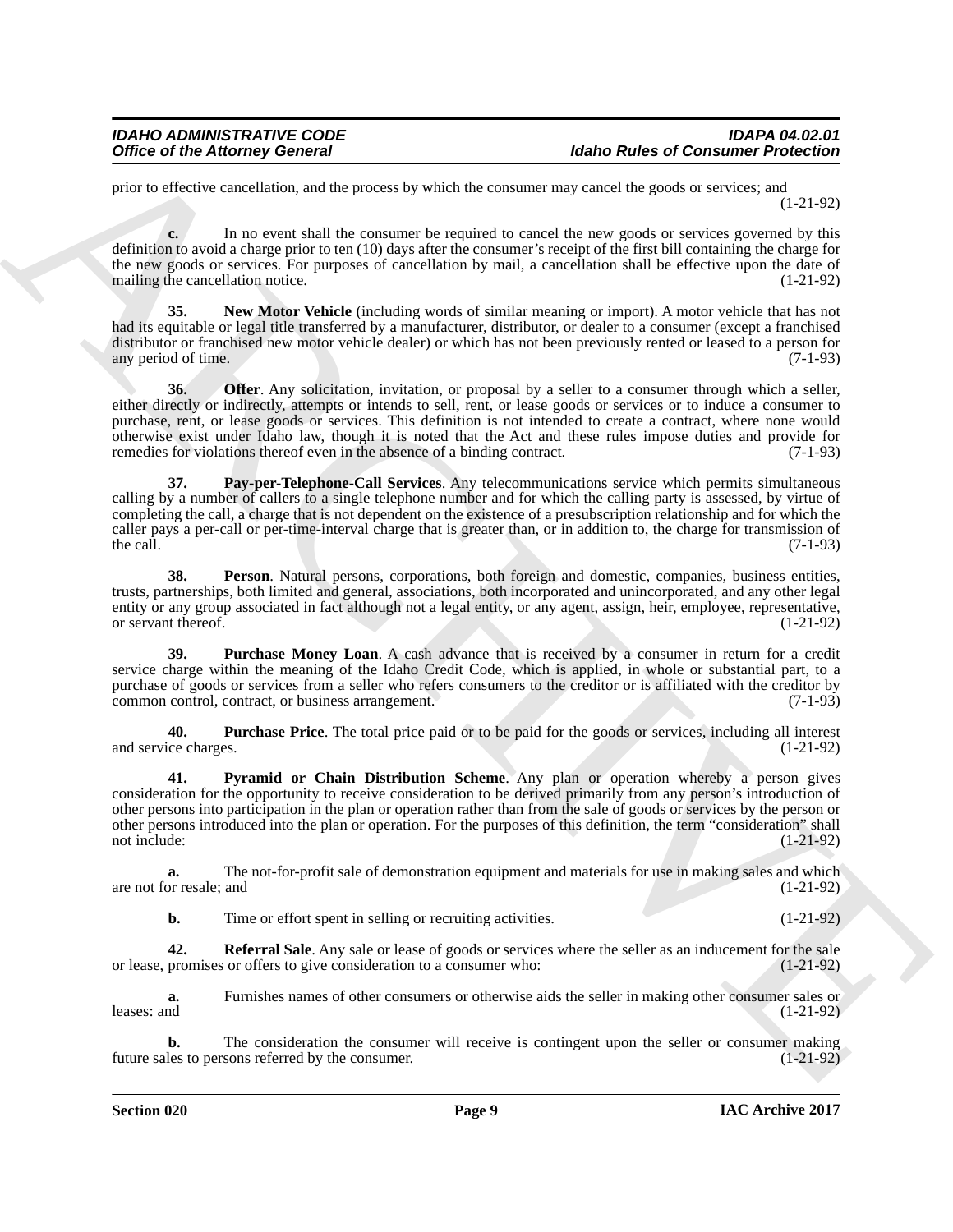**c.** Referral sale does not include promotions which are subject to and in compliance with the Federal Trade Commission Rule on Use of Negative Option Plans by Sellers in Commerce (16 C.F.R. Section 425).

(1-21-92)

<span id="page-9-1"></span>**43. Regulatory Body or Officer**. Any person or governmental entity with authority to act pursuant to State of Idaho or federal statute.

**44. Seller**. Any person engaged in trade and commerce, the agent, representative, or employee of such person, or any person acting in concert with such person. (1-21-92)

<span id="page-9-5"></span><span id="page-9-4"></span><span id="page-9-3"></span><span id="page-9-2"></span>**45.** Send. To deliver, mail, provide, or cause to be mailed, delivered, or provided.  $(1-21-92)$ 

**46. Services**. Work, labor, or any other act or practice provided or performed by a seller to or on behalf of a consumer.  $(1-21-92)$ 

**47. Subject to Financing Contract**. An agreement whereby a consumer's obligation to purchase goods or services from a seller is contingent upon the obtaining of financing by, or on behalf of, a consumer.

(1-21-92)

<span id="page-9-6"></span>**48. Trade and Commerce**. Advertising, offering for sale, selling, leasing, renting, collecting debts arising out of the sale or lease of goods or services, or distributing goods or services, at any point in the marketing chain, either to or from locations within the state of Idaho, directly or indirectly affecting the people of this State.

(7-1-93)

<span id="page-9-7"></span>**49. Trade Area**. The geographic area where a seller is located and where the seller's advertisements minated. (1-21-92) are disseminated.

**50. Unordered Goods or Services**. Goods or services which are sent or provided without the prior expressed request or consent from the person receiving the goods or services. Unordered goods or services do not include: (7-1-93) include: (7-1-93)

<span id="page-9-8"></span>

| Goods sent or services performed by mistake; | $(1-21-92)$ |
|----------------------------------------------|-------------|
| Bona fide gifts;                             | $(1-21-92)$ |

**c.** Additions to existing goods or services or levels of goods or services, already provided to rs for which there is no separate and specific charge for such additions; (1-21-92) consumers for which there is no separate and specific charge for such additions;

**d.** The restructuring of existing goods or services or levels of goods or services already provided, pursuant to negative option notice requirements, where the restructuring does not result in a substantial change in goods or services; or (1-21-92) goods or services; or (1-21-92)

**e.** Goods or services sent pursuant to an agreement which is in compliance with the Federal Trade sion Rule on Use of Negative Option Plans by Sellers in Commerce (16 C.F.R. Section 425). (1-21-92) Commission Rule on Use of Negative Option Plans by Sellers in Commerce (16 C.F.R. Section 425).

<span id="page-9-10"></span><span id="page-9-9"></span>**51.** Used Motor Vehicle (including words of similar meaning or import). Previously rented motor vehicles, executive or official motor vehicles, leased motor vehicles, and all other motor vehicles that are not new motor vehicles.

Office of the Attorney General<br>
Yabbe Rules of Communication Principal<br>
Trade Street and June solution which are detected to an adjoint of the Residential<br>
Trade Communication Communication with the spin of the Communicat **52. Verifiable Retail Value**. A price at which a seller can demonstrate that a substantial number of goods or services have been sold at retail by a person other than the seller. If substantiation described in this section is not available to a seller, the verifiable retail value shall be no more than one and one-half  $(1.5)$  times the amount the seller paid for the goods or services.  $(7-1-93)$ seller paid for the goods or services.

<span id="page-9-0"></span>**021. -- 029. (RESERVED)**

**Section 020 Page 10**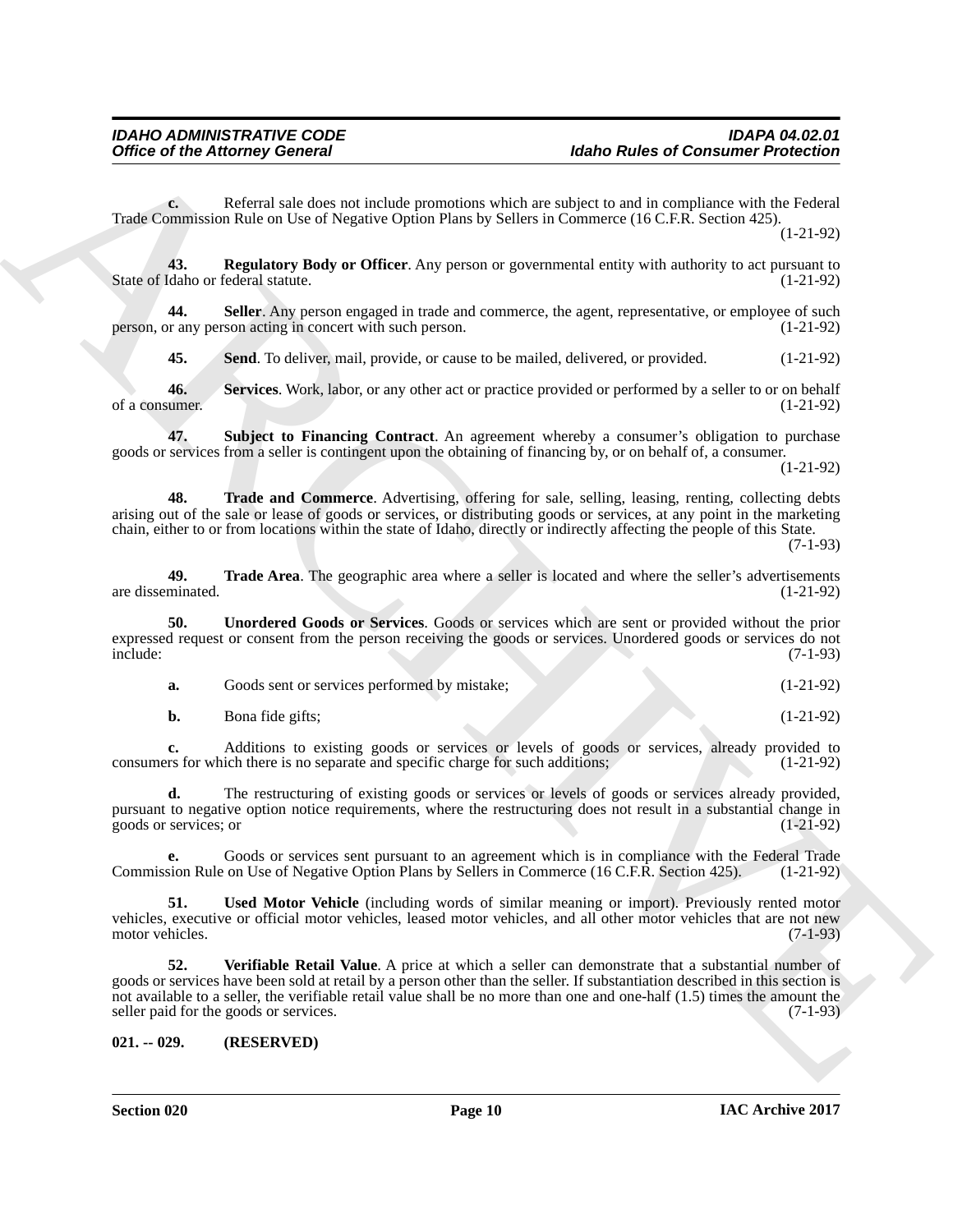#### <span id="page-10-8"></span>**Subchapter C -- False, Misleading Conduct in General (Rules 30 - 39)**

#### <span id="page-10-9"></span><span id="page-10-0"></span>**030. GENERAL RULE (RULE 30).**

Office of the Attorney General<br>
16the Rules of Consumer Presiding Consumer Care and Consumer Presiding Consumer Presiding Consumer Presiding Consumer Presiding Consumer Presiding Consumer Care and Consumer Care and Consum It is an unfair and deceptive act or practice for a seller to make any claim or representation concerning goods or services which directly, or by implication, has the capacity, tendency, or effect of deceiving or misleading a consumer acting reasonably under the circumstances. An omission of a material or relevant fact shall be treated with the same effect as a false, misleading, or deceptive claim or representation, when such omission, on the basis of what has been stated or implied, would have the capacity, tendency, or effect of deceiving or misleading a consumer acting reasonably under the circumstances. With reference to goods or services, this prohibition includes, but is not limited to, factors relating to the cost, construction, durability, reliability, manner or time of performance, safety, strength, condition, life expectancy, ease of operation, problems associated with repair or maintenance, availability, or the benefit to be derived from the use of the goods or services. (1-21-92) benefit to be derived from the use of the goods or services.

#### <span id="page-10-13"></span><span id="page-10-1"></span>**031. SUBSTANTIATION (RULE 31).**

The responsibility for truthful advertising which does not have the capacity, tendency, or effect of deceiving or misleading consumers acting reasonably under the circumstances rests with the seller. Sellers must be able to substantiate all claims or offers made before such claims or offers are advertised. Sellers must maintain sufficient records to substantiate all representations made in their advertisements. (1-21-92) records to substantiate all representations made in their advertisements.

### <span id="page-10-7"></span><span id="page-10-2"></span>**032. CONTRADICTORY REPRESENTATIONS (RULE 32).**

It is an unfair and deceptive act or practice for a seller to make any claim or representation that is inconsistent with or contradictory to any written claim, representation, or provision which is contained in any contract, document, or instrument evidencing a transaction. (1-21-92) instrument evidencing a transaction.

#### <span id="page-10-3"></span>**033. VIOLATIONS OF OTHER LAWS AND COURT ORDERS (RULE 33).**

It is an unfair and deceptive act or practice for any seller to engage in trade or commerce if in so doing the seller or the seller's goods or services fail to comply with: (1-21-92) the seller's goods or services fail to comply with:

<span id="page-10-14"></span>**01. Federal and State Laws**. Any Federal Trade Commission rule or regulation, the disclosure requirements of either the federal Truth in Lending Act (15 U.S.C. Section 1601 et seq.) and Regulation Z promulgated by the Board of Governors of the Federal Reserve System (12 C.F.R. Section 226) or the federal Truth in Lending Act (15 U.S.C. Section 1667 et seq.) and Regulation M promulgated by the Board of Governors of the Federal Reserve Board (12 C.F.R. Section 213), or any State of Idaho statute or rule that identifies conduct in trade and commerce as unfair or deceptive or a violation of the Act. (7-1-93)

<span id="page-10-15"></span>**02. Federal Trade Commission Consent Decree**. Any Federal Trade Commission Consent Decree in which the seller is a party to the decree. (1-21-92)

<span id="page-10-16"></span>**03. Judicial Order**. Any judgment, injunction, order, or other relief obtained by the Federal Trade Commission in any action brought in a United States District Court in which the seller is a party or otherwise subject to the court's decrees and orders. (1-21-92) to the court's decrees and orders.

#### <span id="page-10-12"></span><span id="page-10-4"></span>**034. OFFICIAL, GOVERNMENTAL, OR OTHER MISLEADING ENVELOPES OR OFFERS (RULE 34).**

It is an unfair and deceptive act or practice for any seller to use any printing styles, graphics, layouts, text, colors, or formats on envelopes or on the offer which implies, creates an appearance, or would lead a reasonable person to believe that the offer originates from or is issued by or on behalf of a government or public agency, public utility, public organization, insurance company, credit reporting agency, bill collecting company or a law firm, unless the same is true.  $(1-21-92)$ 

#### <span id="page-10-10"></span><span id="page-10-5"></span>**035. INVOICES AND BILLS (RULE 35).**

It is an unfair and deceptive act or practice for a seller to advertise by use of any written or documentary material that has the tendency, capacity, or effect of misleading a consumer, acting reasonably under the circumstances, that the advertisement is an invoice or bill. (7-1-93)

#### <span id="page-10-11"></span><span id="page-10-6"></span>**036. MAILBOX ADDRESSES (RULE 36).**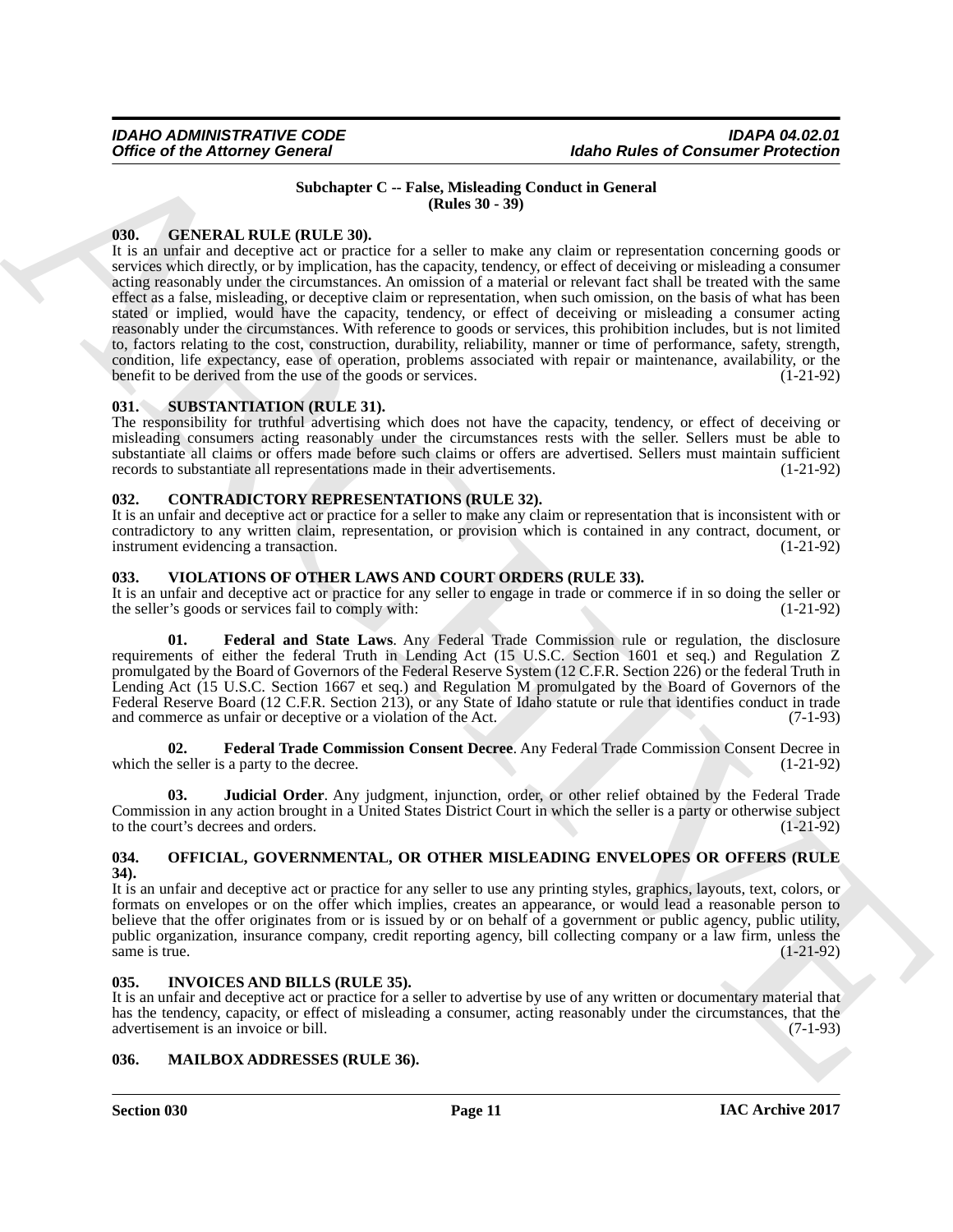It is an unfair and deceptive act or practice for a seller to refer to a U.S. Post Office box number or a private mail service box number in trade and commerce as a "suite," "department," "office," "apartment," or any other term or abbreviation that has the tendency, capacity, or effect of misleading a consumer, acting reasonably under the circumstances, to believe that the reference pertains to anything other than a box number at a U.S. Post Office or at a private mailbox service. (7-1-93)

#### <span id="page-11-0"></span>**037. -- 039. (RESERVED)**

#### <span id="page-11-8"></span>**Subchapter D -- Disclosure of Conditions in Offer (Rules 40 - 49)**

#### <span id="page-11-13"></span><span id="page-11-1"></span>**040. GENERAL RULE (RULE 40).**

It is an unfair and deceptive act or practice for a seller to offer goods or services with material contingencies, conditions, or qualifications attendant to the offer unless such contingencies, conditions, or qualifications are clearly and conspicuously disclosed in connection with the initial offer. (1-21-92)

#### <span id="page-11-15"></span><span id="page-11-2"></span>**041. SUBSEQUENT DISCLOSURE (RULE 41).**

Subsequent disclosure to the consumer of such material contingencies, conditions, or qualifications attendant to an initial offer, even if prior to consummation of the transaction relating to the offer, is not a defense to the requirements of CPR 40. of CPR 40.  $(1-21-92)$ 

#### <span id="page-11-3"></span>**042. -- 049. (RESERVED)**

#### <span id="page-11-7"></span>**Subchapter E -- Bait and Switch Sales (Rules 50 -- 59)**

#### <span id="page-11-12"></span><span id="page-11-4"></span>**050. GENERAL RULE (RULE 50).**

It is an unfair and deceptive act or practice for a seller to engage in bait-and-switch sales tactics. (1-21-92)

#### <span id="page-11-14"></span><span id="page-11-5"></span>**051. INITIAL OFFER (RULE 51).**

It is an unfair and deceptive act or practice for a seller to create a false impression of the grade, quality, quantity, make, value, age, size, color, usability, availability, or origin of the goods or services offered, or which may otherwise misrepresent the goods or services in such a manner that later, on disclosure of the true facts, there is a likelihood that the consumer may be switched from the advertised goods or services to other goods or services. Even though the true facts are subsequently made known to the consumer, subchapter E is violated if the first contact or interview is secured by a bait-and-switch offer. (7-1-93)

#### <span id="page-11-6"></span>**052. DISCOURAGEMENT OF PURCHASE OF ADVERTISED MERCHANDISE (RULE 52).**

It is an unfair and deceptive act or practice for a seller to discourage the purchase of the advertised goods or services as part of a bait-and-switch scheme to sell other goods or services. For example, among acts or practices which will be considered in determining if an advertisement is a bona fide offer are: (1-21-92)

<span id="page-11-11"></span>**01. Refusal to Show**. The refusal to reasonably show, demonstrate, or sell the goods or services d or otherwise offered in accordance with the terms of the initial offer. (1-21-92) advertised or otherwise offered in accordance with the terms of the initial offer.

<span id="page-11-10"></span><span id="page-11-9"></span>**02. Disparagement**. The disparagement by acts or words of the advertised goods or services or disparagement with respect to the guarantee, credit terms, availability of service, repairs, or parts, or in any other respect, in connection with the advertised goods or services. (1-21-92) respect, in connection with the advertised goods or services.

ARCHIVE **03. Availability**. The failure to have available at all outlets listed in the advertisement a sufficient quantity of the advertised goods or services to meet reasonably expected public demand, as defined in CPR 103, unless the advertisement clearly and conspicuously discloses that the supply of a particular good is limited and/or the goods or services are available only at designated outlets, or unless the advertisement discloses that a particular good is to be closed out or offered for a limited time. Issuing of "rain checks" of goods or offering comparable or better goods at the sale price will be considered a mitigating circumstance, unless there is a pattern of inadequate inventory or the inadequate inventory was intentional. (7-1-93)

**Section 040 Page 12**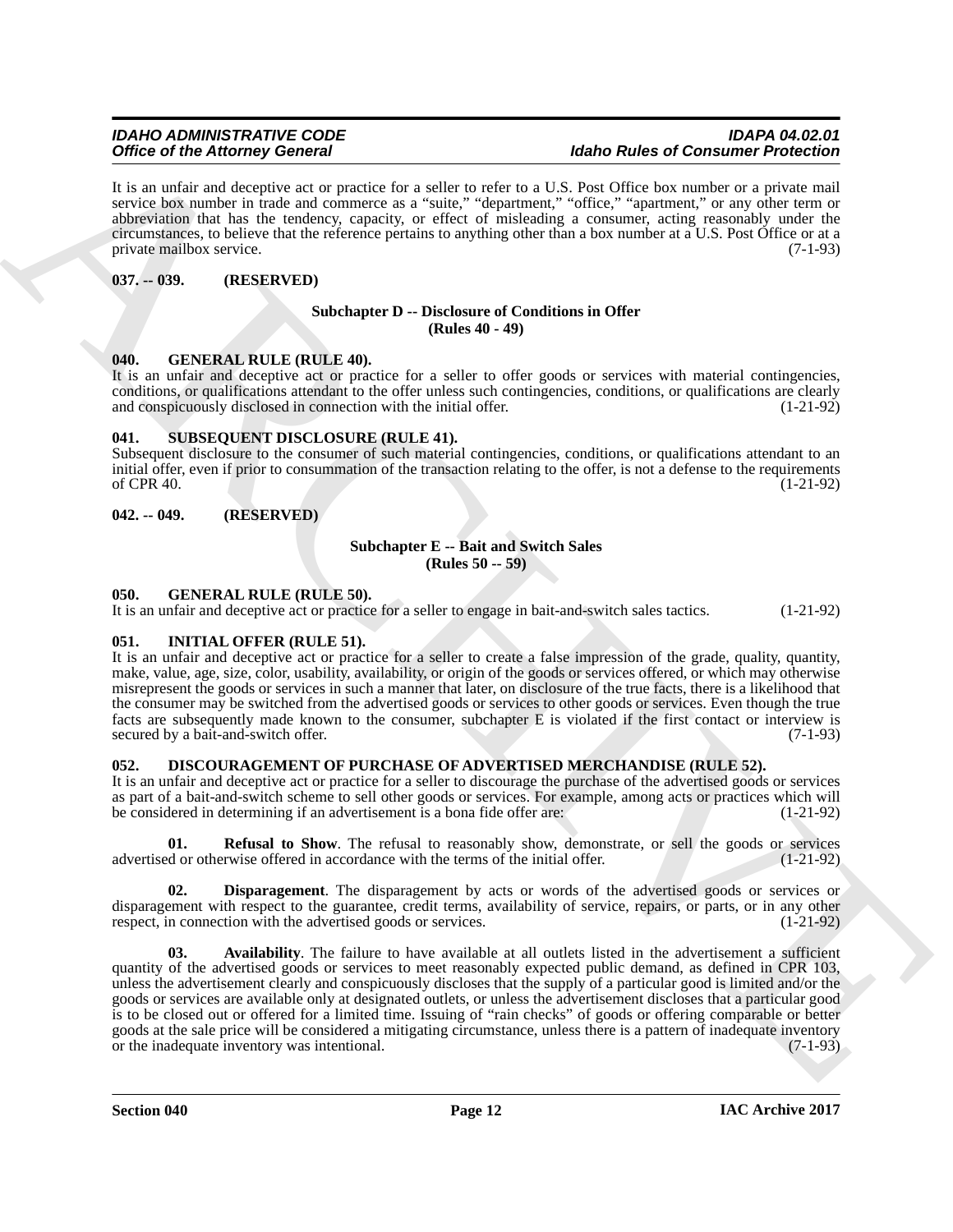<span id="page-12-14"></span>**04. Refusal to Take Orders**. The refusal to take orders for the advertised goods or services to be (1-21-92) within a reasonable period of time. delivered within a reasonable period of time.

<span id="page-12-15"></span>**05. Showing Impractical Goods or Services**. The showing or demonstrating of goods or services which are defective, unusable, or impractical for the purpose represented or implied in the advertisement. (1-21-92)

<span id="page-12-13"></span>**06. Compensation Plans**. The use of a sales plan or method of compensation for salesmen which is designed to prevent or discourage them from selling the advertised goods or services. This does not prohibit compensating salesmen by use of a commission. (1-21-92)

#### <span id="page-12-18"></span><span id="page-12-0"></span>**053. SWITCH AFTER SALE (RULE 53).**

In the event of a sale of the advertised goods or services, it is an unfair and deceptive act or practice for a seller to attempt to "unsell" the advertised goods or services with the intent and purpose of selling other goods or services in their stead, except when the parties are bargaining for a bona fide trade-in. (1-21-92)

#### <span id="page-12-17"></span><span id="page-12-1"></span>**054. PATTERN OF CONDUCT (RULE 54).**

The fact that a seller occasionally sells the advertised goods or services at the advertised price shall not constitute a defense to a charge that the seller has engaged in bait-and-switch tactics. (1-21-92) defense to a charge that the seller has engaged in bait-and-switch tactics.

#### <span id="page-12-16"></span><span id="page-12-2"></span>**055. LEADER ITEMS (RULE 55).**

Nothing in subchapter E shall prevent a seller from advertising goods and services with the hope that consumers will buy goods or services in addition to those advertised.

#### <span id="page-12-3"></span>**056. -- 059. (RESERVED)**

#### <span id="page-12-12"></span><span id="page-12-8"></span>**Subchapter F -- Deceptive, Comparative, Reference, and Wholesale Pricing (Rules 60 -- 69)**

#### <span id="page-12-4"></span>**060. DECEPTIVE PRICING--GENERAL RULE (RULE 60).**

It is an unfair and deceptive act or practice for a seller to represent or imply that: (1-21-92)

<span id="page-12-9"></span>**01. Misrepresentations**. Goods or services may be purchased for a specified price, if such is not the  $(1-1-79)$  $\csc 2$  (1-1-79)

Office of Henricany General Dealer The related but the two cases are consumer Presidents. In the state of the state of the state of the state of the state of the state of the state of the state of the state of the state o **02. Reduced Price**. Goods or services are being offered for sale at a reduced price, if such is not the case. For example, a firm publishes a catalog or brochure entitled "pre-Christmas sale." Some of the items in the catalog are being offered at a reduced price, but others are not. On the non-sale (discounted) items, the advertisement should disclose that the item is being offered at the everyday price or the sales items should be clearly identified as such. If none of the advertised items are being offered at a reduced price, then it is inappropriate to use a term such as "sale." (1-1-79) "sale." (1-1-79)

<span id="page-12-6"></span>**03. Hidden Costs**. A stated price is for complete or functional goods or services, if, in fact, there are additional hidden costs which must be expended in order to make the goods or services complete or functional.

 $(1-1-79)$ 

<span id="page-12-10"></span>**04. Services**. A stated price of goods or services includes certain services, such as delivery, installation, service or adjustments, or includes parts or accessories, if such is not the case.  $(1-1-79)$ 

<span id="page-12-11"></span>**05. Specific Goods or Services**. A stated price applies to all sizes or types of goods or services, if the stated price is in fact applicable only to certain sizes or types of goods or services. (1-21-92)

<span id="page-12-7"></span>**Inventory**. A stated price reduction applies to an entire inventory or grouping of goods when it plated items within the inventory or grouping. (1-1-79) only applies to isolated items within the inventory or grouping.

#### <span id="page-12-5"></span>**061. COMPARATIVE PRICING -- GENERAL RULE (RULE 61).**

It is an unfair and deceptive act or practice for a seller to represent by any means which has the capacity, tendency, or effect of deceiving or misleading a consumer acting reasonably under the circumstances as to the value of the past,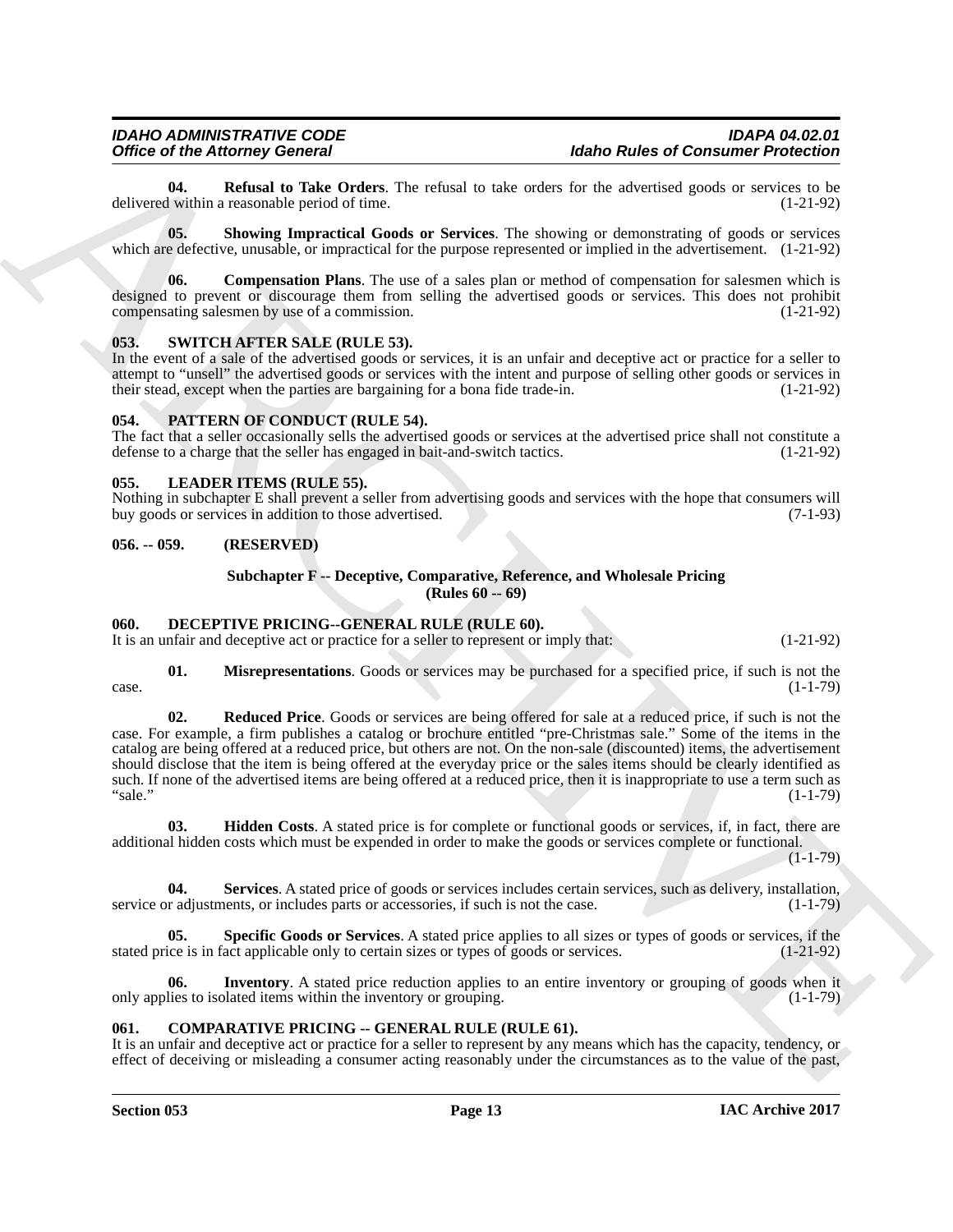present, common, or usual price of goods or services, or as to any reduction in the price of goods or services, or any sayings relating to the cost or price of the goods or services. (1-21-92) savings relating to the cost or price of the goods or services.

**01. Savings or Value Claims**. Savings or value claims utilized in connection with terms such as "originally," "formerly," "regularly," "usually," "list price," "compare at," or other like terms, expressions or representations must be based on facts provable by the seller:  $(1-1-79)$ representations must be based on facts provable by the seller:

<span id="page-13-6"></span><span id="page-13-5"></span>**a.** By the seller's own records; or (1-21-92)

**b.** By reasonably substantial competitive sales in the trade area where such claims or representations are made, under circumstances and conditions represented or implied by the claims or representations. (1-21-92)

**02. Comparison Claims**. The use of such terms as "reduced," "sale," "special price," "originally," "formerly," "slashed," etc. shall be deemed to be comparisons between the seller's present prices and his bona fide, regular prices. Terms such as "list price," "compare at," "comparable value," "suggested price," etc. shall be deemed to be comparisons between the seller's present prices and the prevailing competitors' prices. Terms such as "discount," "usually," "regularly," etc. which have a vague meaning shall be presumed to be a comparison between the seller's present prices and his bona fide, regular prices, unless the seller states otherwise in his advertising or sales promotion. (1-21-92)

#### <span id="page-13-0"></span>**062.** COMPARISONS OF SELLER'S PRESENT PRICES TO SELLER'S FORMER PRICES (RULE 62).<br>It is an unfair and deceptive act or practice for a seller to: (1-21-92) It is an unfair and deceptive act or practice for a seller to:

<span id="page-13-8"></span>**01. Fictitious Prices**. Offer goods or services by representations comparing present prices to former prices of the seller, if the seller establishes a fictitious or inflated former price for a short period of time and for the purpose of subsequently offering a reduction. For example, a seller usually sells a certain pen for a regular price of seven dollars and fifty cents (\$7.50), but he raises the price of the pen to an inflated price of ten dollars (\$10) for a short period of time. He then "cuts" the price to its usual level of seven dollars and fifty cents (\$7.50), and advertises: "Terrific Bargain: Were \$10.00, Now Only \$7.50"; or (1-1-79)

<span id="page-13-7"></span>**02. Bona Fide Regular Price**. Offer goods or services by representations comparing present prices to former prices of the seller, if the former price was merely an asking price and was not the bona fide, regular price at which such goods or services were openly, actively, and actually offered for sale or sold. (7-1-93) which such goods or services were openly, actively, and actually offered for sale or sold.

### <span id="page-13-9"></span><span id="page-13-1"></span>**063. COMPETITOR RETAIL PRICE COMPARISONS (RULE 63).**

It is an unfair and deceptive act or practice for a seller to offer goods or services by representations comparing the prices of the seller's goods or services to the prices of identical goods or services of competitors, unless the seller can substantiate that the represented prices of the competitor's goods or services are in fact the actual prices charged by the competitor in the same trade area, at the same point in time or on the date(s) clearly and conspicuously disclosed in the advertisement. If a price is stated without clear and conspicuous disclosure of a date on which it was in effect, it shall be presumed to be the current price. (7-1-93)

#### <span id="page-13-4"></span><span id="page-13-2"></span>**064. COMPARABLE PRICE COMPARISONS (RULE 64).**

Office of the Afterna (Eds.) Consumer Mode Photos and Scholar Research and the University of the Afterna Consumer Principal and the Consumer Consumer Consumer Consumer Consumer Consumer Consumer Consumer Consumer Consumer It is an unfair and deceptive act or practice for a seller to offer goods or services by representations comparing the prices of the seller's goods or services to the prices of comparable, but not identical, goods or services of a competitor's, unless the seller can substantiate that the goods or services compared are substantially similar in grade and quality and the represented prices of the competitor's goods or services are in fact the actual prices charged by the competitor in the same trade area, at the same point in time or on the date(s) clearly and conspicuously disclosed in the advertisement. If a price is stated without clear and conspicuous disclosure of a date on which it was in effect, it shall be presumed to be the current price. shall be presumed to be the current price.

#### <span id="page-13-10"></span><span id="page-13-3"></span>**065. REFERENCE RETAIL PRICING PRACTICES (RULE 65).**

It is an unfair and deceptive act or practice for a seller to offer goods or services by representations comparing present prices to "manufacturer's suggested prices," or similar language establishing or implying base reference price comparisons, unless such reference price represents, in fact, a good faith, honest estimate of the regular price at which a substantial number of sales of the goods or services are made by comparable sellers in the same trade area or unless federal or state law permits or requires the disclosure of the price suggested by the manufacturer. CPR 65 applies with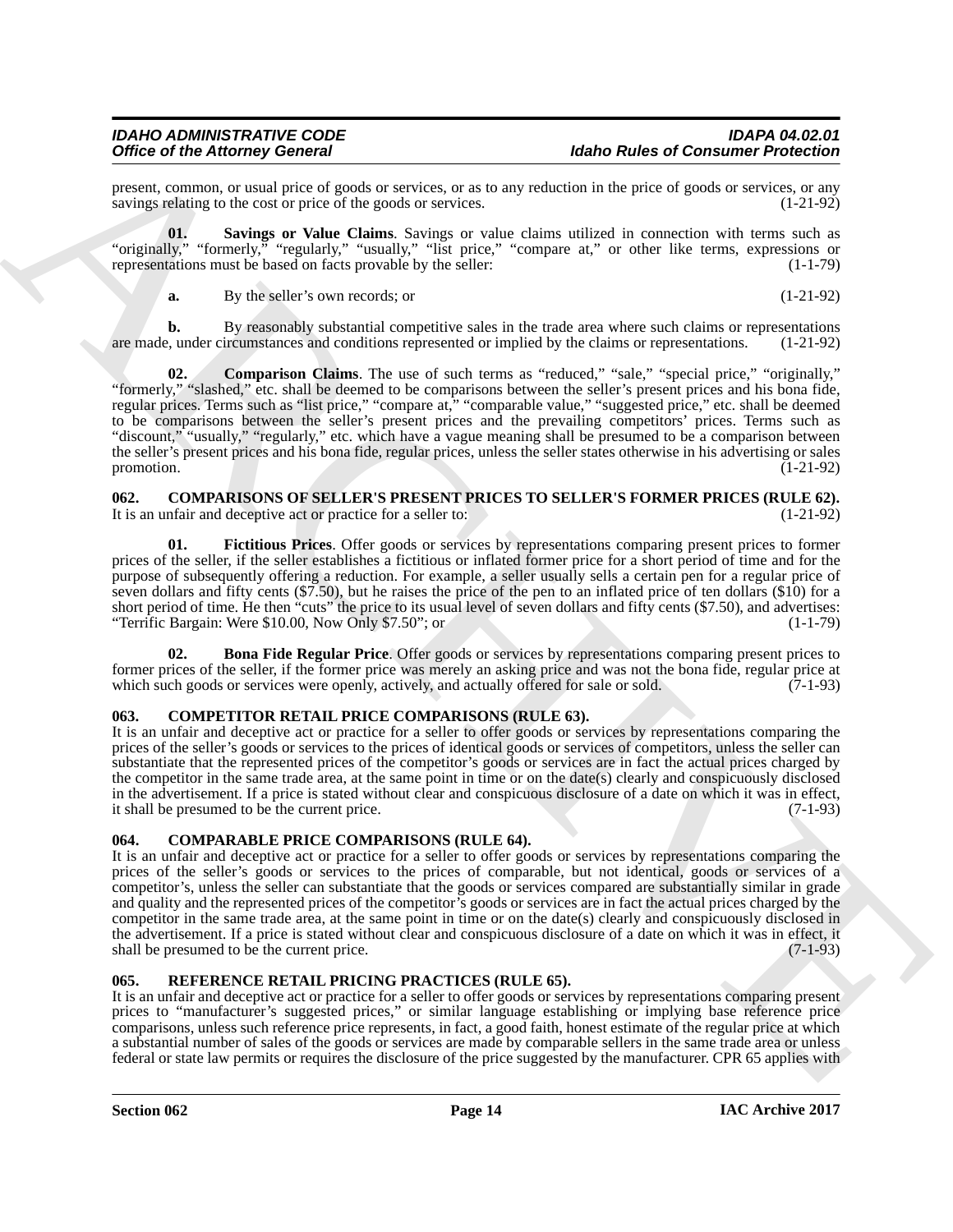the same force and effect regardless of whether the advertiser is a national or regional manufacturer or supplier, a mail-order or catalog seller, or a local retailer, and regardless of whether the prices, establishing a basis for comparison, are advertised or pre-ticketed. (7-1-93)

#### <span id="page-14-0"></span>**066. WHOLESALE, FACTORY DIRECT, OR SIMILAR CLAIMS (RULE 66).**

<span id="page-14-13"></span>It is an unfair and deceptive act or practice for a seller to: (1-21-92)

**01. Factory**. Describe itself or its goods by using the terms "factory direct," "factory to you," "direct from maker," "factory outlet," or words of similar meaning in its advertisements unless the seller's goods are actually manufactured by the seller or in factories owned or controlled by the seller. (1-21-92) manufactured by the seller or in factories owned or controlled by the seller.

<span id="page-14-15"></span>**02. Wholesaler**. Describe itself by using the terms "wholesaler," "wholesale outlet," "distributor," or words of similar meaning in its advertisements unless the seller actually owns and operates or directly and absolutely controls a wholesale or distribution facility which primarily sells goods to retailers for resale. A seller to which this provision applies may in addition be subject to CPR 66.03 and CPR 66.04 below. (1-21-92)

<span id="page-14-12"></span>**03. Cost**. Use in connection with the advertising or sale of any goods or services, the terms "cost," "invoice price," "factory invoice," "factory billing," or terms of similar meaning or import or other representations that a good or service will be sold at, above, or below the seller's actual cost unless such is true. (7-1-93)

<span id="page-14-14"></span>**04. Wholesale Prices**. State or imply that any goods or services are being offered at "wholesale" prices or to use a term of similar meaning unless the prices are in fact at or below the current prices which most retailers in the trade area usually and customarily pay when they buy such goods or services for resale. (1-21-92)

#### <span id="page-14-8"></span><span id="page-14-1"></span>**067. LIMITED OFFERS (RULE 67).**

It is an unfair and deceptive act or practice to offer goods or services by representations that the offer is "limited" unless the offer is in fact limited in duration or scope, or that the offer is an advance sale or introductory offer, and the seller in good faith expects to increase the price at a later date. (7-1-93)

#### <span id="page-14-9"></span><span id="page-14-2"></span>**068. SUBSTANTIATION (RULE 68).**

A seller shall keep records or other documentary proof for a period of two (2) years which establish and substantiate the price claims and comparisons made. Failure to do so shall create a rebuttable presumption that the seller lacked a reasonable basis for the claims and comparisons made. (1-21-92)

#### <span id="page-14-3"></span>**069. (RESERVED)**

#### <span id="page-14-11"></span><span id="page-14-6"></span>**Subchapter G -- Use of the Word "Free" and Similar Representations (Rules 70 -- 79)**

### <span id="page-14-4"></span>**070. GENERAL RULE (RULE 70).**

It is an unfair and deceptive act or practice for a seller to: (1-21-92)

Office of the Alternative Concert is a strong to the state of the Back of Concerting the state of the Alternative Concerting the state of the state of the state of the state of the State of the State of the State of the S **01. Free No Cost Offers**. Offer any goods or services as free, by use of the word "free" or other term of similar import, unless receipt of the free goods or services by a consumer is without added cost to the consumer; provided, however, that the consumer may be required to pay necessary delivery charges to the United States Post Office or a regulated public carrier if such fact is clearly and conspicuously disclosed in the offer and provided that the consumer may be required to purchase goods at their regular price as a precondition of entitlement to the free goods if such fact is readily apparent to a consumer acting reasonably under the circumstances or is clearly and conspicuously disclosed in the offer. (1-21-92)

<span id="page-14-7"></span>**02. Free With Cost Offers**. Offer any goods or services as "free," "2 for 1," "1-cent Sale," or other term of similar import, if the seller increases the price of the base goods or services above their regular price or if the seller reduces the quality, quantity or size of the base goods or services. (1-1-79) seller reduces the quality, quantity or size of the base goods or services.

#### <span id="page-14-10"></span><span id="page-14-5"></span>**071. TIE-IN SALES (RULE 71).**

It is an unfair and deceptive act or practice for a seller to offer any goods or services as free, by use of the word "free" or other term of similar import, if the seller fails to clearly and conspicuously disclose at the outset all terms,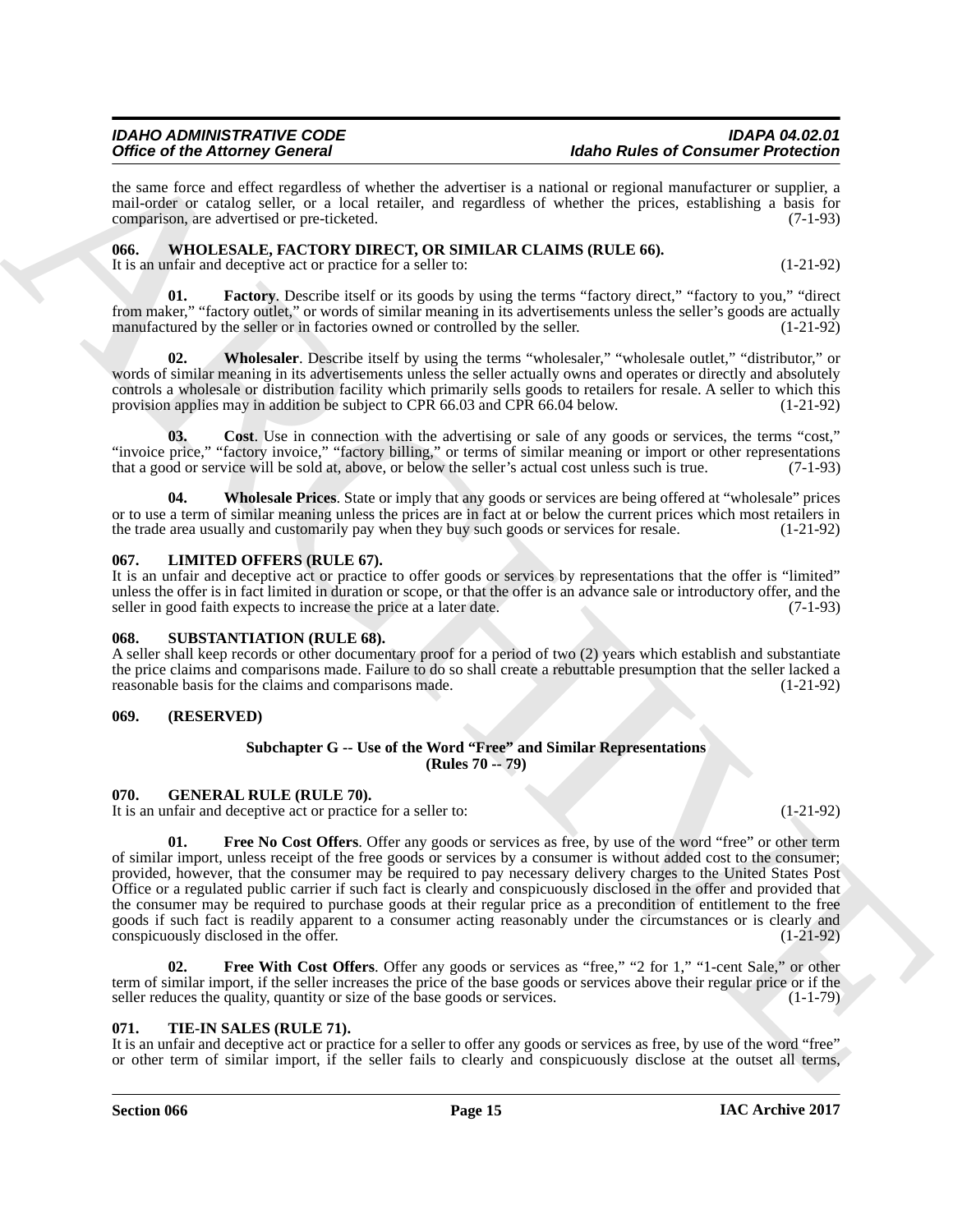conditions, and obligations upon which receipt and retention of the free items are contingent. (1-21-92)

#### <span id="page-15-8"></span><span id="page-15-0"></span>**072. CONDITIONAL OFFERS (RULE 72).**

It is an unfair and deceptive act or practice for a seller to offer any goods or services as free, by use of the word "free" or other term of similar import, when the consumer is obligated to perform conditions which are not readily apparent to a consumer acting reasonably under the circumstances or are not clearly and conspicuously disclosed. (1-21-92)

### <span id="page-15-15"></span><span id="page-15-1"></span>**073. USE OF SIMILAR TERMS (RULE 73).**

It is an unfair and deceptive act or practice for a seller to meet the provisions of subchapter G by substitution of such similar words and terms as "gift," "given without charge," "at no cost," "complimentary," "bonus," or other words or terms which tend to convey the impression to the consuming public that goods or services are free. (7-1-93)

#### <span id="page-15-7"></span><span id="page-15-2"></span>**074. ASTERISKS (RULE 74).**

For purposes of this rule, disclosure of the terms of the offer set forth in a footnote of an advertisement to which reference is made by an asterisk or other symbol placed next to the offer, does not constitute a clear and conspicuous disclosure at the outset. (1-21-92) disclosure at the outset.

#### <span id="page-15-9"></span><span id="page-15-3"></span>**075. DELIVERY CHARGES (RULE 75).**

In all instances in which delivery charges, which shall be deemed to include all shipping and handling charges, shall exceed ten dollars, pursuant to an offer subject to subchapter G, the total amount of such charges shall be clearly and conspicuously disclosed in the offer. Negative option membership plans operated in compliance with the Federal Trade Commission Rule on Use of Negative Option Plans by Sellers in Commerce (16 C.F.R. Section 425) are exempt from the provisions of CPR 75. exempt from the provisions of CPR 75.

#### <span id="page-15-4"></span>**076. -- 079. (RESERVED)**

#### <span id="page-15-14"></span><span id="page-15-13"></span>**Subchapter H -- Promotional Games and Advertising and Deceptive Use of Gifts (Rules 80 -- 89)**

#### <span id="page-15-5"></span>**080. NO PURCHASE REQUIRED FOR CHANCE PROMOTIONS (RULE 80).**

Office of the Attorney General<br>
value of the Attorney General<br>
value of the Attorney General<br>
value of the Schwarz and the Schwarz and the Schwarz and the Schwarz and the Schwarz and Hard and Hard and Hard and Hard and Ha It is an unfair and deceptive act or practice for a seller to offer, initiate, promote, or solicit participation in any kind of game of chance, contest, sweepstakes, or promotion in which goods or services are distributed by random or chance selection that requires any kind of entry fee, service charge, purchase, payments to information providers, or other obligation in order to enter or participate in the promotion or receive any of the offered awards, prizes, or gifts. Those persons authorized by Title 67, Chapter 77, Idaho Code, to conduct bingo and raffle games for charitable purposes, if conducted in conformity with Title 67, Chapter 77, Idaho Code, and negative option membership plans operated in compliance with the Federal Trade Commission Rule on Use of Negative Option Plans by Sellers in Commerce (16<br>C.F.R. Section 425) are exempt from CPR 80. (7-1-93) C.F.R. Section 425) are exempt from CPR 80.

#### <span id="page-15-6"></span>**081. DISCLOSURE REQUIREMENTS IN GIFT PROMOTIONS (RULE 81).**

It is an unfair and deceptive act or practice for a seller to offer, in writing, any goods or services, without obligation, as an inducement to a consumer to attend an in-person sales presentation or contact the seller by telephone or by mail, but only if the seller follows up the consumer's mail contact with a telephone contact, unless the offer clearly and conspicuously discloses in writing all of the following: (7-1-93)

<span id="page-15-10"></span>**01. Name and Address**. The name and street address of the seller of the goods or services which are the subject of the sales presentation or contact with the seller. If the offer is made by an independent contractor of the seller, or is made under a name other than the true name of the seller, the name of the seller shall be more prominently and conspicuously displayed than the name of the independent contractor or other name. (1-21-92)

<span id="page-15-12"></span>**02. Purpose of Contact**. The purpose of the requested sales presentation or contact with the seller, which shall include a general description of the goods or services that are the subject of the sales presentation and a clear statement, if applicable, that there will be a sales presentation and the approximate duration of the sales presentation. (7-1-93)

<span id="page-15-11"></span>**03.** Odds. If the consumer is not assured of receiving any particular good or service, a statement of the odds of receiving each good or service offered. The odds "100,000" or "1:100,000." The odds shall be printed in a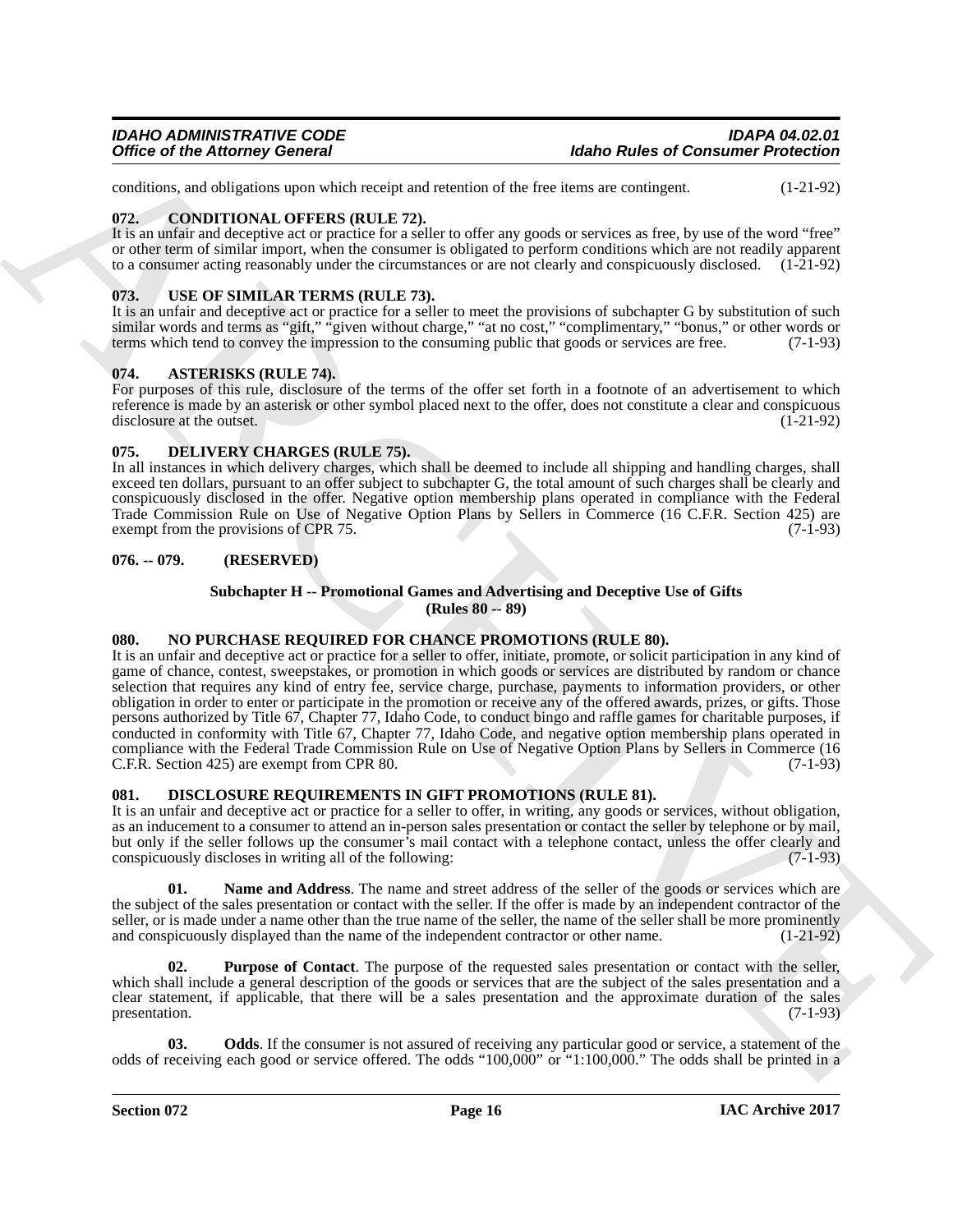### *IDAHO ADMINISTRATIVE CODE IDAPA 04.02.01* **Idaho Rules of Consumer Protection**

type size that is at least equal to that used for the standard text on the front (or first) page of the offer. (7-1-93)

<span id="page-16-2"></span>**04.** Conditions. All restrictions, qualifications, and other conditions that must be satisfied before the consumer is entitled to receive the good or service, including but not limited to: (7-1-93)

**a.** Any deadline by which the consumer must attend the sales presentation or contact the seller in receive the good or service: and  $(7-1-93)$ order to receive the good or service; and

Office of the Altomasy General<br>
operation and the state state and the state state when the state state and the state state state state state state of the state state of the state state of the state of the state of the sta **b.** Any other conditions, such as a minimum age qualification, a financial qualification, or a requirement that if the consumer is married both husband and wife must be present in order to receive the good or service. Any financial qualifications shall be stated with specificity sufficient to enable the person to reasonably determine his or her eligibility; (7-1-93) determine his or her eligibility;

<span id="page-16-5"></span>**05. Verifiable Retail Value**. The verifiable retail value of each good or service the consumer has been offered, awarded, or may be awarded. (7-1-93)

**06. No Purchase Necessary**. That no purchase is necessary in order to receive the goods or services that have been offered to the consumer as an inducement to attend the in-person sales presentation or contact the seller by telephone or by mail, but only if the seller follows up the consumer's mail contact with a telephone contact. (7-1-93)

<span id="page-16-9"></span><span id="page-16-4"></span><span id="page-16-3"></span>**07. Other Requirements**. All other rules, terms and conditions of the offer, plan, or program.

(1-21-92)

#### <span id="page-16-0"></span>**082. MISLEADING OFFERS (RULE 82).**

It is an unfair and deceptive act or practice for any seller making an offer subject to Subchapter H to: (7-1-93)

**01. Misrepresent Goods or Services**. Misrepresent the size, availability, quantity, identity, value, or of any good or service. (7-1-93) qualities of any good or service.

<span id="page-16-10"></span>**02.** Misrepresent Odds. Misrepresent in any manner the odds of receiving any particular good or  $(7-1-93)$ service. (7-1-93)

**03.** Specially Selected. Represent directly or by implication that the number of participants has been significantly limited or that any consumer has been specially selected to receive a particular good or service unless that is the fact. (7-1-93) that is the fact.

<span id="page-16-13"></span><span id="page-16-12"></span><span id="page-16-11"></span><span id="page-16-8"></span>**04. Labeling Offers**. Label any offer a notice of termination or notice of cancellation. (7-1-93)

**05. Misrepresent Offer**. Misrepresent, in any manner, the offer, plan, program, or the affiliation, connection, association, or contractual relationship between the person making the offer and the owner, if they are not the same.  $(1-21-92)$ 

**06. Tendency to Mislead**. Use publications, literature, or any written or verbal promotion that has the capacity, tendency, or effect of misleading or deceiving a consumer acting reasonably under the circumstances.

(7-1-93)

<span id="page-16-7"></span>**07. Fail to Deliver**. Fail to deliver the good or service to the consumer, at no expense to him or her, within ten (10) business days of the date of the initial contact by the seller to the consumer. Negative option membership plans operated in compliance with the Federal Trade Commission Rule on Use of Negative Option Plans<br>by Sellers in Commerce (16 C.F.R. Section 425) are exempt from CPR 82.07. by Sellers in Commerce (16 C.F.R. Section 425) are exempt from CPR 82.07.

#### <span id="page-16-1"></span>**083. -- 089. (RESERVED)**

#### <span id="page-16-6"></span>**Subchapter I -- Going-Out-Of-Business Sales (Rules 90 -- 99)**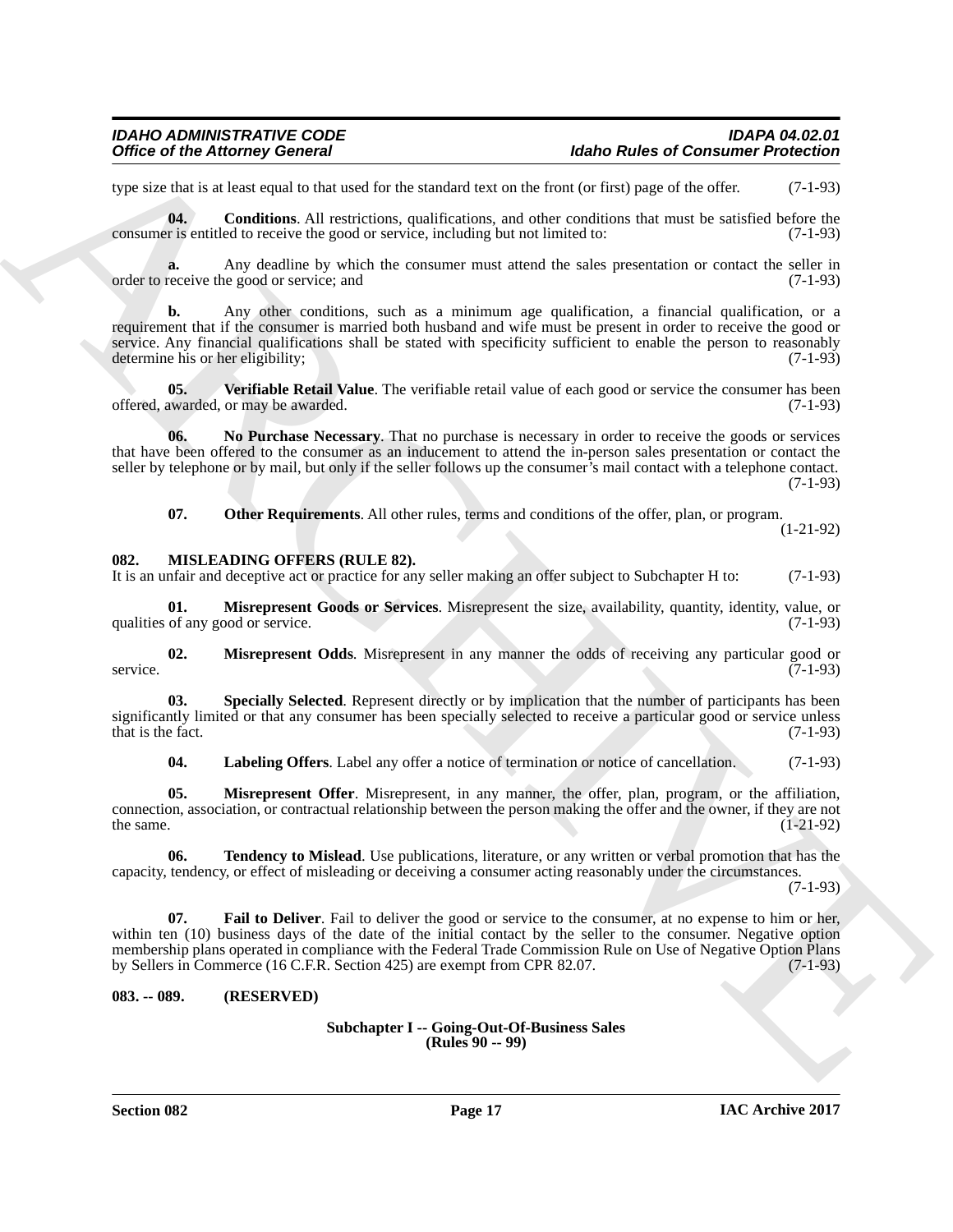#### <span id="page-17-13"></span><span id="page-17-0"></span>**090. GENERAL RULE (RULE 90).**

It is an unfair and deceptive act or practice for a seller to advertise a going-out-of-business sale, unless the circumstances are in fact true and the going-out-of-business sale prices for goods or services are in fact lower than the regular prices of such goods or services. (1-21-92)

#### <span id="page-17-15"></span><span id="page-17-1"></span>**091. INFLATING INVENTORY (RULE 91).**

Once of the Alexany Concess of Consumer Protections<br>
Units and Consumer Protections<br>
Units are a spain of the state of a spain of a spain of a spain of the state of the state of the state<br>
Let us a maximum and the protec No goods may be ordered for, or in anticipation of, a going-out-of-business sale, except in accordance with sound commercial practices. For example, it would be considered commercially sound to order a dryer that matches an existing washing machine. For purposes of subchapter I, all goods ordered within thirty (30) days prior to the beginning of a going-out-of-business sale shall create a rebuttable presumption that such goods were ordered in anticipation of a going-out-of-business sale. (7-1-93)

#### <span id="page-17-2"></span>**092. -- 099. (RESERVED)**

#### <span id="page-17-16"></span>**Subchapter J -- Insufficient Supply/Limitation on Quantity (Rules 100 - 109)**

### <span id="page-17-14"></span><span id="page-17-3"></span>**100. GENERAL RULE (RULE 100).**

It is an unfair and deceptive act or practice for a seller to advertise goods or services with intent not to have sufficient quantity of the goods, or sufficient facilities to render the services, to satisfy reasonably expected public demand unless the quantity is clearly and conspicuously advertised as limited. (1-21-92)

#### <span id="page-17-19"></span><span id="page-17-4"></span>**101. RAIN CHECKS (RULE 101).**

If the seller issues rain checks for goods for which the advertisement does not clearly and conspicuously disclose that quantities are limited, such "rain checks" will be considered a mitigating circumstance, unless there is a pattern of inadequate inventory, or the inadequate inventory was intentional. (1-21-92) (1-21-92)

#### <span id="page-17-20"></span><span id="page-17-5"></span>**102. SUBSTITUTE GOODS (RULE 102).**

If the seller offers comparable or better goods at the sale price, such practice will be considered a mitigating circumstance, unless there is a pattern of inadequate inventory, or the inadequate inventory was intentional.(1-21-92)

#### <span id="page-17-6"></span>**103. DETERMINATION OF REASONABLY EXPECTED PUBLIC DEMAND (RULE 103).**

Reasonably expected public demand shall be construed with respect to the following factors: (1-21-92)

<span id="page-17-12"></span>**01. Records of Past Sales**. The record of past sales by a seller. (1-21-92)

<span id="page-17-11"></span><span id="page-17-10"></span>**02. Price Reduction**. The amount of price reduction, if any, and quality of goods or services offered. (1-21-92)

**03. Advertising Scope**. The extent of advertising engaged in regarding the sale of goods or services and duration of the sale as advertised.  $(1-21-92)$ 

#### <span id="page-17-7"></span>**104. LIMITATION OF QUANTITY OF FUNGIBLE GOODS (RULE 104).**

Pursuant to Section 48-405A, Idaho Code, as incorporated by Section 48-603(17), Idaho Code, it is an unfair and deceptive act or practice for a seller to offer fungible, mass-produced goods to the general public with a limitation on the quantity any one (1) consumer can purchase: (1-21-92) (1-21-92)

<span id="page-17-18"></span>**Personal, Family, or Household Purposes**. When the proposed sale is to a person who is buying own personal, family, or household purposes. (1-21-92) the goods for his own personal, family, or household purposes.

<span id="page-17-17"></span>**02.** Non-Services. When the proposed sale involves goods which are not offered in conjunction with erring of services, other than services normally associated with standard retailing. (1-21-92) the rendering of services, other than services normally associated with standard retailing.

#### <span id="page-17-9"></span><span id="page-17-8"></span>**105. COUPON SALES (RULE 105).**

For purposes of CPR 104, a seller may limit the quantity of goods per coupon if the actual limitation is contained on the coupon, and the limitation is clearly and conspicuously disclosed. (7-1-93) the coupon, and the limitation is clearly and conspicuously disclosed.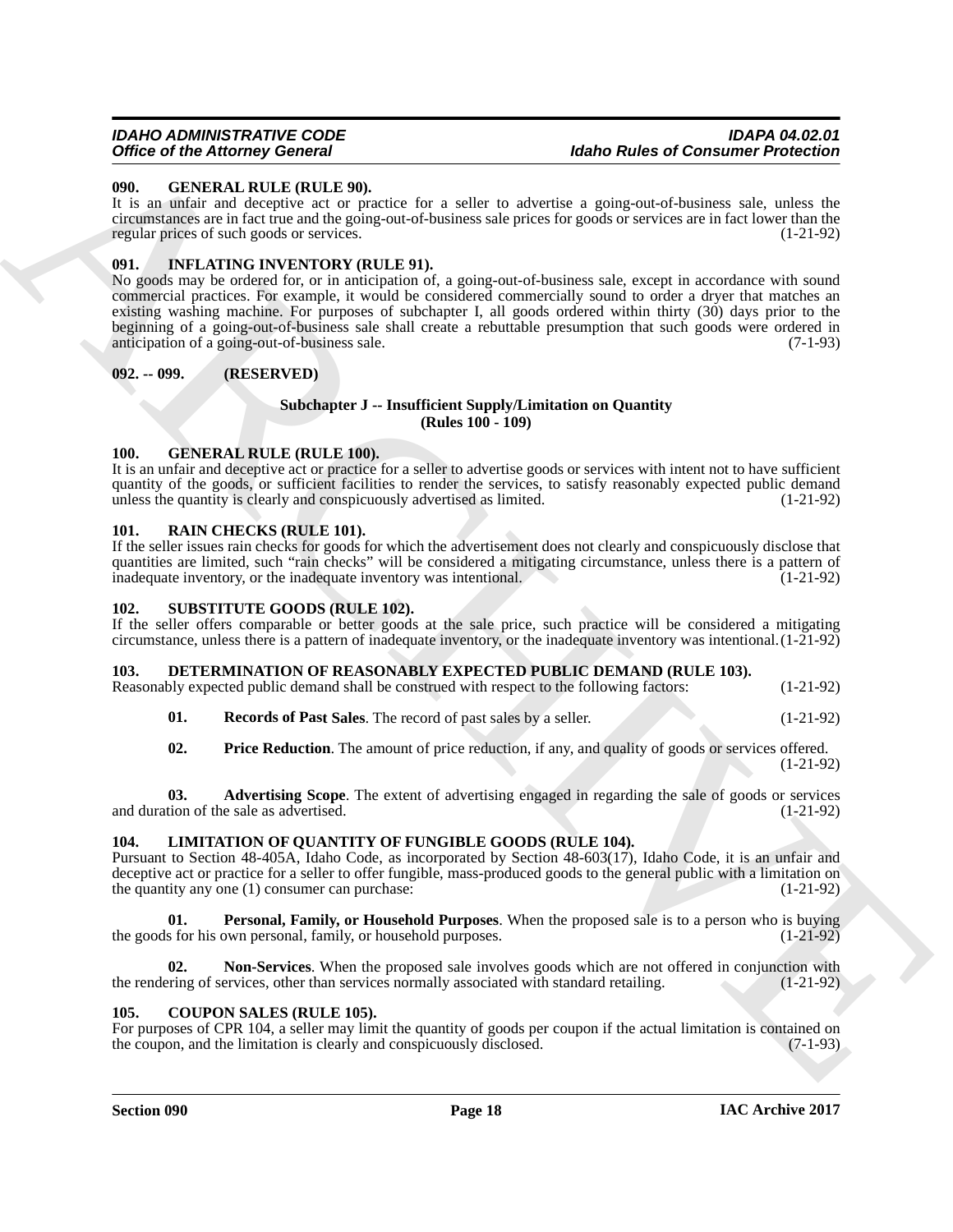#### *IDAHO ADMINISTRATIVE CODE IDAPA 04.02.01* **Idaho Rules of Consumer Protection**

#### <span id="page-18-18"></span><span id="page-18-0"></span>**106. INCREMENT STEP PRICING (RULE 106).**

For purposes of CPR 104, it is not an unfair and deceptive act or practice to offer a limited number of goods at the sale price and subsequent goods of the same commodity at higher prices; provided, however, that the offer clearly and conspicuously discloses such incremental pricing. Nevertheless, the seller cannot prevent the consumer from taking advantage of the special price by limiting the number of times the consumer can return to the store. (7-1-93)

#### <span id="page-18-1"></span>**107. -- 109. (RESERVED)**

#### <span id="page-18-12"></span>**Subchapter K -- Disclosure of Prior Use (Rules 110 - 119)**

#### <span id="page-18-16"></span><span id="page-18-2"></span>**110. GENERAL RULE (RULE 110).**

It is an unfair and deceptive act or practice for a seller to represent, directly or indirectly, that goods are new or unused, or that any part of a good is new or unused, if such is not in fact true, or to misrepresent the extent of previous use of goods.  $(1-21-92)$ 

#### <span id="page-18-13"></span><span id="page-18-3"></span>**111. DISCLOSURE REQUIRED (RULE 111).**

Once of the Attorney Govern 2. The same unit and the same of the same of the same of the same of the same of the same of the same of the same of the same of the same of the same of the same of the same of the same of the It is an unfair and deceptive act or practice for a seller to advertise, offer for sale, or sell any goods, as new goods, which are used, or contain used parts, are rebuilt, remanufactured, reconditioned, or contain rebuilt, remanufactured, or reconditioned parts, if such is not in fact true, unless clear and conspicuous disclosure of such characteristics or attributes is made to the consumer prior to the sale. There is a rebuttable presumption that a seller offers or advertises goods as new goods, unless clear and conspicuous disclosure to the contrary is provided. (1-21-92)

#### <span id="page-18-11"></span><span id="page-18-4"></span>**112. ACCEPTABLE DISCLOSURES (RULE 112).**

The disclosure that goods have been used or contains used parts as required by CPR 111, may be made by use of a word or words such as, but not limited to, "used," "second hand," "demonstrator," "repossessed," "repaired," "remanufactured," "reconditioned," or "rebuilt," etc., whichever is applicable to the product involved. (7-1-93)

#### <span id="page-18-19"></span><span id="page-18-5"></span>**113. RETURNED GOODS (RULE 113).**

Goods are not considered used if a prior consumer was given a full refund or exchange for the goods, in the normal course of business, and if the goods are not known to presently or formerly have defects. (1-1-79)

#### <span id="page-18-6"></span>**114. -- 119. (RESERVED)**

#### <span id="page-18-14"></span>**Subchapter L -- Estimates (Rules 120 - 129)**

#### <span id="page-18-17"></span><span id="page-18-7"></span>**120. GENERAL RULE (RULE 120).**

It is an unfair and deceptive act or practice in connection with the furnishing of any repairs or improvements to goods, and in any rendering of services, for a seller to unreasonably understate or misstate the estimated price, whether such estimate be oral or written, or whether such estimate be formal or indirect; provided, however, that nothing herein shall be construed to require that an estimate actually be furnished.  $(I-21-92)$ 

#### <span id="page-18-20"></span><span id="page-18-8"></span>**121. UNFORESEEABLE CONDITIONS (RULE 121).**

If an estimate is given, it is an unfair and deceptive act or practice for a seller to fail to obtain oral or written authorization in advance of performing additional and related, unforeseen, but necessary, repairs or improvements or services if such repairs, improvements, or services would unreasonably increase the originally estimated price.

(1-21-92)

#### <span id="page-18-15"></span><span id="page-18-9"></span>**122. EXPRESS LIMITED AUTHORIZATION (RULE 122).**

When a person expressly limits the authorized price of any repairs, improvements, or services, it is an unfair and deceptive act or practice for a seller to exceed such authorization without first obtaining the express oral or written consent of such person. (1-21-92) consent of such person.

#### <span id="page-18-10"></span>**123. -- 129. (RESERVED)**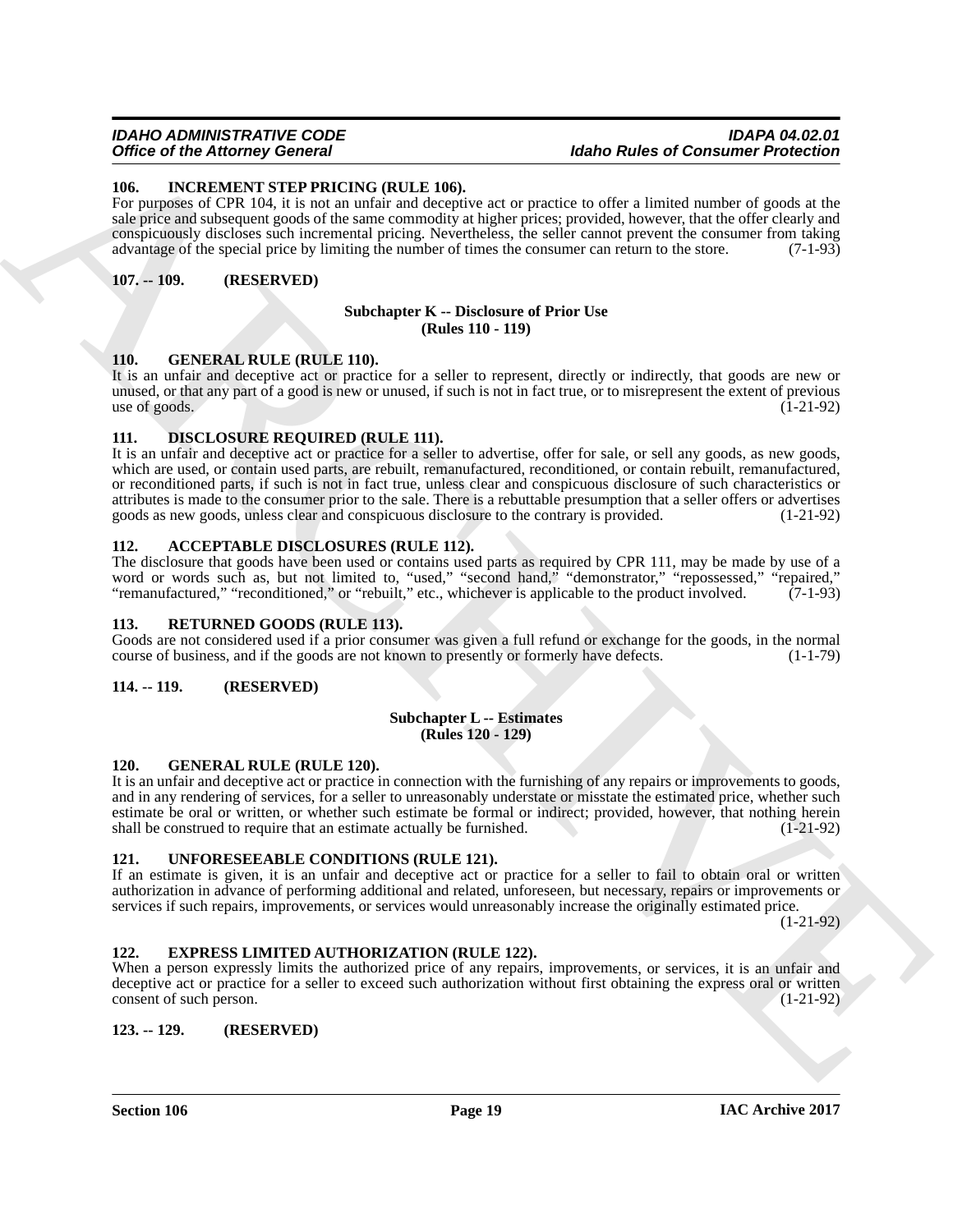#### <span id="page-19-15"></span>**Subchapter M -- Repairs and Improvements (Rules 130 - 139)**

#### <span id="page-19-0"></span>**130. GENERAL RULE (RULE 130).**

<span id="page-19-8"></span>It is an unfair and deceptive act or practice for a seller to: (1-21-92)

**01.** Necessity of Repairs. Represent that repairs or improvements are necessary when such is not the erform and charge for unnecessary repairs. (1-21-92) fact or perform and charge for unnecessary repairs.

<span id="page-19-4"></span>**02. Completion of Repairs**. Represent that repairs or improvements have been made when such is not (1-1-79) the fact.  $(1-1-79)$ 

<span id="page-19-6"></span>**03. Misrepresent Danger**. Represent that the goods being inspected or diagnosed are in a dangerous nor that the person's continued use of the goods may be harmful when such is not the fact. (1-1-79) condition or that the person's continued use of the goods may be harmful when such is not the fact.

<span id="page-19-5"></span>**04. Liens**. Wrongfully permit, by action or inaction, any mechanic's or materialmen's lien, or any other lien, to be filed or perfected against goods being repaired or improved, or wrongfully retain possession of the subject goods, when the owner or consumer has tendered payment in full or has tendered payment in accordance with the contract authorizing the repair or improvement. (1-21-92) contract authorizing the repair or improvement.

<span id="page-19-7"></span>**05. Model Jobs**. In the case of any improvement to real property, represent falsely that the improvement is to serve as a "model" or "advertising job" or similarly mislead the consumer that a price reduction or other compensation will be received by reason of such real property improvement. (1-21-92) other compensation will be received by reason of such real property improvement.

#### <span id="page-19-1"></span>**131. ITEMIZED BILLING (RULE 131).**

Unless there is an express contract setting forth a lump-sum basis for compensation, it is an unfair and deceptive act or practice for a seller to fail to provide, upon specific request, one itemized billing, statement, or copy of a work order, which includes: (1-21-92) order, which includes:

<span id="page-19-9"></span>**01. Labor Charges**. Labor charges, designating the number of hours and the rate per hour; or designating the flat rate labor charge or job rate if such repairs or improvements are customarily done and billed on a flat rate labor charge or job rate price basis; or, when a minimum charge is imposed, designating that fact. (1-21-92)

<span id="page-19-11"></span>**02. Parts and Materials**. Parts and materials, designating each item that is separately included in ng the total billing, and designating whether such parts or materials are used or rebuilt. (1-21-92) calculating the total billing, and designating whether such parts or materials are used or rebuilt.

<span id="page-19-10"></span>**03. Other Charges**. Miscellaneous charges, designating the reason for the charge and the basis for  $\alpha$  calculation of the charge.  $(1-1-79)$ 

<span id="page-19-12"></span>**04. Unit Pricing**. Alternatively, where the agreement sets forth a price per unit, then the number of units being billed at that price. For example, a contract provides for carpeting and installation at ten dollars (\$10) per yard. The itemized billing would state "92 yards carpeting at \$10 per yard equals \$920." (1-1-79)

#### <span id="page-19-2"></span>**132. OLD OR REPLACED PARTS (RULE 132).**

It is an unfair and deceptive act or practice for a seller to: (1-21-92)

<span id="page-19-14"></span><span id="page-19-13"></span>**01.** Inspection. Fail, upon request, to return or allow inspection of old or replaced parts upon on of reparts or improvements. completion of repairs or improvements.

Office of the Attorney General<br>
ARCHIVE VIEW University of Law Consumer of the Community Principal Consumer (Eds.) 139<br>
1.30.<br>
1.31. GIVENS ALL REUS (REUS UN), 129, 129<br>
1.31. GIVENENT REUS UNDER SURVEY VIEW (EDS.) 129, 1 **02. Retaining Old Parts**. Retain old or replaced parts for reuse or resale, after request has been made for their return, unless such retention is made known to the consumer prior to performing any repairs or improvements, or unless the seller is able to demonstrate that he had made a bona fide price reduction for the newly installed parts in consideration for keeping the old or replaced parts, or unless the replacement was made under a warranty.  $(1-1-79)$ 

<span id="page-19-3"></span>**133. -- 139. (RESERVED)**

**Section 130 Page 20**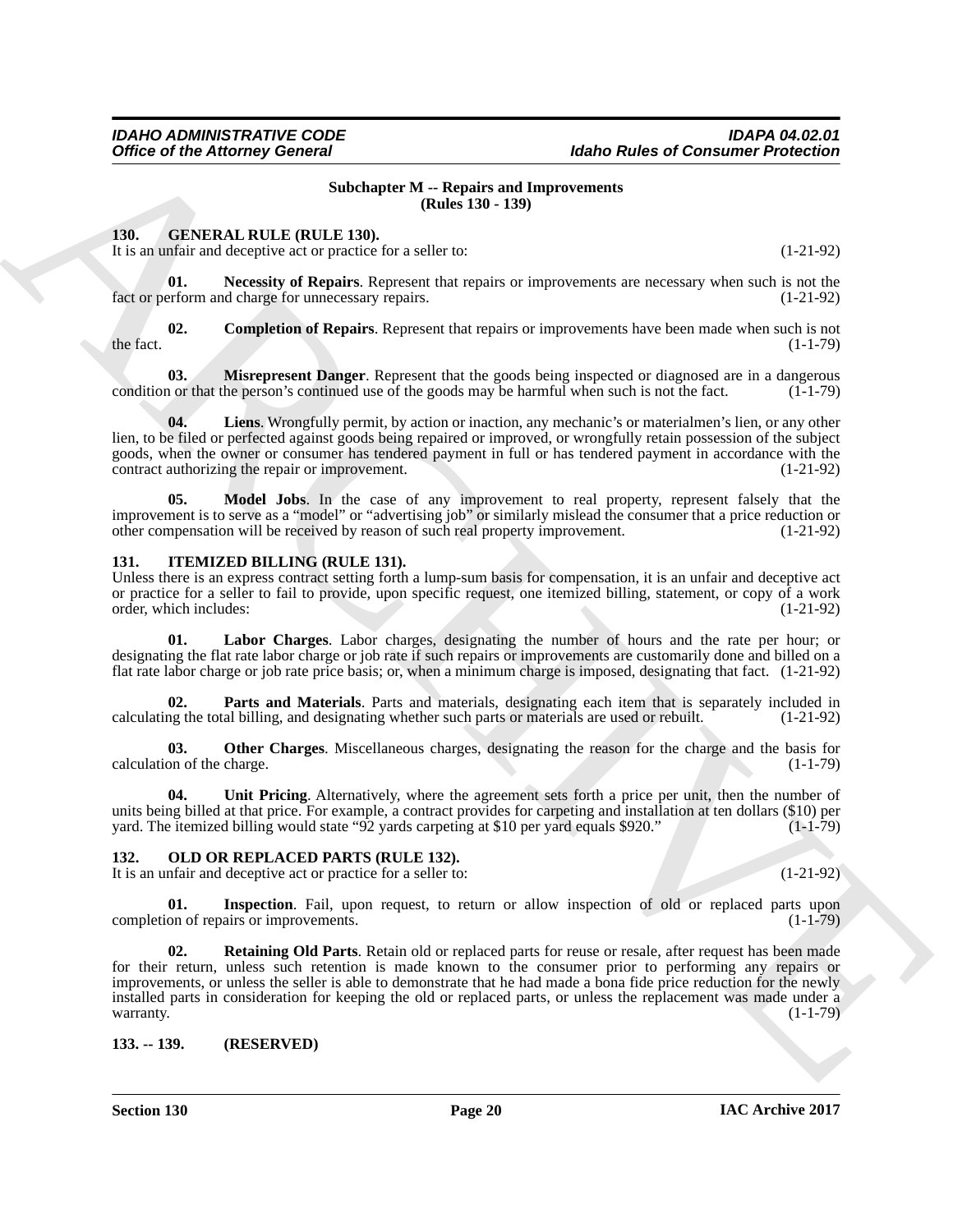#### <span id="page-20-16"></span><span id="page-20-11"></span>**Subchapter N -- Time of Delivery or Performance Including Mail Order Sales (Rules 140 -- 149)**

#### <span id="page-20-0"></span>**140. GENERAL RULE (RULE 140).**

In connection with any sale, except mail order sales, it is an unfair and deceptive act or practice for a seller to:

(1-21-92)

<span id="page-20-6"></span>**01. Promising Delivery**. Offer or promise prompt delivery or performance unless, at the time of the offer or promise, the seller has taken reasonable action to ensure such prompt delivery or performance. (1-1-79)

Office of the Attorney General<br>
Make Rules and Constant Principal and Order Sales and Constant Principal and Order Sales and Constant Principal and Constant Principal and Constant Principal and Constant Constant Constant **Failure to Deliver.** Fail to deliver goods or perform services, which have been ordered in person or otherwise, within a reasonable time following a specified delivery or performance date or within a reasonable time following the receipt of payment, unless the seller can show circumstances beyond his control and not within his knowledge at the time the order was accepted which prevented the seller from meeting the specified delivery date, and unless the seller can further show that he has given timely notice to the consumer of any such delay. (1-21-92)

#### <span id="page-20-13"></span><span id="page-20-1"></span>**141. MAIL ORDER SALES (RULE 141).**

In connection with any mail order sale, pursuant to CPR 33, it is an unfair and deceptive act or practice for a seller to fail to comply with the provisions of the Federal Trade Commission Rule on Mail Order Merchandise (16 C.F.R. 435). 435). (7-1-93)

<span id="page-20-2"></span>**142. -- 149. (RESERVED)**

#### <span id="page-20-12"></span>**Subchapter O -- Lay-Away Plans (Rules 150 - 159)**

#### <span id="page-20-3"></span>**150. GENERAL RULE (RULE 150).**

It is an unfair and deceptive act or practice for a seller, in conjunction with a lay-away transaction, to: (1-21-92)

<span id="page-20-10"></span>**01. Misrepresent Lay-Away Policies**. Misrepresent, in any way, the seller's policy with reference to a  $\alpha$  plan. (1-21-92) lay-away plan.

<span id="page-20-7"></span>**Failure to Lay Aside Goods.** Fail to actually lay aside the specific goods chosen by the consumer or exact duplicates, unless a clear and conspicuous disclosure to the contrary is made to the consumer. (1-21-92)

<span id="page-20-9"></span>**03.** Lay-Away Time Periods. Fail to clearly and conspicuously disclose to the consumer that the goods or exact duplicates will be set aside only for a certain period of time, if such is the case. (1-21-92) specified goods or exact duplicates will be set aside only for a certain period of time, if such is the case.

<span id="page-20-5"></span>**04. Duplicates**. Deliver to the consumer after payments are completed, goods that are not identical or blicates to those specified, unless informed, mutual consent has been obtained. (7-1-93) exact duplicates to those specified, unless informed, mutual consent has been obtained.

<span id="page-20-8"></span>**05.** Increase Price. Increase the price of the goods laid away after the original agreement has been (1-21-92) made.  $(1-21-92)$ 

**06. Failure to Deliver**. Fail to deliver to the consumer, upon request, at any time payment is made, a receipt showing the amount of that payment and the date thereof and, upon request, an itemized statement showing the amount previously paid and the amount still owing. (1-21-92)

#### <span id="page-20-4"></span>**151. REFUNDS OF LAY-AWAY PAYMENTS (RULE 151).**

It is an unfair and deceptive act or practice for a seller to fail to clearly and conspicuously disclose, or to misrepresent in any manner:  $(1-21-92)$ 

<span id="page-20-14"></span>**01. Possible Default or Cancellation**. The seller's policy with reference to the consumer's possible default or cancellation.

<span id="page-20-15"></span>**02. Refund Policy**. The seller's policy with respect to refund of payments made prior to the r's default or cancellation. (1-21-92) consumer's default or cancellation.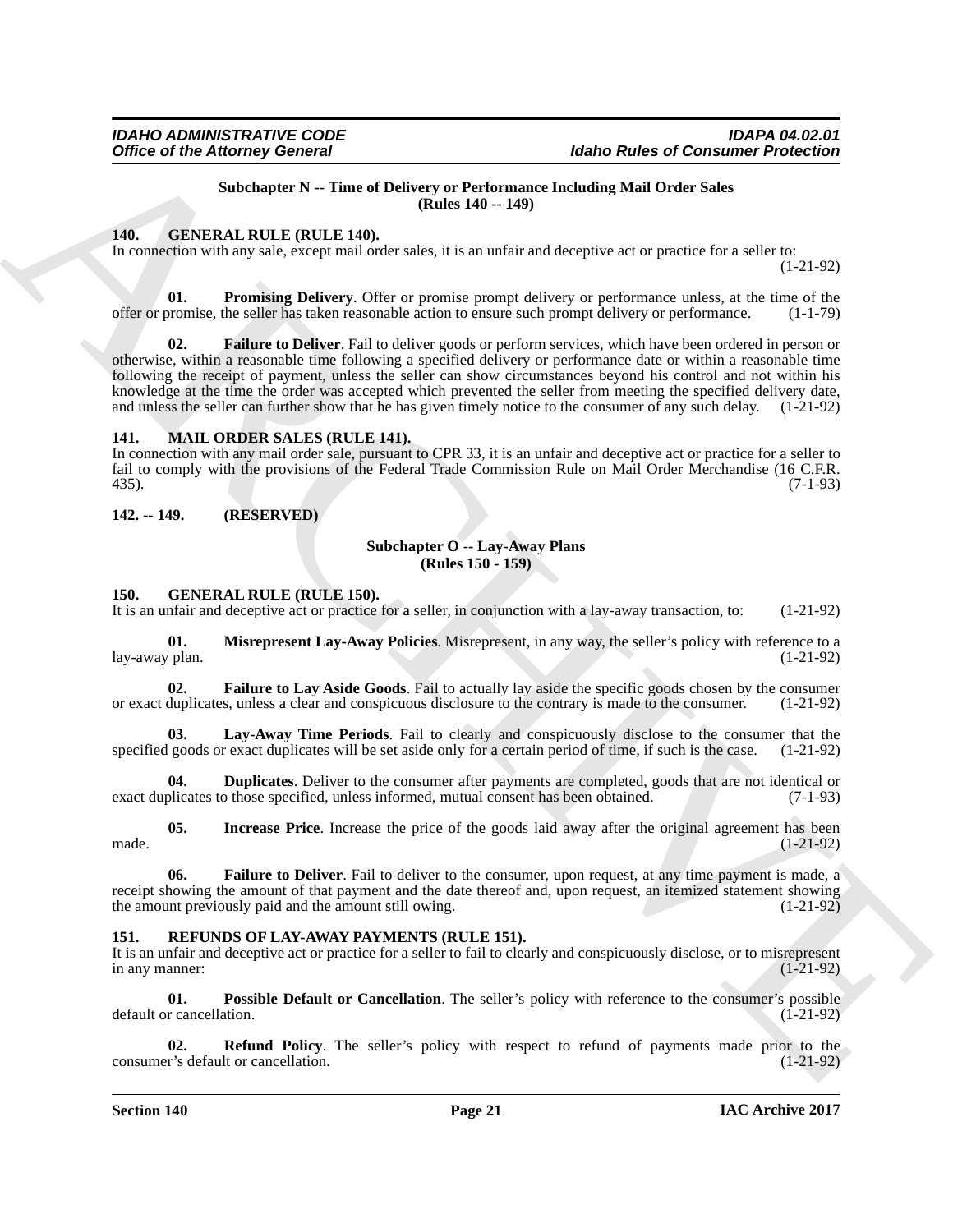#### <span id="page-21-9"></span><span id="page-21-0"></span>**152. FORFEITURE AND DEFAULT (RULE 152).**

If there is a penalty, charge or forfeiture for cancellation or default, written disclosure must be clearly and conspicuously furnished on the initial lay-away receipt and clearly and conspicuously posted at the lay-away desk. (1-21-92)

#### <span id="page-21-1"></span>**153. -- 159. (RESERVED)**

#### <span id="page-21-14"></span>**Subchapter P -- Unfair Solicitation Practices at Other Than Trade Premises (Rules 160 - 169)**

#### <span id="page-21-2"></span>**160. DISCLOSURE REQUIREMENTS (RULE 160).**

Office of the Attorney General<br>
152. FORETTI (ICLE 143).<br>
1620s Photography Protection Attaches the Contribute of the state of the state of the state of the state of the<br>
153. F. S. P. S. P. S. P. S. P. S. P. S. P. S. P. It is an unfair and deceptive act or practice for a seller to solicit a sale or order for sale of goods or services at other than appropriate trade premises, in person or by means of telephone, without clearly, affirmatively, and expressly revealing at the time the seller initially contacts the consumer, and before making any other statement, except a greeting, or asking the consumer any other questions, that the purpose of the contact is to effect a sale, by doing all of the following:  $(1-21-92)$ 

<span id="page-21-7"></span><span id="page-21-6"></span>**01. Solicitor's Identity**. Stating the identity of the person making the solicitation. (1-1-79)

**02.** Trade Name of Seller. Stating the trade name of the seller represented by the person making the solicitation. (1-21-92) solicitation.  $(1-21-92)$ 

<span id="page-21-8"></span><span id="page-21-5"></span>**03. Types of Goods or Services Offered**. Stating the kind of goods or services being offered for sale. (1-21-92)

**04.** In-Person Contact. In the case of an "in person" contact, the seller making the solicitation shall, in to orally revealing the above information, show or display identification which states: (1-21-92) addition to orally revealing the above information, show or display identification which states:

| а. | The identity of the person making the solicitation;                                 | $(1-1-79)$  |
|----|-------------------------------------------------------------------------------------|-------------|
| b. | The trade name of the seller represented by the person making the solicitation; and | $(1-21-92)$ |

# **c.** The address of the place of business of one of such persons so identified. (1-1-79)

#### <span id="page-21-3"></span>**161. GENERAL RULE (RULE 161).**

It is an unfair and deceptive act or practice for a seller, in soliciting a sale or order for the sale of goods or services, either in person or by telephone, at other than appropriate trade premises, to: (1-21-92) either in person or by telephone, at other than appropriate trade premises, to:

<span id="page-21-12"></span><span id="page-21-11"></span><span id="page-21-10"></span>**01. Misleading Plan**. Use any plan, scheme, or ruse which misrepresents his true identity or purpose. (1-21-92)

**02. Representations with Capacity to Mislead**. Use any representations which have the capacity, tendency, or effect of misleading or deceiving a consumer acting reasonably under the circumstances in order to induce a sale, rental, lease, or order for the sale, rental, or lease of goods or services. (1-21-92)

**03. Leaving Premises**. Fail to promptly leave the premises at which a sales solicitation or presentation is made when the consumer has indicated he does not wish to buy, lease, rent, or order the offered goods or services, or has requested that the person leave the premises. (1-21-92)

#### <span id="page-21-4"></span>**162. PROHIBITED PRACTICES (RULE 162).**

It is an unfair and deceptive act or practice for a seller: (7-1-93)

**Misrepresentations About How or Why Consumer Selected**. In soliciting a sale or order for the ervices, either in person or by telephone, at other than appropriate trade premises, to: (7-1-93) sale of goods or services, either in person or by telephone, at other than appropriate trade premises, to:

<span id="page-21-13"></span>**a.** Represent that the seller making the solicitation is making an offer to specially selected persons or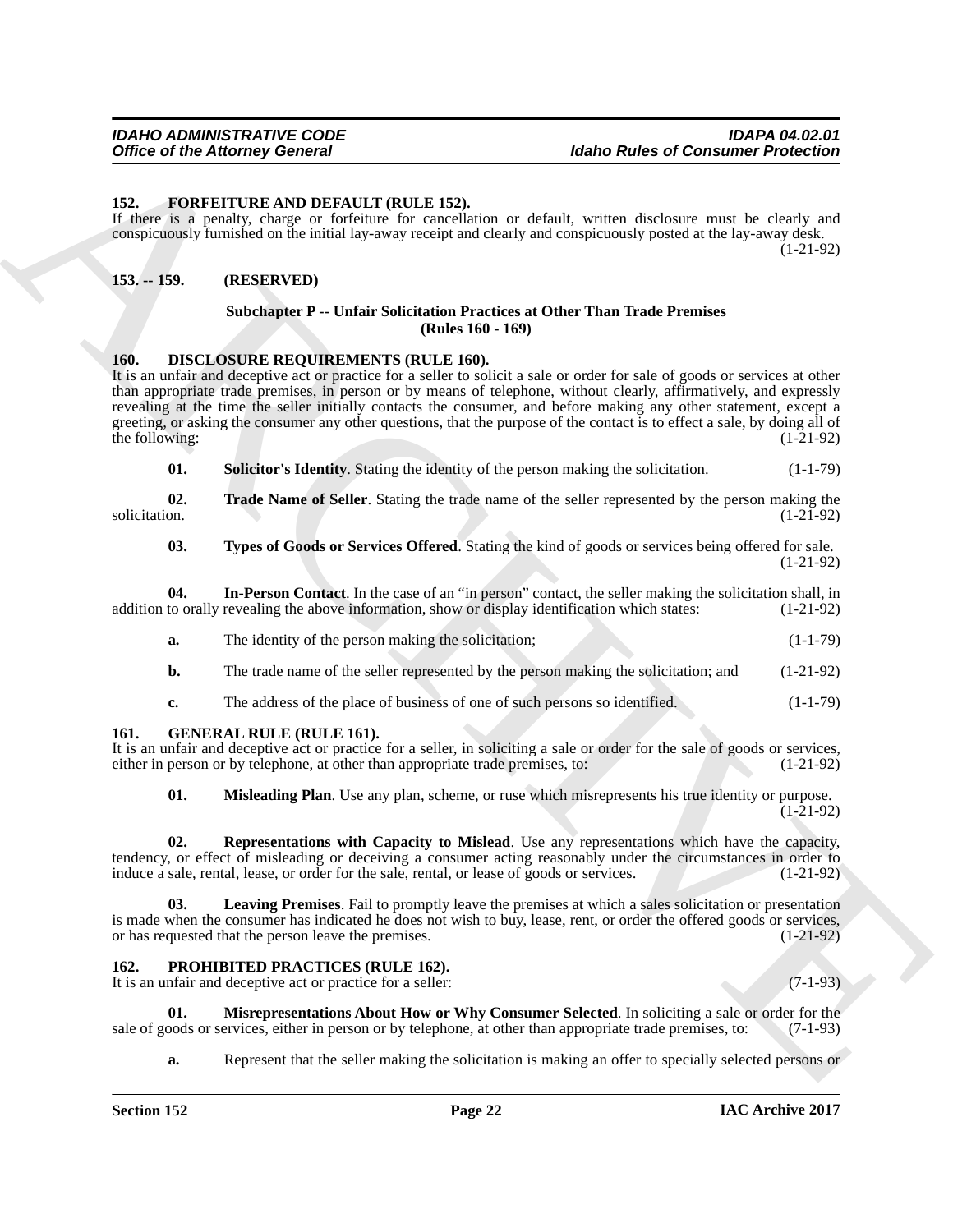that the consumer has been specifically selected, unless the selection process is designed to reach a particular type or types of persons: or (7-1-93) types of persons; or

**b.** Represent that the seller making the solicitation is conducting a survey, test, or research project, or is engaged in a contest or other venture to win a cash award, scholarship, vacation, or similar prize, if in fact the principal purpose or objective is to make a sale of goods or services or to obtain information to help identify sales<br>(1-21-92) prospects.  $(1-21-92)$ 

<span id="page-22-8"></span>**02. Misleading Practices**. In soliciting a sale or order for the sale of goods or services, either in person or by telephone, at other than appropriate trade premises, to misrepresent, directly or by implication: (7-1-93)

**a.** The identity of the seller, the person on whose behalf the seller is making solicitations, the seller's affiliation or association with other firms, businesses, or governmental entities, or the identity of the goods or services he offers to sell. For example, the X City Fire Department is putting on a fireman's ball. It hires a professional solicitor who is getting a percentage of the proceeds. The solicitor and his employees and agents should identify themselves on the telephone as follows: "I am Pat Telemarketer of XYZ Productions and I am calling for the X City<br>Fire Department." (1-21-92) Fire Department."

| b.            | The reasons for, existence of, or amounts of price reductions; | $(1 - 1 - 79)$ |
|---------------|----------------------------------------------------------------|----------------|
| $c_{\bullet}$ | The length of any sales presentation;                          | $(1-21-92)$    |
| d.            | The delivery or performance date; or                           | $(1-21-92)$    |

**e.** The nature or purpose of any documents the consumer is requested or required to execute in on with the purchase or lease of any goods or services. (1-21-92) connection with the purchase or lease of any goods or services.

#### <span id="page-22-7"></span><span id="page-22-0"></span>**163. MAIL ORDER AND CATALOG SALES (RULE 163).**

It is an unfair and deceptive act or practice for a seller engaged in trade and commerce at other than appropriate trade premises, to fail to disclose the legal name under which business is done and the complete street address from which business is actually conducted in all advertising and promotional materials, including order blanks and forms.

(1-21-92)

#### <span id="page-22-4"></span><span id="page-22-1"></span>**164. APPLICATION OF OTHER RULES (RULE 164).**

Pursuant to CPR 5, subchapter P is not intended to contain the only rules governing solicitations or transactions occurring at other than appropriate trade premises. (7-1-93) occurring at other than appropriate trade premises.

#### <span id="page-22-2"></span>**165. -- 169. (RESERVED)**

#### <span id="page-22-5"></span>**Subchapter Q -- Cooling-Off Period for Door-to-Door Sales (Rules 170 -- 179)**

#### <span id="page-22-3"></span>**170. GENERAL RULE (RULE 170).**

<span id="page-22-6"></span>In connection with any door-to-door sale, it is an unfair and deceptive act or practice for a seller to: (1-21-92)

One of the Altons Consent at the state of the Altons and Consent at the State of the Altons and Consent at the State of the State of the State of the State of the State of the State of the State of the State of the State **Written Disclosures**. Fail to furnish the consumer with a fully completed receipt or copy of any contract pertaining to such sale at the time of its execution, which is in the same language, e.g., Spanish, as that principally used in the oral sales presentation and which shows the date of the transaction and contains the name and street address of the seller, and the following statement in ten (10) point type in immediate proximity to the space reserved in the contract for the signature of the consumer or on the front page of the receipt if a contract is not used: YOU, THE BUYER, MAY CANCEL THIS TRANSACTION AT ANY TIME PRIOR TO MIDNIGHT OF THE THIRD BUSINESS DAY AFTER THE DATE OF THIS TRANSACTION. SEE THE ATTACHED NOTICE OF CANCELLATION FORM FOR AN EXPLANATION OF THIS RIGHT. (1-21-92) CANCELLATION FORM FOR AN EXPLANATION OF THIS RIGHT.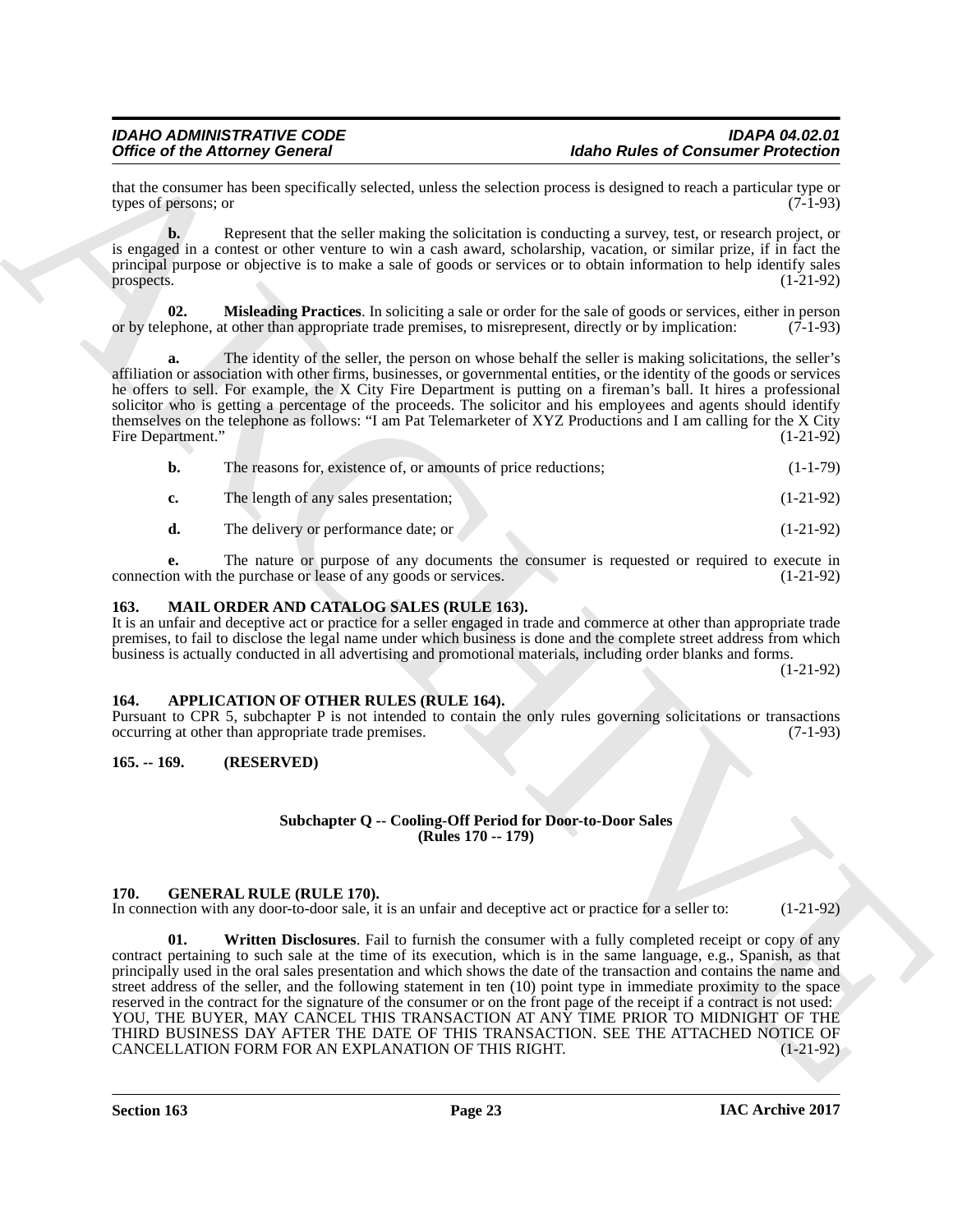<span id="page-23-3"></span>**02. Notice of Cancellation**. Fail to furnish each consumer, at the time he signs the door-to-door sales contract or otherwise agrees to buy goods or services from the seller, a completed form in duplicate, captioned "NOTICE OF CANCELLATION," which shall be attached to the contract or receipt and easily detachable, and which shall contain in ten (10) point bold face type the following statement in the same language, e.g., Spanish, as that used in the contract:

NOTICE OF CANCELLATION enter date of transaction

Date

YOU MAY CANCEL THIS TRANSACTION, WITHOUT ANY PENALTY OR OBLIGATION, WITHIN THREE BUSINESS DAYS FROM THE ABOVE DATE.

IF YOU CANCEL, ANY PROPERTY TRADED IN, ANY PAYMENTS MADE BY YOU UNDER THE CONTRACT OR SALE, AND ANY NEGOTIABLE INSTRUMENT EXECUTED BY YOU WILL BE RETURNED WITHIN 10 BUSINESS DAYS FOLLOWING RECEIPT BY THE SELLER OF YOUR CANCELLATION NOTICE, AND ANY SECURITY INTEREST ARISING OUT OF THE TRANSACTION WILL BE CANCELLED.

IF YOU CANCEL, YOU MUST MAKE AVAILABLE TO THE SELLER AT YOUR RESIDENCE, IN SUBSTANTIALLY AS GOOD CONDITION AS WHEN RECEIVED, ANY GOOD DELIVERED TO YOU UNDER THIS CONTRACT OR SALE; OR YOU MAY IF YOU WISH, COMPLY WITH THE INSTRUCTIONS OF THE SELLER REGARDING THE RETURN SHIPMENT OF THE GOODS AT THE SELLER'S EXPENSE AND RISK.

Office of Haracay Gonesia<br>
Can Absorption Real and the Institute of Haracay Malo Real and School Haracay (1998)<br>
ARCHIVES CONTROL TO provide the School Haracay (1998) and the School Haracay Control Haracay (1998) and Scho IF YOU DO MAKE THE GOODS AVAILABLE TO THE SELLER AND THE SELLER DOES NOT PICK THEM UP WITHIN 20 DAYS OF THE DATE OF YOUR NOTICE OF CANCELLATION, YOU MAY RETAIN OR DISPOSE OF THE GOODS WITHOUT ANY FURTHER OBLIGATION. IF YOU FAIL TO MAKE THE GOODS AVAILABLE TO THE SELLER, OR IF YOU AGREE TO RETURN THE GOODS TO THE SELLER AND FAIL TO DO SO, THEN YOU REMAIN LIABLE FOR PERFORMANCE OF ALL OBLIGATIONS UNDER THE CONTRACT.

TO CANCEL THIS TRANSACTION, MAIL OR DELIVER A SIGNED AND DATED COPY OF THIS CANCELLATION NOTICE OR ANY OTHER WRITTEN NOTICE, OR SEND A TELEGRAM, TO (address of seller's place of business) NOT LATER THAN MIDNIGHT OF (Date). (1-21-92) seller's place of business) NOT LATER THAN MIDNIGHT OF (Date).

<span id="page-23-0"></span>**03. Completed Notice of Cancellation**. Fail, before furnishing copies of the "Notice of Cancellation" to the consumer, to complete both copies by entering the name of the seller, the address of the seller's place of business, the date of the transaction, and the date, not earlier than the third business day following the date of the transaction, by which the consumer may give notice of cancellation. (1-21-92)

<span id="page-23-5"></span>**04. Purported Waivers**. Include in any door-to-door contract or receipt any confession of judgment or any waiver of any of the rights to which the consumer is entitled under subchapter  $Q$ , including, specifically, his right to cancel the sale in accordance with the provisions of subchapter  $Q$ . (7-1-93) to cancel the sale in accordance with the provisions of subchapter  $Q$ .

**05.** Oral Notice of Cancellation. Fail to inform each consumer orally, at the time he signs the contract or purchases the goods or services, of his right to cancel. (1-21-92)

<span id="page-23-4"></span><span id="page-23-2"></span><span id="page-23-1"></span>**06. Misrepresent Right to Cancel**. Misrepresent in any manner the consumer's right to cancel. (1-21-92)

**07. Failure to Honor Notice of Cancellation**. Fail or refuse to honor any valid notice of cancellation by a consumer and within ten (10) business days after the receipt of such notice, to: (1-21-92)

**a.** Refund all payments made under the contract or sale; (1-1-79)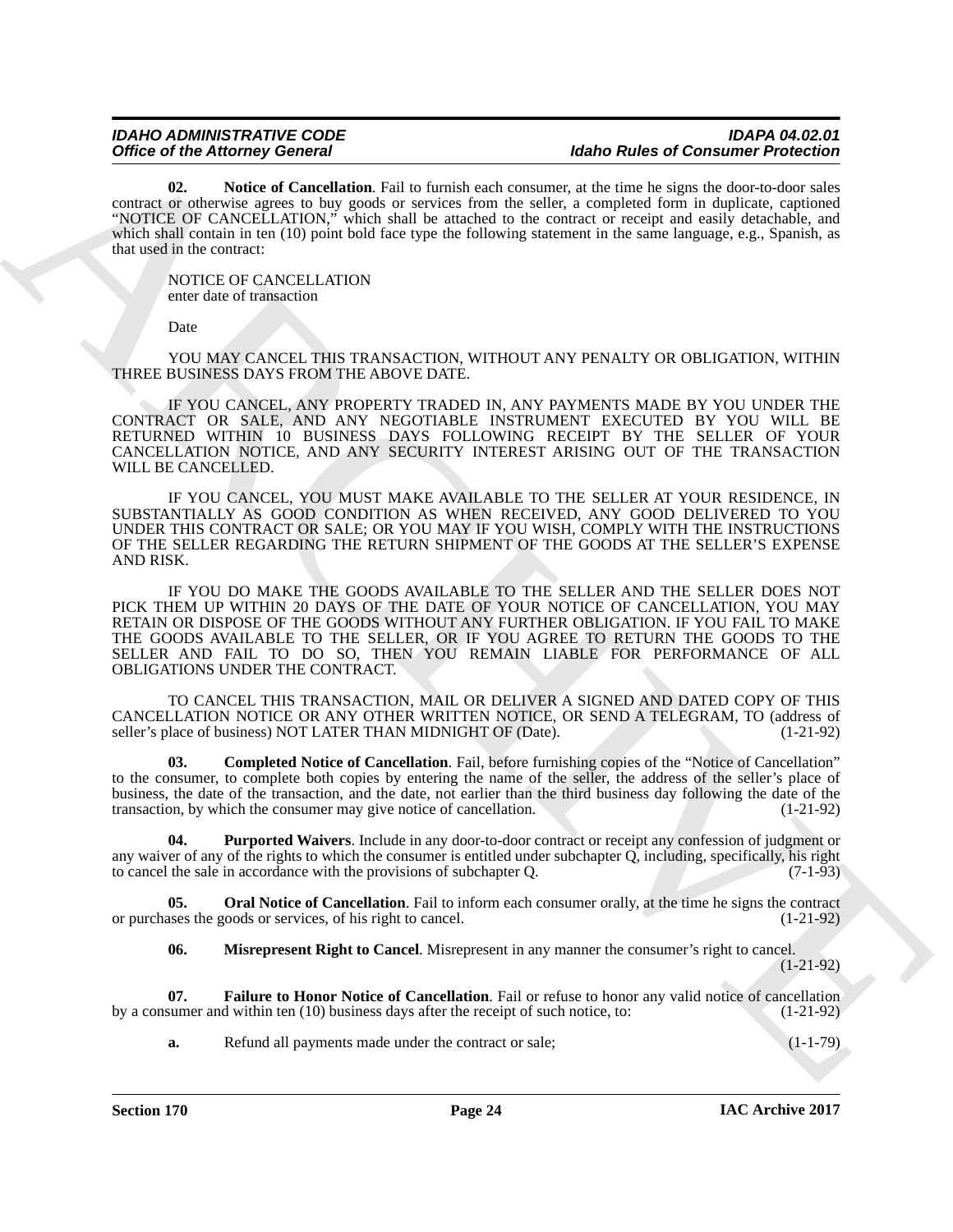**b.** Return any goods or property traded in, in substantially as good condition as when received by the seller; and  $(1-21-92)$ seller; and  $(1-21-92)$ 

**c.** Cancel and return any negotiable instrument executed by the consumer in connection with the contract or sale and take any action necessary or appropriate to promptly terminate any security interest created in the transaction. (1-21-92)

<span id="page-24-11"></span>**08. Transferring Evidences of Indebtedness**. Negotiate, transfer, sell, or assign any note or other evidence of indebtedness to a finance company or other third party prior to midnight of the fifth business day following the day the contract was signed or the goods or services were purchased. (1-21-92)

<span id="page-24-12"></span>**Transferring Traded Goods**. Transfer, sell, or assign any goods traded in prior to midnight of the following the day the contract was signed or the goods or services were purchased. (1-21-92) fifth business day following the day the contract was signed or the goods or services were purchased.

<span id="page-24-10"></span>**10. Failure to Notify Concerning Return of Goods**. Fail, within ten (10) business days of receipt of the consumer's notice of cancellation, to notify the consumer whether the seller intends to take possession of or<br>abandon any goods previously shipped or delivered to the consumer under the cancelled contract. (1-21-92) abandon any goods previously shipped or delivered to the consumer under the cancelled contract.

<span id="page-24-0"></span>**171. -- 179. (RESERVED)**

#### <span id="page-24-17"></span>**Subchapter R -- Referral Sales (Rules 180 - 189)**

#### <span id="page-24-14"></span><span id="page-24-1"></span>**180. GENERAL RULE (RULE 180).**

It is an unfair and deceptive act or practice for a seller to engage in any referral sale. (1-21-92)

# <span id="page-24-8"></span><span id="page-24-2"></span>**181. ADDITIONAL REMEDIES AVAILABLE TO THE CONSUMER (RULE 181).**

Office of the Attorney General<br>
and the Matter and the Matter Schedule in the steaming by proposition and the steaming proposition of the Matter Schedule in the Matter Schedule in the Matter Schedule in the Matter Schedul Pursuant to Section 28-32-411, Idaho Code, (Idaho Credit Code), if a consumer is induced by a violation of the referral sale prohibition to enter into a purchase, the agreement is unenforceable by the seller and the consumer, at his option, may rescind the agreement or retain the goods delivered and the benefit of any services performed without any obligation to pay for them. However, this remedy applies only if the purchase is made on credit and only if the consumer is acquiring the goods or services primarily for personal, family, household or agricultural purposes as defined in the Credit Code. (1-21-92) defined in the Credit Code.

#### <span id="page-24-9"></span><span id="page-24-3"></span>**182. ELECTION OF REMEDIES (RULE 182).**

The consumer may elect the remedy provided in CPR 181 as an alternative to any other remedy he may have under the Act. However, other remedies under the Act would be available to the consumer even if the purchase is not made on credit and/or even if the goods are acquired for a purpose other than personal, family, household, or agricultural  $p$ urposes.  $(7-1-93)$ 

#### <span id="page-24-4"></span>**183. -- 189. (RESERVED)**

#### <span id="page-24-16"></span>**Subchapter S -- Pyramid and Chain Distribution Schemes (Rules 190 - 199)**

#### <span id="page-24-13"></span><span id="page-24-5"></span>**190. GENERAL RULE (RULE 190).**

It is an unfair and deceptive act or practice for a seller to promote, offer, advertise, or grant participation in a pyramid or chain distribution scheme. or chain distribution scheme.

#### <span id="page-24-15"></span><span id="page-24-6"></span>**191. PURPORTED LIMITATIONS (RULE 191).**

A limitation as to the number of persons who may participate, or the presence of additional conditions affecting eligibility, or the fact that, in addition to the right to receive consideration for participation in the marketing plan, a person introduced into the plan actually receives something of value, does not, in and of itself, change the character of the marketing plan as a chain or pyramid distribution scheme. (1-21-92) the marketing plan as a chain or pyramid distribution scheme.

#### <span id="page-24-7"></span>**192. FACTORS (RULE 192).**

In determining whether a promotion is a pyramid or chain distribution scheme, the following factors, among others,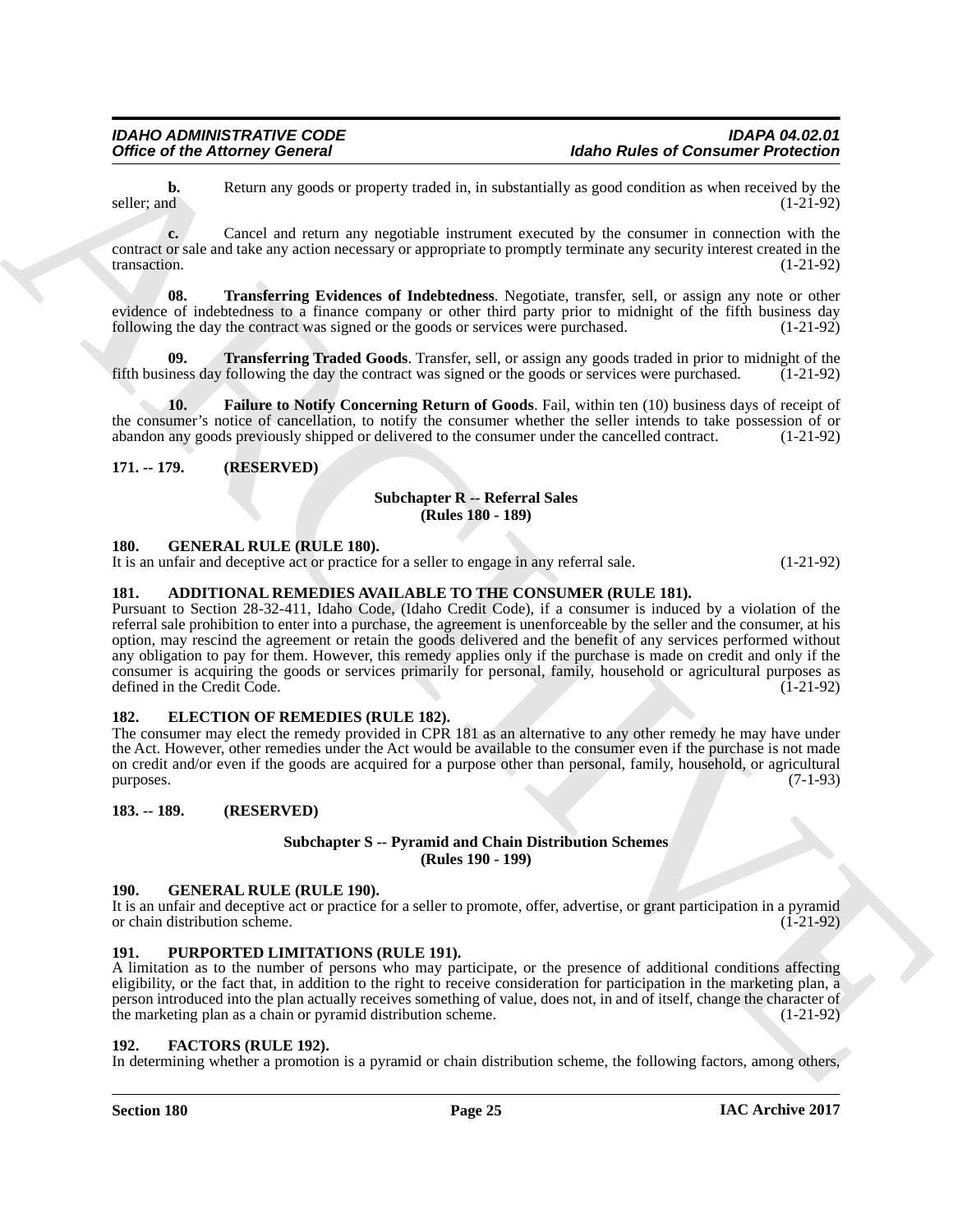#### *IDAHO ADMINISTRATIVE CODE IDAPA 04.02.01* **Idaho Rules of Consumer Protection**

<span id="page-25-2"></span>may be considered: (1-21-92)

**01. Amount of Fees**. Whether a substantial fee is required for entry and continued participation in the promotion. Requirement of a substantial fee suggests that the promotion is an unlawful pyramid or chain distribution  $s$ cheme.  $(1-21-92)$ 

<span id="page-25-5"></span>**02. Refund Policies**. Whether the purchase of nonrefundable goods is required for entry and continued participation in the promotion or whether a consumer's right to a refund is subject to significant restrictions. Requirement of such purchase or purchases or significant restrictions placed on a consumer's right to obtain a refund suggests that the promotion is an unlawful pyramid or chain distribution scheme. (7-1-93)

<span id="page-25-3"></span>**03. Plan's Primary Focus**. Whether the primary focus of the promotion is the opportunity for financial gain through the recruitment of more participants, not the sale of goods or services. Marketing programs based primarily upon the recruitment of other participants suggest that the promotion is an unlawful pyramid or chain distribution scheme. (1-21-92)

<span id="page-25-4"></span>**04. Price of Goods**. Whether the goods, if any, for which the promotion allegedly exists to distribute, are inflated in price. An inflated price for the goods suggests that the promotion is an unlawful pyramid or chain distribution scheme. (1-21-92)

<span id="page-25-0"></span>**193. -- 199. (RESERVED)**

#### <span id="page-25-10"></span>**Subchapter T -- Loan Broker Fees (Rules 200 - 209)**

#### <span id="page-25-1"></span>**200. GENERAL RULE (RULE 200).**

It is an unfair and deceptive act or practice for a loan broker to: (7-1-93)

<span id="page-25-7"></span>**01. Prohibited Practices**. Directly or indirectly receive any fee, interest, or other charge of any nature, including, but not limited to, payments to information providers, from a consumer until a loan or extension of credit is made to the consumer or a written commitment to loan or extend credit is delivered to the consumer by an exempt<br>(7-1-93) loan broker. (7-1-93)

<span id="page-25-8"></span>**02.** Qualifying for a Loan. Advertise that all or most consumers or that consumers with bad credit or histories will qualify for a loan.  $(7-1-93)$ no credit histories will qualify for a loan.

<span id="page-25-6"></span>**03. Conditions of Loan**. Advertise loan brokering services without clearly and conspicuously disclosing any material restrictions regarding obtaining a loan, the cost of the service, and the maximum period of time the loan broker will take to arrange or make the loan to the consumer. (7-1-93) time the loan broker will take to arrange or make the loan to the consumer.

**04.** Written Disclosure. Fail to provide the consumer a written contract with the following information d therein: (7-1-93) contained therein:

<span id="page-25-9"></span>**a.** The name, street address, and telephone number of the loan broker; (7-1-93)

**b.** The maximum period of time the loan broker will take to arrange or make the loan to the consumer; (7-1-93) and  $(7-1-93)$ 

**c.** The following statement in at least ten point, bold face type in immediate proximity to the space reserved in the contract for the signature of the consumer:

Office of the Attorney General<br>
any terms of the Windows substitute in a material for a registed for each attention of Principal Photon (21-21-3)<br>
group and Content of Figure 1 which the transmit of the approximation in c YOU THE CONSUMER ARE UNDER NO OBLIGATION TO PAY ANY FEE OR CHARGE OF ANY NATURE UNLESS AND UNTIL YOU RECEIVE THE MONEY FROM THE LOAN APPLIED FOR OR A WRITTEN COMMITMENT TO LOAN OR EXTEND CREDIT FROM A QUALIFIED LENDING INSTITUTION AS DEFINED BY IDAHO CONSUMER PROTECTION RULE 20.25, CODIFIED AT IDAPA 04.02.01.020.25.

(7-1-93)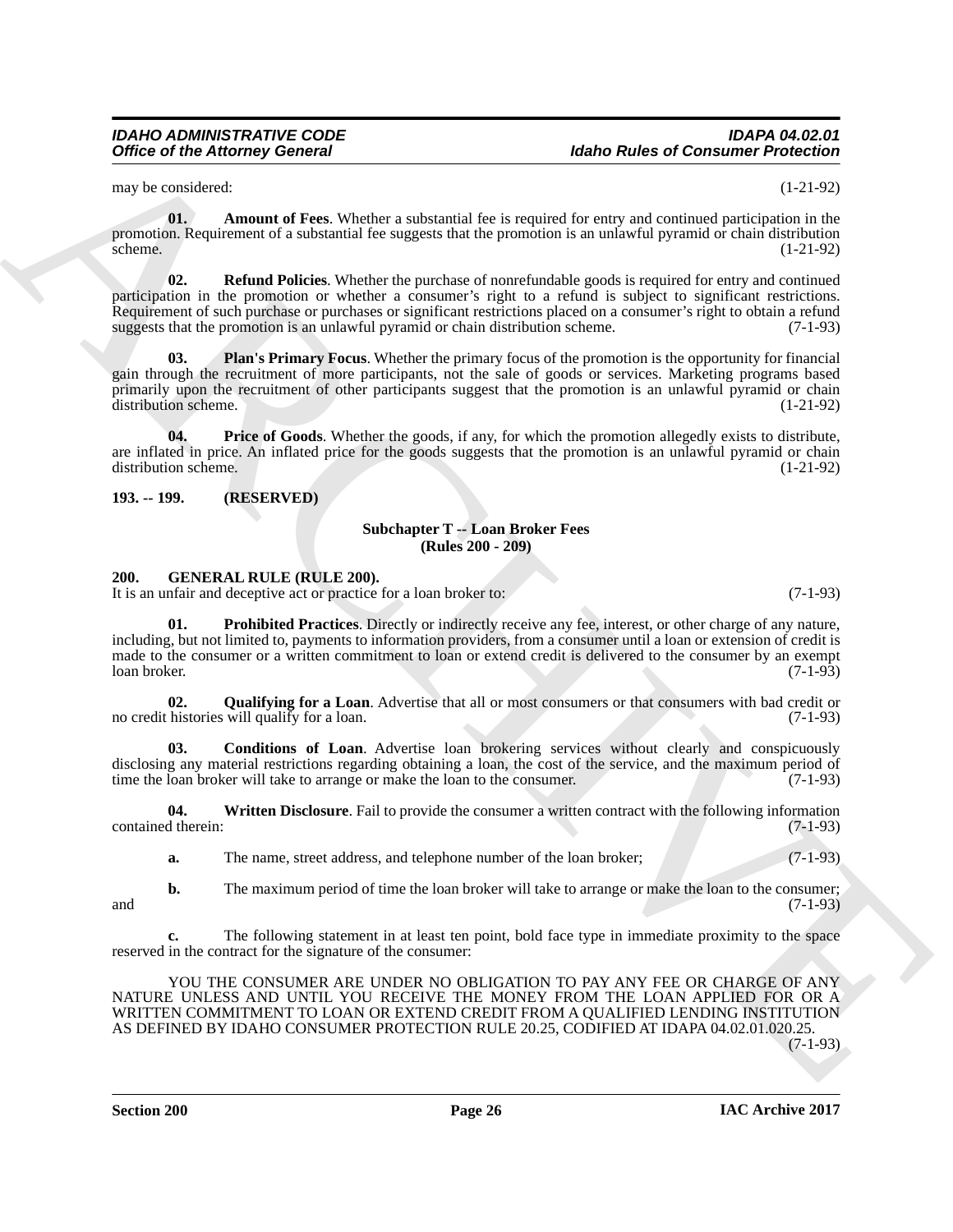#### <span id="page-26-7"></span><span id="page-26-0"></span>**201. EXCEPTIONS (RULE 201).**

CPR 200 does not apply to fees and charges authorized by the laws of the state of Idaho or the laws of the United States if the maximum charge and the manner of collecting the charge are set out in the law or in the rule or regulation adopted under law. adopted under law.

#### <span id="page-26-1"></span>**202. -- 209. (RESERVED)**

#### <span id="page-26-14"></span>**Subchapter U -- Preservation of Consumers' Claims and Defenses (Holder in Due Course) (Rules 210 - 219)**

#### <span id="page-26-2"></span>**210. GENERAL RULE (RULE 210).**

It is an unfair and deceptive act or practice for a seller, directly or indirectly, to: (1-21-92)

**01. Accept Contract Without Written Notice**. Take or receive a consumer credit contract which fails to contain the following statement in at least ten (10) point, bold face type:

#### <span id="page-26-9"></span><span id="page-26-8"></span>NOTICE

ANY HOLDER OF THIS CONSUMER CREDIT CONTRACT IS SUBJECT TO ALL CLAIMS AND DEFENSES WHICH THE DEBTOR COULD ASSERT AGAINST THE SELLER OF GOODS OR SERVICES OBTAINED PURSUANT HERETO OR WITH THE PROCEEDS HEREOF. RECOVERY HEREUNDER BY THE DEBTOR SHALL NOT EXCEED AMOUNTS PAID BY THE DEBTOR HEREUNDER. (1-21-92)

**02. Accept Monies Without Written Notice**. Accept, as full or partial payment for such sale or lease, the proceeds of any purchase money loan, unless any consumer credit contract made in connection with such purchase money loan contains the following statement in at least ten point, bold face type:

Ories of the Attorney Governing the state and state of the Attocheme Principles of Community Principles<br>
2RC, by Constructions (Attack and the state of the state of the state of the state of the state of the state of the ANY HOLDER OF THIS CONSUMER CREDIT CONTRACT IS SUBJECT TO ALL CLAIMS AND DEFENSES WHICH THE DEBTOR COULD ASSERT AGAINST THE SELLER OF GOODS OR SERVICES OBTAINED WITH THE PROCEEDS HEREOF. RECOVERY HEREUNDER BY THE DEBTOR SHALL NOT EXCEED AMOUNTS PAID BY THE DEBTOR HEREUNDER. (1-21-92)

#### <span id="page-26-3"></span>**211. -- 219. (RESERVED)**

#### <span id="page-26-15"></span>**Subchapter V -- Unordered Goods or Services (Rules 220 - 229)**

#### <span id="page-26-4"></span>**220. GENERAL RULE (RULE 220).**

It is an unfair and deceptive act or practice for a seller to: (1-21-92)

**01.** Send or Provide Unordered Goods or Services. Send or provide to a consumer unordered goods or services. (7-1-93) or services. (7-1-93)

<span id="page-26-13"></span><span id="page-26-12"></span><span id="page-26-11"></span><span id="page-26-10"></span>**02. Bills**. Send any bill to a consumer for unordered goods or services. (1-21-92)

**03. Delay or Disrupt Goods or Services**. Interrupt, delay, terminate, cancel, or deny delivery of or other provision of goods or services to a consumer because the consumer has not paid for or returned the unordered goods or services.

**04. Requiring Consumer Consent**. Require a consumer to consent or authorize the receipt of or a for unordered goods or services as a condition of doing business with the person. (1-21-92) provision for unordered goods or services as a condition of doing business with the person.

#### <span id="page-26-5"></span>**221. -- 229. (RESERVED)**

<span id="page-26-6"></span>**Subchapter W -- Automobile Advertising and Sales (Rules 230 - 239)**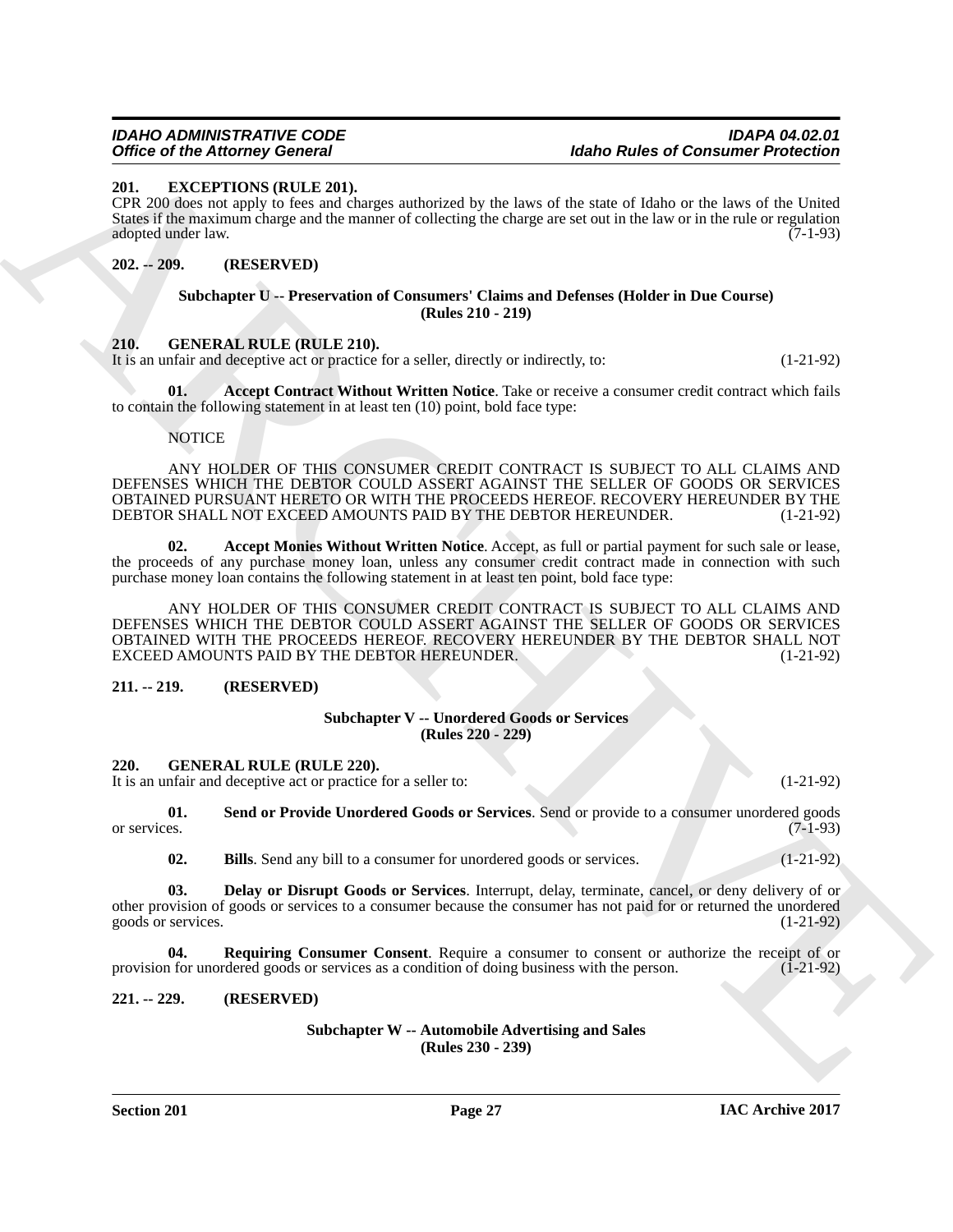# <span id="page-27-13"></span><span id="page-27-0"></span>**230. OBJECTIVE (RULE 230).**

It is the objective of subchapter W to implement the intent of the legislature as declared in Section 48-601, Idaho Code, by furthering truthful and accurate advertising and sales practices for the benefit of the citizens and motor vehicle dealers of this state by providing for motor vehicle advertising and sales rules applicable to motor vehicle dealers. (7-1-93)

# <span id="page-27-4"></span><span id="page-27-1"></span>**231. APPLICATION OF OTHER RULES (RULE 231).**

Pursuant to CPR 5, subchapter W is not intended to contain the only rules governing automobile advertising and sales practices. (7-1-93)

# <span id="page-27-2"></span>**232. GENERAL ADVERTISING PRACTICES (RULE 232).**

The following are unfair and deceptive advertising practices: (7-1-93)

<span id="page-27-8"></span>**01. Clear and Conspicuous Disclosure of Material Terms**. The advertising of any motor vehicle for sale, lease, rent without clearly and conspicuously disclosing all material terms and conditions relating to the offer. Material terms include those without which the advertisement would have the capacity, tendency, or effect of misleading or deceiving consumers acting reasonably under the circumstances. (7-1-93) misleading or deceiving consumers acting reasonably under the circumstances.

<span id="page-27-10"></span>**Footnotes and Asterisks**. Use of one (1) or more disclosures by footnote or asterisk which alone or in combination confuse, contradict, materially modify, or unreasonably limit a principal message of the advertisement. (1-21-92) advertisement.

<span id="page-27-12"></span>**03. Print Size**. Use of any print in type size so small as to be not readily noticeable. An advertisement is misleading if important disclosures made therein are relegated to small print and inconspicuously buried at the bottom of the page. (1-21-92)

**04. Photographs and Illustrations**. Use of inaccurate photographs or illustrations when describing specific automobiles. For example, advertising a fully-loaded car when the ad actually refers to a minimally-equipped automobile in text. (1-21-92)

<span id="page-27-11"></span><span id="page-27-9"></span><span id="page-27-7"></span>**05. Color Contrasts**. Use of color contrasts which render the text confusing or difficult to read. (1-21-92)

Office of the Altomaty Governor Delta Research is the altomatic state of the high state of the basebase of the state of the state of the state of the state of the state of the state of the state of the state of the state **06. Abbreviations**. Advertising with abbreviations which are not commonly understood by the general public (e.g., abbreviations commonly understood--AC, AM/FM, AUTO, AIR, 2DR, CYL Dealer's Doc Fee, MSRP, and OAC) unless approved by federal or state law (e.g., terms allowed by the federal Truth in Lending Act, 15 U.S.C. Section 1601 et seq., such as "APR").  $(7-1-93)$ 

# <span id="page-27-3"></span>**233. PRICE ADVERTISING (RULE 233).**

It is an unfair and deceptive act or practice for a dealer to: (7-1-93)

<span id="page-27-5"></span>**01.** Advertised Price. Advertise the price of a motor vehicle without including in the advertised price all costs to the consumer at the time of sale, or which are necessary or usual prior to delivery of such vehicle to the consumer, including without limitation, any costs of freight, delivery, dealer preparation, and any other charges of any nature; provided, however, the following may be excluded from the advertised price of the motor vehicle:

(7-1-93)

**a.** Taxes, license, and title fees; and  $(1-21-92)$ 

**b.** A dealer documentation service fee, as defined herein, so long as the advertisement clearly and conspicuously discloses, in close proximity to the advertised price, the amount of such fee and that the fee is a dealer imposed fee; i.e. PRICE DOES NOT INCLUDE \$\_\_\_\_\_ (insert actual amount charged for dealer documentation service fee) DEALER DOC FEE. (1-21-92)

<span id="page-27-6"></span>**02. Advertising Limitations**. Fail to clearly and conspicuously disclose in an advertisement any limitations including, but not limited to: (7-1-93) material limitations including, but not limited to:

**Section 230 Page 28**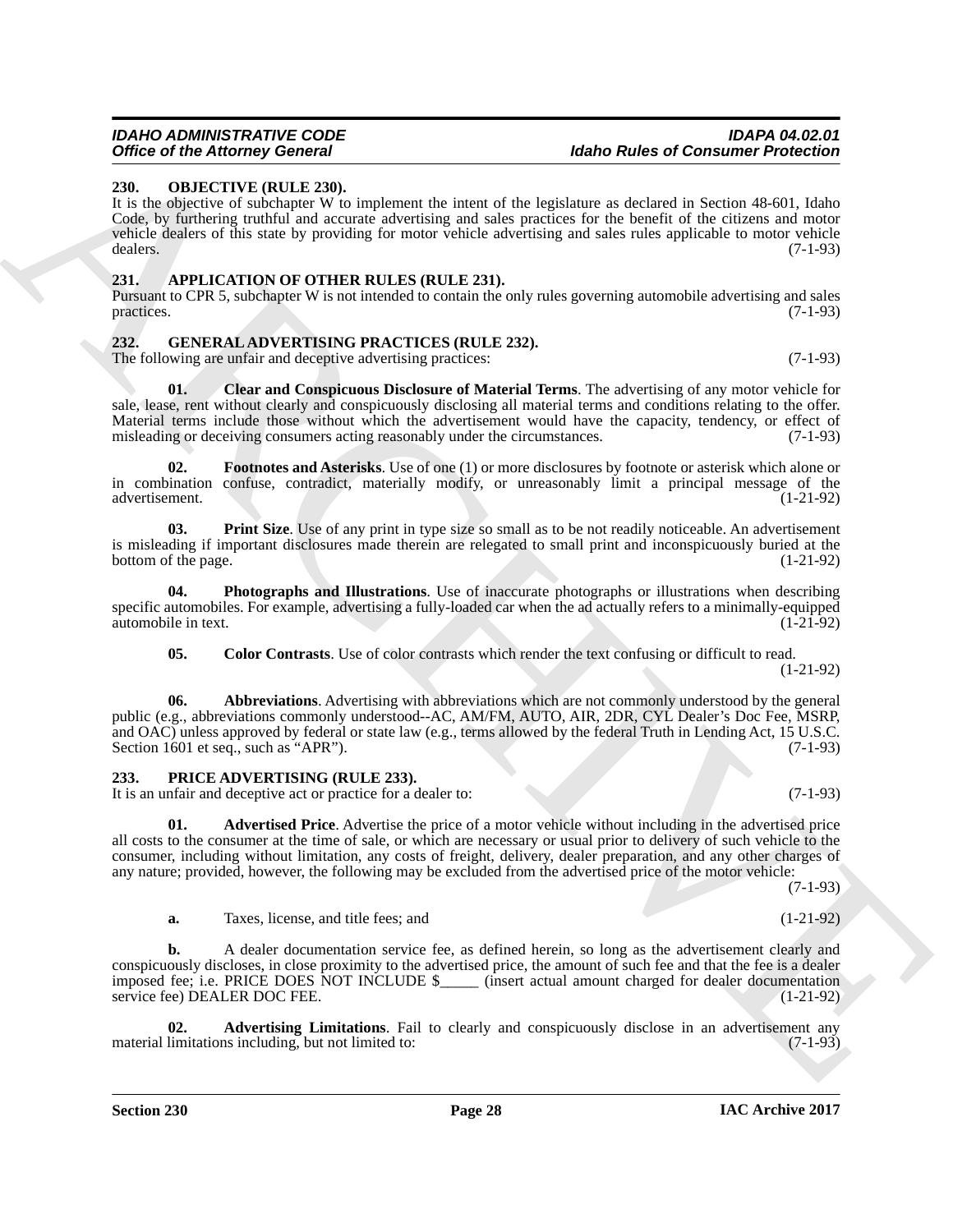The number of motor vehicles in stock subject to the offer if the number is not likely to meet ed public demand;<br>(1-21-92) reasonably expected public demand;

**b.** The period of time during which the offer is in effect, if the offer is subject to a time limitation of fourteen (14) days or less or when an offer is within fourteen (14) days of its close; and (7-1-93)

<span id="page-28-5"></span><span id="page-28-4"></span>**c.** Any other applicable restrictions to which the advertised price may be subject. (1-21-92)

**03. Low Prices**. Use the term "low prices" or words of similar meaning or import in the advertisement, unless the prices offered are lower than those usually offered by the dealer or other dealers in the same trade area.

(7-1-93)

Office of the Alexany Gonesia<br>
State Photos and State the state and state and state and state and state and state and state and state and state and state and state and state and state and state and state and state and sta **04. Lowest Prices, Guaranteed Lowest Prices**. Advertise that motor vehicles cost less in a particular community or geographic area or use the terms "lowest prices," "guaranteed lowest prices," "prices lower than anyone else," "nobody can beat our prices," or words of similar meaning or import in the advertisement, unless the dealer, or dealer association in the case of cooperative dealer advertising, systematically monitors and continues to monitor competitive prices in the trade area and can substantiate such claims. (7-1-93) monitor competitive prices in the trade area and can substantiate such claims.

<span id="page-28-6"></span>**Price Matching**. Use terms "meet your best offer," or "we won't be undersold," or terms of similar t which suggest that a dealer will beat or match a competitor's price unless: (7-1-93) meaning or import which suggest that a dealer will beat or match a competitor's price unless:

**a.** The advertisement clearly and conspicuously discloses the dealer's price matching policy and any ns; and  $(1-21-92)$ limitations; and

**b.** Such policy does not require the presentation of any evidence which places an unreasonable burden onsumer.  $(1-21-92)$ on the consumer.

<span id="page-28-1"></span>**06. Dealer's Cost**. Except as required in CPR 233.07.a., advertise a motor vehicle using any reference m "dealer's cost," or that a motor vehicle is available for purchase at, above or below "cost." (7-1-93) to the term "dealer's cost," or that a motor vehicle is available for purchase at, above or below "cost."

<span id="page-28-3"></span>**Invoice Pricing**. Advertise that a motor vehicle is available for purchase at an amount below, at, or above "factory invoice," "factory billing," "manufacturer's invoice," or terms of similar meaning or import, unless: (7-1-93)

**a.** The advertisement uses the terms "factory invoice," "manufacturer's invoice," or other terms that clearly convey that the invoice referred to is the factory or manufacturer's invoice; (1-21-92)

**b.** The advertised reference to factory or manufacturer's invoice price shall be the final price listed on the factory or manufacturer's invoice; (1-21-92) (1-21-92)

**c.** The following disclosure is clearly and conspicuously disclosed in the advertisement: "FACTORY INVOICE MAY NOT REFLECT DEALER'S ACTUAL COST"; and (1-21-92)

**d.** The original factory or manufacturer's invoice, or a true and correct copy thereof, shall be readily at the place of business for inspection by prospective customers. (1-21-92) available at the place of business for inspection by prospective customers.

<span id="page-28-7"></span>**08. Vehicle Availability**. Subject to CPR 233.01 and CPR 233.02, fail to allow consumers to purchase all motor vehicles described by the advertisement at the advertised price. If some motor vehicles in stock may not be purchased at the advertised prices, the advertisement shall clearly and conspicuously disclose that the advertised price applies only to a specified number of motor vehicles. Vehicle identification numbers for any motor vehicle advertised for sale by a dealer shall be readily available at the dealer's place of business for inspection by customers. (7-1-93)

**09. Buy-Down Rate**. Advertise the sale of any motor vehicle at a "buy-down" rate, as that term is defined herein, without clearly and conspicuously disclosing in the advertisement the following: "BELOW<br>MARKET RATE MAY AFFECT PURCHASE PRICE OF CAR." (7-1-93) MARKET RATE MAY AFFECT PURCHASE PRICE OF CAR.

<span id="page-28-2"></span><span id="page-28-0"></span>**10. Hidden Finance Charges**. Fail to include hidden finance charges (i.e. the difference, if any,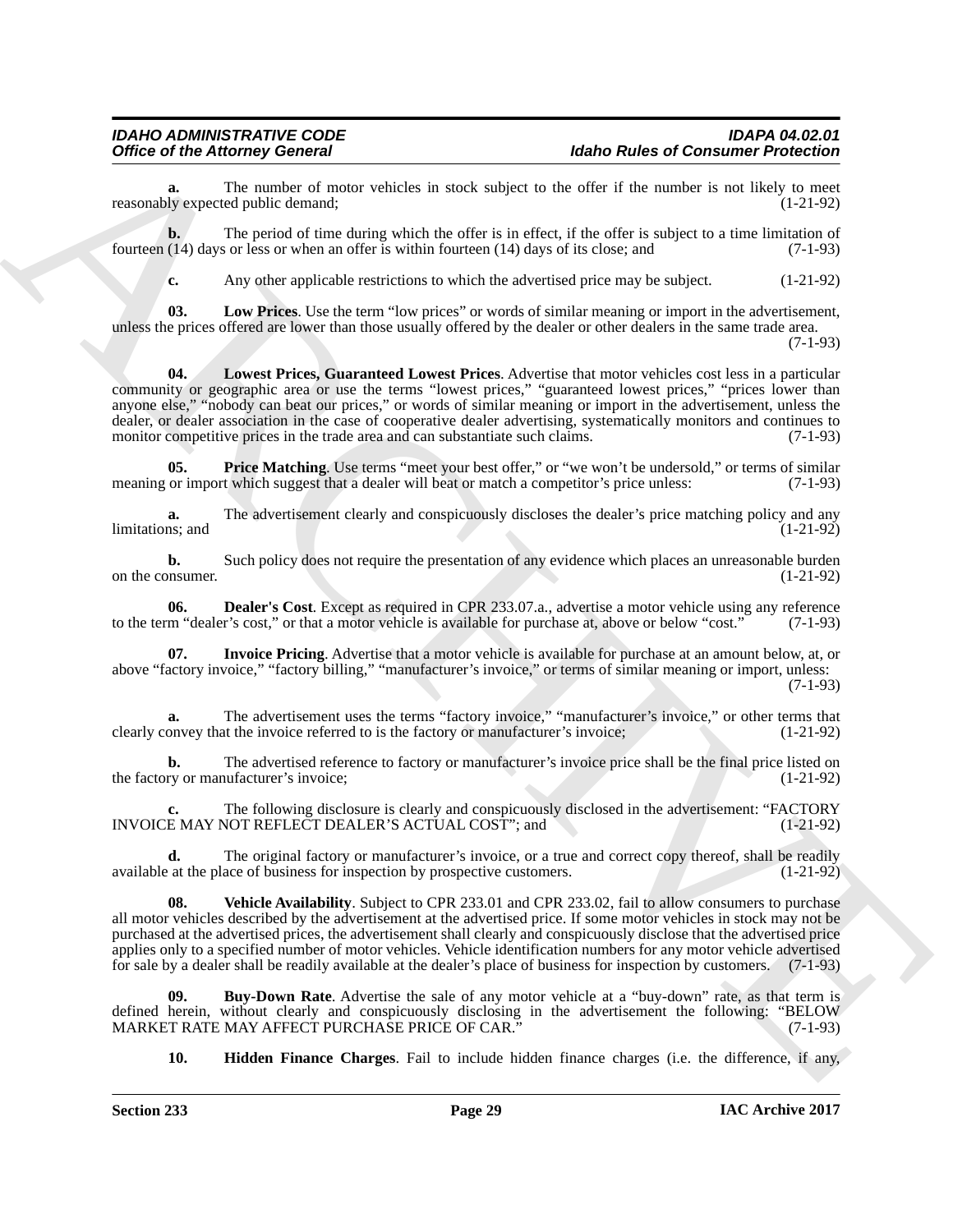<span id="page-29-5"></span><span id="page-29-4"></span><span id="page-29-3"></span><span id="page-29-2"></span><span id="page-29-1"></span><span id="page-29-0"></span>

|                    | <b>Office of the Attorney General</b>                                                                                                                                                                                | <b>Idaho Rules of Consumer Protection</b>                                                                              |             |
|--------------------|----------------------------------------------------------------------------------------------------------------------------------------------------------------------------------------------------------------------|------------------------------------------------------------------------------------------------------------------------|-------------|
| requirements.      | between the cash and credit price of a "buy-down" motor vehicle) in the Truth in Lending calculation and disclosure                                                                                                  |                                                                                                                        | $(7-1-93)$  |
| 234.               | OTHER ADVERTISING PRACTICES (RULE 234).<br>It is an unfair and deceptive act or practice for a dealer to:                                                                                                            |                                                                                                                        | $(7-1-93)$  |
| 01.<br>disclosing: | <b>Demonstrator Vehicles.</b> Advertise any demonstrator vehicle without clearly and conspicuously                                                                                                                   |                                                                                                                        | $(7-1-93)$  |
| a.                 | The year, make, and model of the motor vehicle; and                                                                                                                                                                  |                                                                                                                        | $(1-21-92)$ |
| b.                 | That the motor vehicle is a "demonstrator" or has been previously driven.                                                                                                                                            |                                                                                                                        | $(1-21-92)$ |
| 02.                | <b>Executive or Official Vehicles.</b> Advertise any executive or official vehicle:                                                                                                                                  |                                                                                                                        | $(7-1-93)$  |
| a.                 | Without clearly and conspicuously disclosing the year, make, and model of the motor vehicle;                                                                                                                         |                                                                                                                        | $(1-21-92)$ |
| b.<br>meaning;     | Without clearly and conspicuously disclosing that the motor vehicle is an executive or official<br>vehicle and has been previously driven, using the words "Pre-Driven," or "Previously Driven," or words of similar |                                                                                                                        | $(1-21-92)$ |
| c.                 | Without displaying the Used Car Buyers Guide on the motor vehicle as required by the Federal<br>Trade Commission Rule on Used Motor Vehicles (16 C.F.R. 455); or                                                     |                                                                                                                        | $(1-21-92)$ |
| d.                 | By using any word or phrase which would lead a reasonable consumer to believe that the advertised<br>motor vehicle is a new motor vehicle.                                                                           |                                                                                                                        | $(1-21-92)$ |
| 03.                | Leased Vehicles. Advertise any leased vehicle:                                                                                                                                                                       |                                                                                                                        | $(7-1-93)$  |
| a.                 | Without clearly and conspicuously disclosing the year, make, and model of the motor vehicle;                                                                                                                         |                                                                                                                        | $(1-21-92)$ |
| b.                 | Without clearly and conspicuously disclosing that the motor vehicle is a leased vehicle; (1-21-92)                                                                                                                   |                                                                                                                        |             |
| c.                 | Without displaying the Used Car Buyers Guide on the motor vehicle as required by the Federal<br>Trade Commission Rule on Used Motor Vehicles (16 C.F.R. 455); or                                                     |                                                                                                                        | $(1-21-92)$ |
| d.                 | By using any word or phrase which would lead a reasonable consumer to believe that the advertised<br>motor vehicle is a new motor vehicle.                                                                           |                                                                                                                        | $(1-21-92)$ |
| 04.                | Other Used Motor Vehicles. Advertise any other used motor vehicle:                                                                                                                                                   |                                                                                                                        | $(7-1-93)$  |
| a.                 | Without clearly and conspicuously disclosing the year, make, and model of the motor vehicle;                                                                                                                         |                                                                                                                        | $(1-21-92)$ |
| b.                 | Without displaying the Used Car Buyers Guide on the motor vehicle as required by the Federal<br>Trade Commission Rule on Used Motor Vehicles (16 C.F.R. 455); or                                                     |                                                                                                                        | $(1-21-92)$ |
| c.                 | By using any word or phrase which would lead a reasonable consumer to believe that the advertised<br>motor vehicle is a new motor vehicle.                                                                           |                                                                                                                        | $(1-21-92)$ |
| 05.                | <b>Dealer Rebates.</b> Advertise that a consumer will receive a payment of money, or that a payment                                                                                                                  | will be made to a third person on the consumer's behalf, in conjunction with the purchase or lease of a motor vehicle, |             |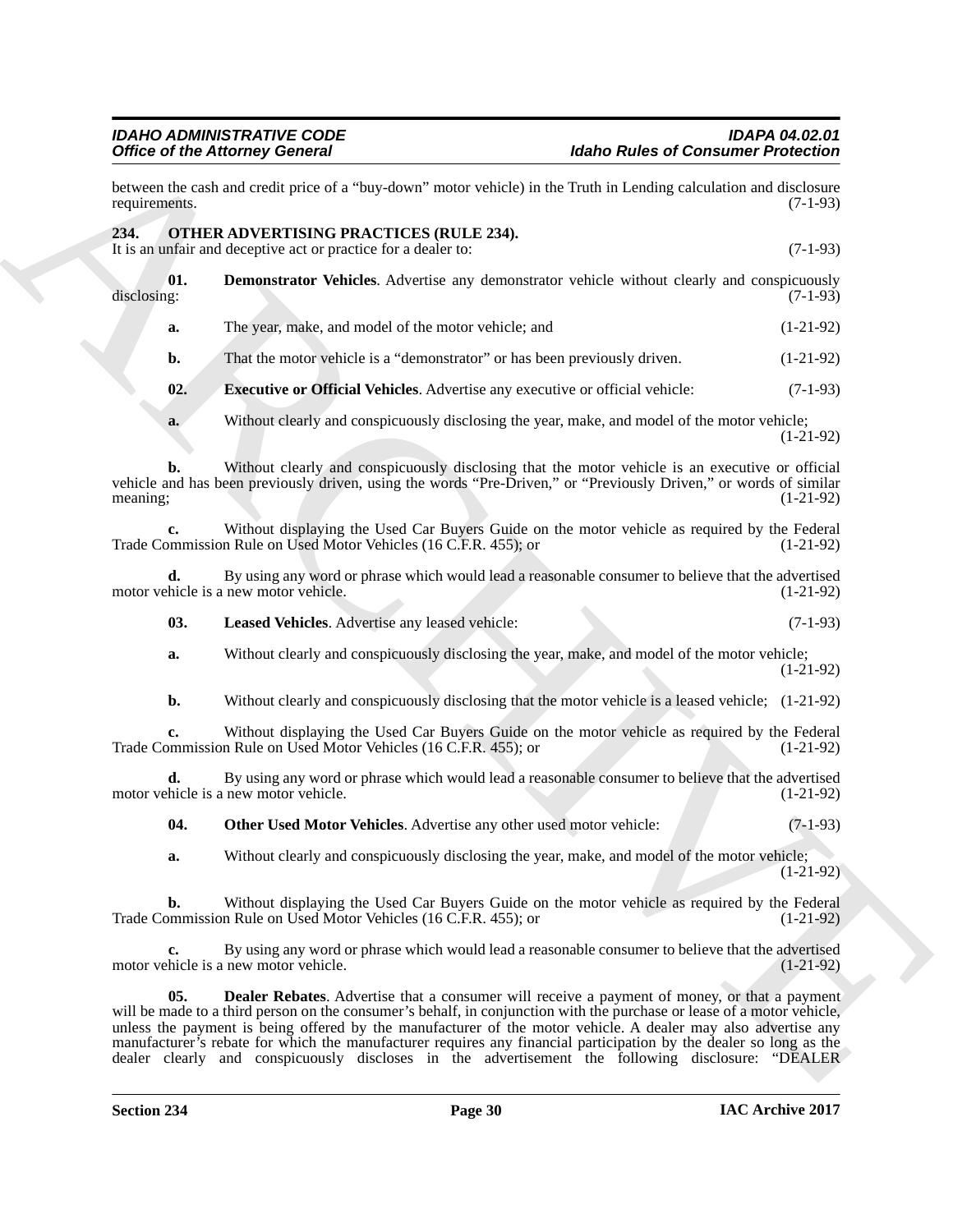#### PARTICIPATION IN THE REBATE PROGRAM MAY INCREASE VEHICLE PRICE BEFORE REBATE." (7-1-93)

<span id="page-30-8"></span>**06. Trade-In Allowances**. Advertise or offer a specific trade-in allowance (i.e., "\$2500 minimum trade-in"), including, without limitation, that the trade-in will be valued at a specific amount or guaranteed minimum<br>amount if: (7-1-93) amount if: (7-1-93)

**a.** The price of the motor vehicle offered for sale is increased because of the amount of the allowance; or  $(1-21-92)$ 

**b.** The offer fails to disclose that it is conditioned upon the purchase of additional options or services, the case. (1-21-92) if such is the case.

<span id="page-30-9"></span>**07. Trade-In Policies**. Advertise or offer a range of amounts for trade-ins (e.g., "up to \$1,000" or "as much as \$1,000"), unless the advertisement clearly and conspicuously discloses the criteria the dealer will use to determine the amount to be paid for a particular trade-in. Such criteria might include age, condition, or mileage of the motor vehicle.

<span id="page-30-7"></span>**08. No Money Down**. Advertise using the phrase "no down payment," "no money down," or words of similar meaning, unless, subject to the consumer's credit approval, the dealer is willing to sell the advertised motor vehicle to a consumer without the requirement of a trade-in or prior payment of any kind. (7-1-93)

<span id="page-30-5"></span>**09. Dealer's Size**. Use statements as to the dealer's size, inventory, or sales volume to represent or imply that the dealer can and does sell automobiles at a lower price, as a result of such size, inventory, or volume, than do other dealers, unless such is the fact. (7-1-93)

<span id="page-30-6"></span>**10. Factory Outlet**. Advertise using the terms "Factory Outlet," "Authorized Distribution Center," or similar special affiliation, connection or relationship with the manufacturer that is greater or more direct than that of any other dealer, when, in fact, no such affiliation, connection, or relationship exists. (7-1-93)

<span id="page-30-4"></span>**11. Contract Add-Ons**. Negotiate the terms of a sale and thereafter add the cost of items to the contract, including, without limitation, extended warranties, credit life, dealer preparation, or undercoating, to the contract without previously disclosing this to the consumer and without first obtaining the consumer's consent.

(7-1-93)

#### <span id="page-30-0"></span>**235. CREDIT SALES ADVERTISING (RULE 235).**

It is an unfair and deceptive act or practice for a dealer to: (7-1-93)

<span id="page-30-3"></span>**01. Disclosure Requirements**. Fail to clearly and conspicuously disclose in connection therewith that the advertised credit terms are available "On Approved Credit," or the abbreviation, "OAC." In advertising credit terms, a dealer shall also comply with either CPR 235.01.a. or CPR 235.01.b. below: (7-1-93)

**a.** Credit terms advertised by a dealer shall be calculated on the basis of the total retail price of the advertised motor vehicle (which, for purposes of calculating credit terms must include any applicable dealer documentation service fee, as defined herein) plus taxes, license, and title fees, from which may be subtracted out only the amount of the advertised down payment; or only the amount of the advertised down payment; or

Office of the Attorney General<br>
PARCHIVENE IN A REPORT PROGRAM MAY INCREAT UP RESERVATION FOR A CONTINUE PROFESSION CONTINUES THE CONTINUES TRANSPORT (1993)<br>
THE TIME IN A REVENUE IN A REPORT PROGRAM MAY INCREAT UP IN EVA **b.** The credit terms advertised by a dealer may be calculated exclusive of taxes, license, and title fees and the dealer's documentation service fee so long as the following statement (or a statement of similar meaning) is clearly and conspicuously disclosed in connection with the credit sale advertisement: "DOES NOT INCLUDE TAXES, TITLE, LICENSE FEES OR \$ **TAXES, THEOR EXECUTE:** LICENSE (insert actual amount charged for dealer documentation service fee). (1-21-92)

<span id="page-30-2"></span><span id="page-30-1"></span>**02. Advertised Terms Unavailable**. Advertise credit terms that are not actually available. (7-1-93)

**03. Advertised Finance Rates**. Advertise a finance rate (A.P.R.) without disclosing, if such is the fact, wing: the following: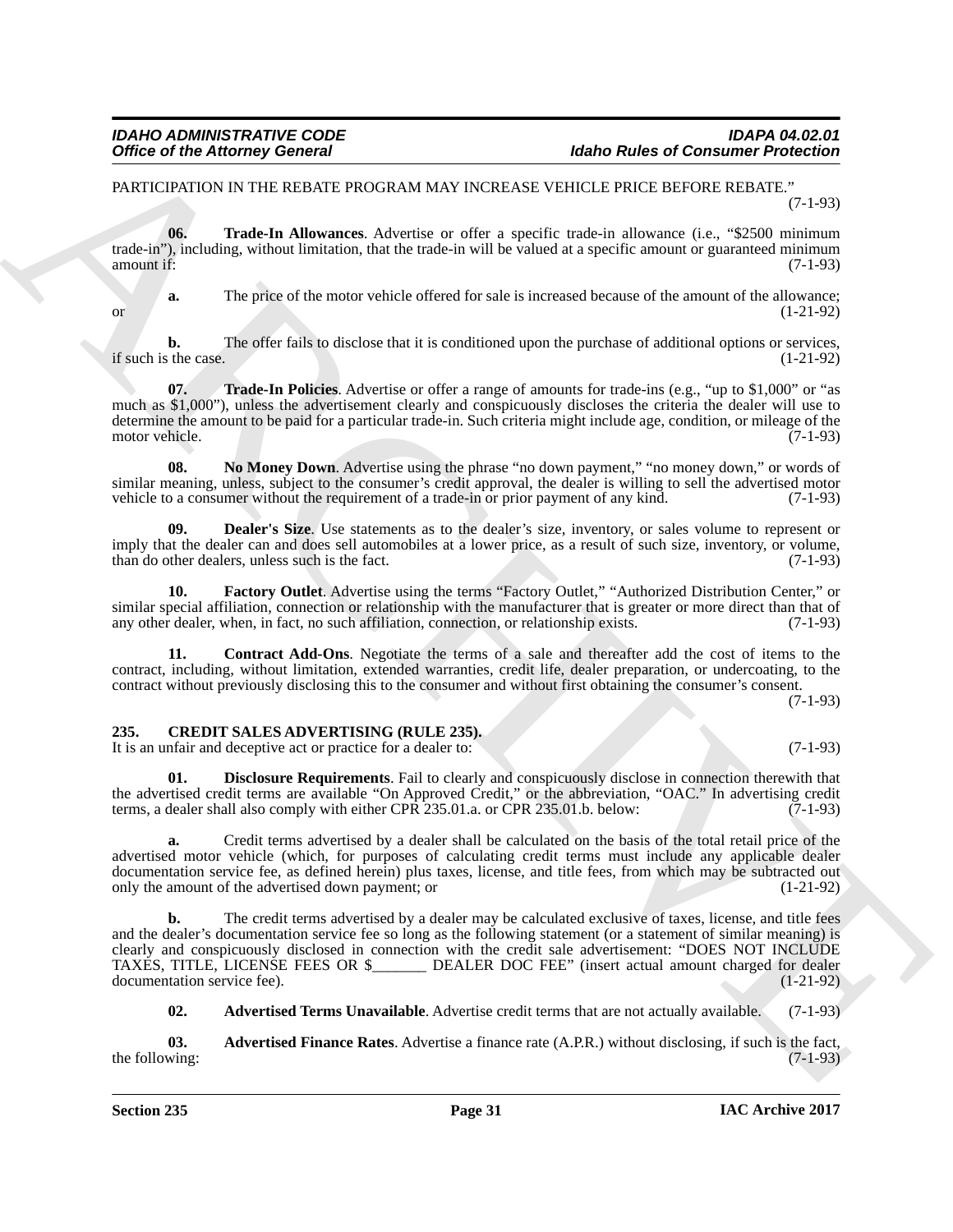|                              | <b>Office of the Attorney General</b>                                                                                                                                                                                                                                                                                                                                                                                                              | <b>Idaho Rules of Consumer Protection</b> |             |
|------------------------------|----------------------------------------------------------------------------------------------------------------------------------------------------------------------------------------------------------------------------------------------------------------------------------------------------------------------------------------------------------------------------------------------------------------------------------------------------|-------------------------------------------|-------------|
| a.                           | That such rate is limited to certain models;                                                                                                                                                                                                                                                                                                                                                                                                       |                                           | $(1-21-92)$ |
| $\mathbf{b}$ .<br>services:  | That to take advantage of such a reduced rate, a consumer must purchase additional options or                                                                                                                                                                                                                                                                                                                                                      |                                           | $(1-21-92)$ |
| c.<br>purchased;             | That taking advantage of the rate will increase the final price of the vehicle or options or services                                                                                                                                                                                                                                                                                                                                              |                                           | $(1-21-92)$ |
| d.                           | That the offer expires after a limited time period; or                                                                                                                                                                                                                                                                                                                                                                                             |                                           | $(1-21-92)$ |
| е.<br>rate.                  | Any other conditions, qualifications, or limitations which materially affect the availability of such                                                                                                                                                                                                                                                                                                                                              |                                           | $(1-21-92)$ |
| 04.                          | Truth in Lending Disclosures. Fail to comply with the disclosure requirements of the federal<br>Truth in Lending Act (15 U.S.C. Section 1601 et seq.) and Regulation Z promulgated by the Board of Governors of<br>the Federal Reserve System (12 C.F.R. Section 226). Truth in Lending disclosures must be clear and conspicuous.                                                                                                                 |                                           | $(7-1-93)$  |
| 236.                         | TRUTH IN LEASING ADVERTISING (RULE 236).<br>It is an unfair and deceptive act or practice for a dealer to fail to comply with the disclosure requirements of the<br>consumer leasing portions of the federal Truth in Lending Act (15 U.S.C. Section 1667 et seq.) and Regulation M<br>promulgated by the Board of Governors of the Federal Reserve System (12 C.F.R. Section 213). Truth in Leasing<br>disclosures must be clear and conspicuous. |                                           | $(7-1-93)$  |
| 237.                         | MOTOR VEHICLE SUBJECT-TO-FINANCING CONTRACTS (RULE 237).                                                                                                                                                                                                                                                                                                                                                                                           |                                           |             |
| 01.                          | Required Contract Disclosure. Unless specifically exempted in CPR 237.06, every subject-to-<br>financing contract for the purchase of a motor vehicle in Idaho shall include the following disclosure in ten (10) point<br>bold face type or a size at least three (3) points larger than the smallest type appearing in the contract or form:                                                                                                     |                                           |             |
|                              | YOU AND THE DEALER HAVE AGREED THAT THE MOTOR VEHICLE WILL BE DELIVERED TO<br>YOU PRIOR TO THE PURCHASE. IF FINANCING CANNOT BE ARRANGED ON THE TERMS AND<br>WITHIN THE TIME PERIOD AGREED UPON IN THE MOTOR VEHICLE PURCHASE CONTRACT, THE<br>CONTRACT IS NULL AND VOID.                                                                                                                                                                          |                                           | $(7-1-93)$  |
| 02.                          | <b>Other Contractual Provisions.</b> Nothing in CPR 237 is intended to prevent language from being<br>included in a motor vehicle purchase contract specifying the responsibilities of the parties thereto in the event the<br>contract becomes null and void pursuant to CPR 237.                                                                                                                                                                 |                                           | $(7-1-93)$  |
| 03.                          | Trade-In Motor Vehicles. If a motor vehicle purchase contract has become null and void pursuant<br>to CPR 237, the dealer must return the consumer's trade-in vehicle, if any, together with its title, if previously<br>provided to the dealer, upon the consumer's return of the motor vehicle to the dealer. If the trade-in vehicle is not<br>available, the dealer shall give the consumer the trade-in allowance within one business day.    |                                           | $(7-1-93)$  |
| 04.<br>terms and conditions. | <b>Subsequent Agreement.</b> Nothing in CPR 237 is intended to prevent the parties to a motor vehicle<br>purchase agreement from entering into a subsequent agreement for the purchase of the motor vehicle on different                                                                                                                                                                                                                           |                                           | $(7-1-93)$  |
| 05.                          | <b>Consumer's Copy.</b> A copy of the disclosure specified in CPR 237.01 must be given to the<br>consumer at the time the contract is signed.                                                                                                                                                                                                                                                                                                      |                                           | $(7-1-93)$  |
| 06.                          | <b>Exceptions.</b> CPR 237 does not apply to sales transactions in which a dealer purchases a motor                                                                                                                                                                                                                                                                                                                                                |                                           | $(7-1-93)$  |
| vehicle for resale.          |                                                                                                                                                                                                                                                                                                                                                                                                                                                    |                                           |             |

#### <span id="page-31-10"></span><span id="page-31-3"></span><span id="page-31-0"></span>**236. TRUTH IN LEASING ADVERTISING (RULE 236).**

#### <span id="page-31-9"></span><span id="page-31-8"></span><span id="page-31-7"></span><span id="page-31-6"></span><span id="page-31-5"></span><span id="page-31-4"></span><span id="page-31-2"></span><span id="page-31-1"></span>**237. MOTOR VEHICLE SUBJECT-TO-FINANCING CONTRACTS (RULE 237).**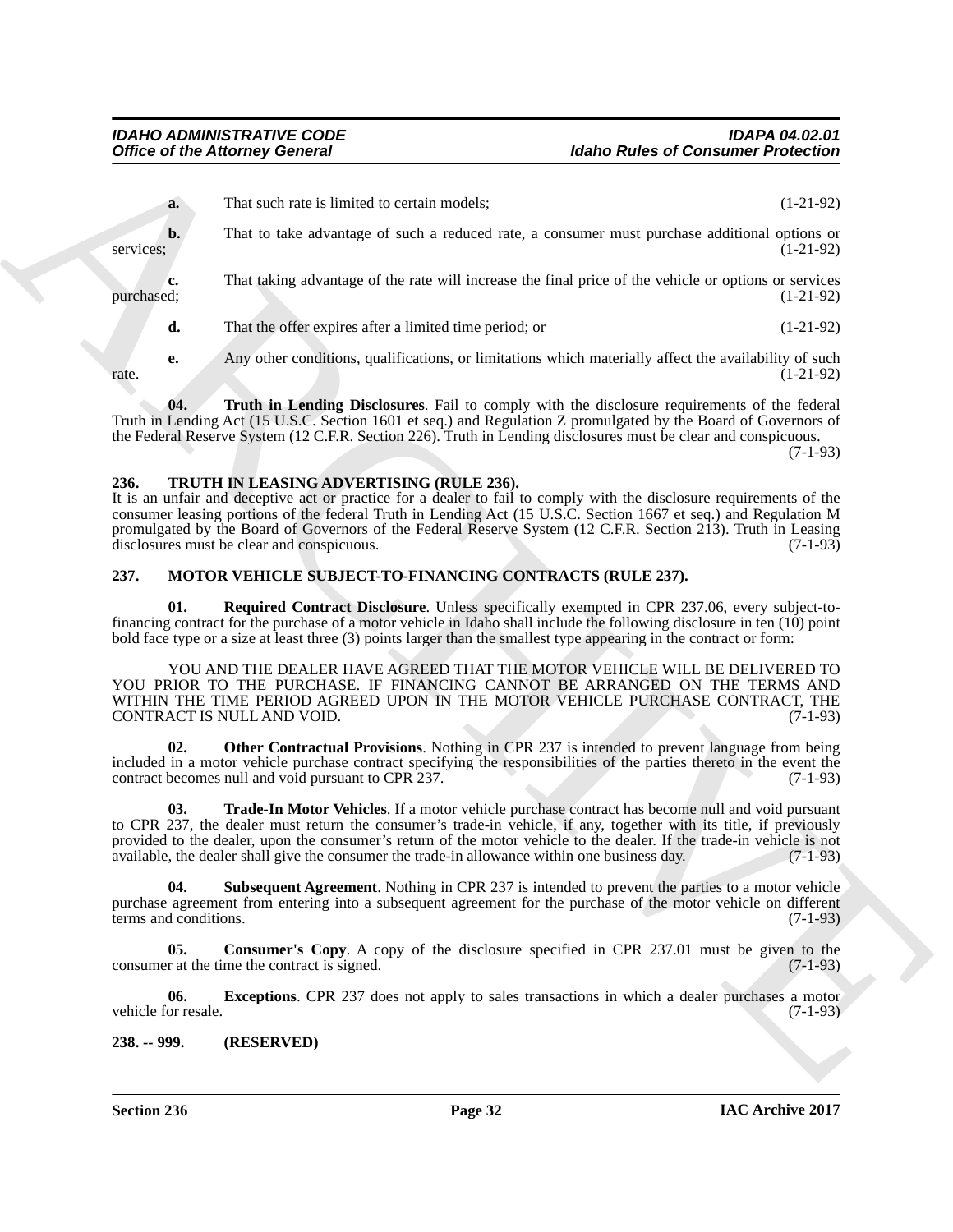# *Subject Index*

#### **A**

Acceptable Disclosures, Disclosure Of Prior Use 19 Additional Remedies Available To The Consumer 25 Application Of Other Rules, Automobile Advertising/Sales 28 Application Of Other Rules, Solicitations 23 Asterisks 16 Automobile Advertising & Sales 27 Automobile Advertising/Sales Advertised Price 28 Advertising Limitations 28 Buy-Down Rate 29 Dealer's Cost 29 Hidden Finance Charges 29 Invoice Pricing 29 Low Prices 29 Lowest Prices, Guaranteed Lowest Prices 29 Price Matching 29 Vehicle Availability 29

### **B**

Bait & Switch Sales 12

### **C**

Comparable Price Comparisons 14 Comparative Pricing -- General Rule Comparison Claims 14 Savings or Value Claims 14 Comparisons Of Seller's Present Prices To Seller's Former Prices Bona Fide Regular Price 14 Fictitious Prices 14 Competitor Retail Price Comparisons 14 Conditional Offers 16 Contradictory Representations 11 Cooling-Off Period for Door-to-Door Sales 23 Coupon Sales 18 Credit Sales Advertising Advertised Finance Rates 31 Advertised Terms Unavailable 31 Disclosure Requirements 31 Truth in Lending Disclosures 32

#### **D**

Deceptive Pricing--General Rule Hidden Costs 13 Inventory 13 Misrepresentations 13 Reduced Price 13 Services 13 Specific Goods or Services 13

[A](#page-18-11)rchives Debute of Departmental Proposition (Figure 2) (and the second of the control of the second of the second of the second of the second of the second of the second of the second of the second of the second of the se Deceptive, Comparative, Reference, & Wholesale Pricing 13 Definitions, IDAPA 04.02.01 Act 5 Actions or Transactions Permitted Under Laws Administered by a Regulatory Body or Officer 5 Advertisement 5 Appropriate Trade Premises 5 Ascertainable Loss 5 Bait & Switch 5 Bona Fide Gift 5 Business Arrangement 6 Business Day 6 Buy-Down Rate 6 Clear & Conspicuous Disclosure 6 Consideration 6 Consumer 6 Consumer Credit Contract 6 Credit Card Issuer 6 Creditor 6 Dealer 6 Dealer Documentation Service Fee 6 Demonstrator Vehicle 6 Disseminate 6 Documentary Material 6 Door-to-Door Sale 7 Examination 7 Executive or Official Vehicle 7 Exempt Loan Broker 7 Financed Sale (Including Financing a Sale) 8 Free (Including Words of Similar Meaning or Import) 8 Going-Out-of-Business Sale 8 Goods 8 Information Provider 8 Leased Vehicle (Including Words of Similar Meaning or Import) 8 Loan Broker 8 Motor Vehicle (Including Words of Similar Meaning or Import) 8 Negative Option Notice Requirements 8 New Motor Vehicle (Including Words of Similar Meaning or Import) 9 Offer 9 Pay-Per-Telephone-Call Services<sub>9</sub> Person 9 Purchase Money Loan 9 Purchase Price 9

Pyramid or Chain Distribution Scheme 9 Referral Sale 9 Regulatory Body or Officer 10 Seller 10 Send 10 Services 10 Subject to Financing Contract 10 Trade & Commerce 10 Trade Area 10 Unordered Goods or Services 10 Used Motor Vehicle (including words of similar meaning or import) 10 Verifiable Retail Value 10 Delivery Charges 16 Determination Of Reasonably Expected Public Demand Advertising Scope 18 Price Reduction 18 Records of Past Sales 18 Disclosure of Conditions in Offer 12 Disclosure of Prior Use 19 Disclosure Required, Disclosure Of Prior Use 19 Disclosure Requirements In-Person Contact 22 Solicitor's Identity 22 Trade Name of Seller 22 Types of Goods or Services Offered 22 Disclosure Requirements In Gift Promotions Conditions 17 Name & Address 16 No Purchase Necessary 17 Odds 16 Other Requirements 17 Purpose of Contact 16 Verifiable Retail Value 17 Discouragement Of Purchase Of Advertised Merchandise Availability 12 Compensation Plans 13 Disparagement 12 Refusal to Show 12 Refusal to Take Orders 13 Showing Impractical Goods or Services 13

# **E**

Election Of Remedies 25 Estimates 19 Exceptions, Fees & Charges, Loan Broker Fees 27 Express Limited Authorization, Estimates 19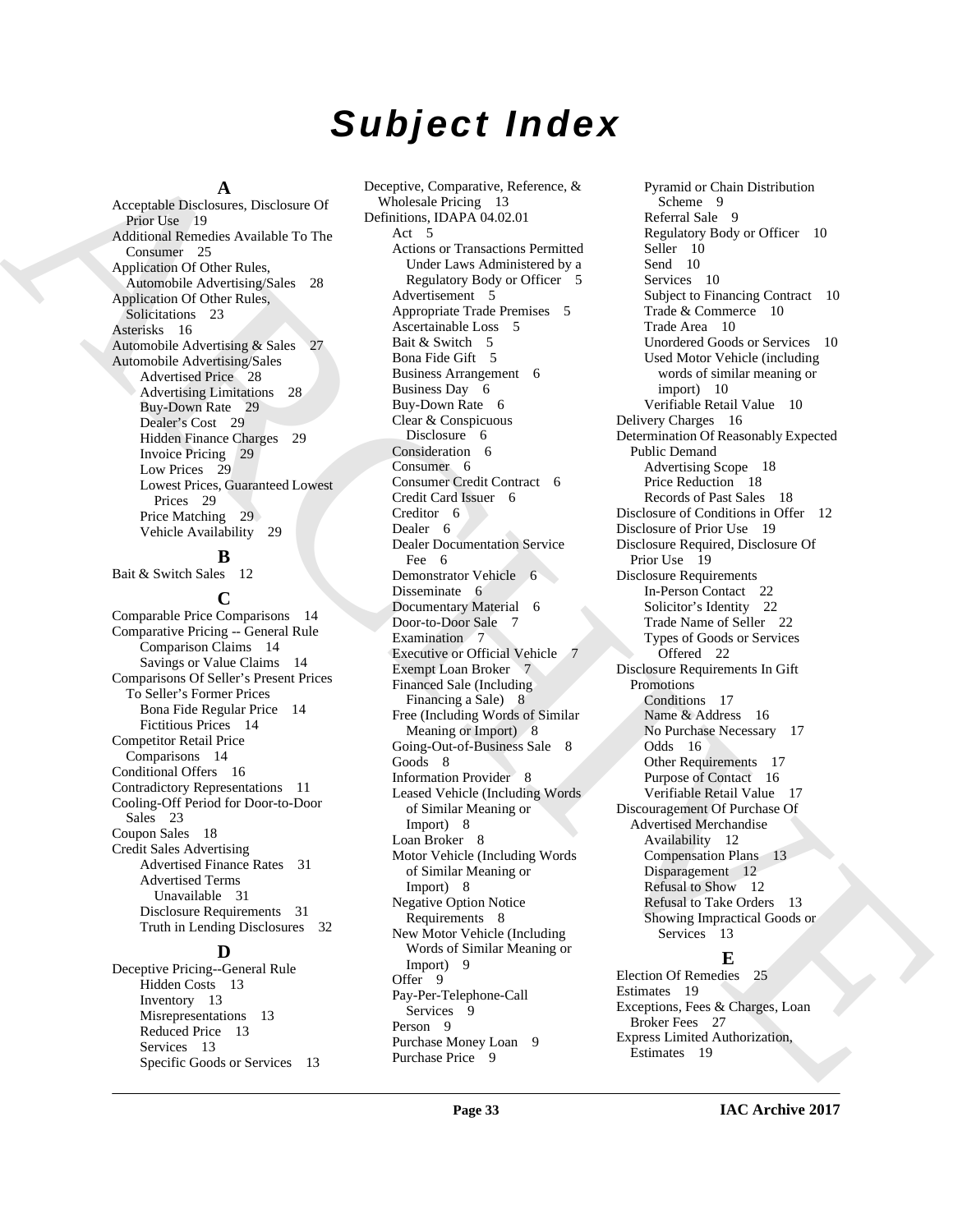### **F**

[A](#page-10-8)[R](#page-27-8)[C](#page-21-12)[H](#page-26-12)[IV](#page-15-13)[E](#page-29-3) Factors Pyramid & Chain Distribution Schemes Amount of Fees 26 Plan's Primary Focus 26 Price of Goods 26 Refund Policies 26 False, Misleading Conduct in General 11 Forfeiture & Default, Lay-Away Plans 22 **G** General Advertising Practices Automobile Advertising/Sales Abbreviations 28 Clear & Conspicuous Disclosure of Material Terms 28 Color Contrasts 28 Footnotes & Asterisks 28 Photographs & Illustrations 28 Print Size 28 General Rule Completion of Repairs 20 Cooling-Off Period for Door-to-Door Sales Completed Notice of Cancellation 24 Failure to Honor Notice of Cancellation 24 Failure to Notify Concerning Return of Goods 25 Misrepresent Right to Cancel 24 Notice of Cancellation 24 Oral Notice of Cancellation 24 Purported Waivers 24 Transferring Evidences of Indebtedness 25 Transferring Traded Goods 25 Written Disclosures 23 Duplicates 21 Failure to Deliver 21 Failure to Lay Aside Goods 21 Free No Cost Offers 15 Free With Cost Offers 15 Increase Price 21 Lay-Away Time Periods 21 Liens 20 Loan Broker Fees Conditions of Loan 26 Prohibited Practices 26

Qualifying for a Loan 26 Written Disclosure 26 Misrepresent Danger 20 Misrepresent Lay-Away Policies 21 Model Jobs 20 Necessity of Repairs 20 Preservation Of Consumers' Claims & Defenses Accept Contract Without Written Notice 27 Accept Monies Without Written Notice 27 Promising Delivery 21 Unfair Solicitation Leaving Premises 22 Misleading Plan 22 Representations with Capacity to Mislead 22 Unordered Goods Or Services Bills 27 Delay or Disrupt Goods or Services 27 Requiring Consumer Consent 27 Send or Provide Unordered Goods or Services 27 General Rule, Bait & Switch Sales 12 General Rule, Disclosure Of Conditions In Offer 12 General Rule, Disclosure Of Prior Use 19 General Rule, Estimates 19 General Rule, Going-Out-Of-Business Sales 18 General Rule, Insufficient Supply/ Limitation On Quantity 18 General Rule, Pyramid & Chain Distribution Schemes 25 General Rule, Referral Sales 25 General Rule, Unfair & Deceptive Act 11 Going-Out-of-Business Sales 17 **I**

Increment Step Pricing 19 Inflating Inventory, Going-Out-Of-Business Sales 18 Initial Offer, Bait/Switch Sales 12 Insufficient Supply/Limitation on Quantity 18 Invoices & Bills 11 Itemized Billing Labor Charges 20 Other Charges 20 Parts & Materials 20 Unit Pricing 20

### **K**

Knowledge 5

### **L**

Lay-Away Plans 21 Leader Items, Bait/Switch Sales 13 Limitation Of Quantity Of Fungible Goods Non-Services 18 Personal, Family, or Household Purposes 18 Limited Offers 15 Loan Broker Fees 26

### **M**

Mail Order & Catalog Sales, Unfair Solicitation 23 Mail Order Sales 21 Mailbox Addresses 11 Misleading Offers Fail to Deliver 17 Labeling Offers 17 Misrepresent Goods or Services 17 Misrepresent Odds 17 Misrepresent Offer 17 Specially Selected 17 Tendency to Mislead 17 Motor Vehicle Subject-To-Financing **Contracts** Consumer's Copy 32 Exceptions 32 Other Contractual Provisions 32 Required Contract Disclosure 32 Subsequent Agreement 32 Trade-In Motor Vehicles 32

# **N**

No Purchase Required For Chance Promotions 16

# **O**

Objective, Automobile Advertising & Sales 28 Official, Governmental, Or Other Misleading Envelopes Or Offers 11 Old Or Replaced Parts Inspection 20 Retaining Old Parts 20 Other Advertising Practices Automobile Advertising/Sales Contract Add-Ons 31 Dealer Rebates 30 Dealer's Size 31 Demonstrator Vehicles 30 Executive or Official Vehicles 30 Factory Outlet 31